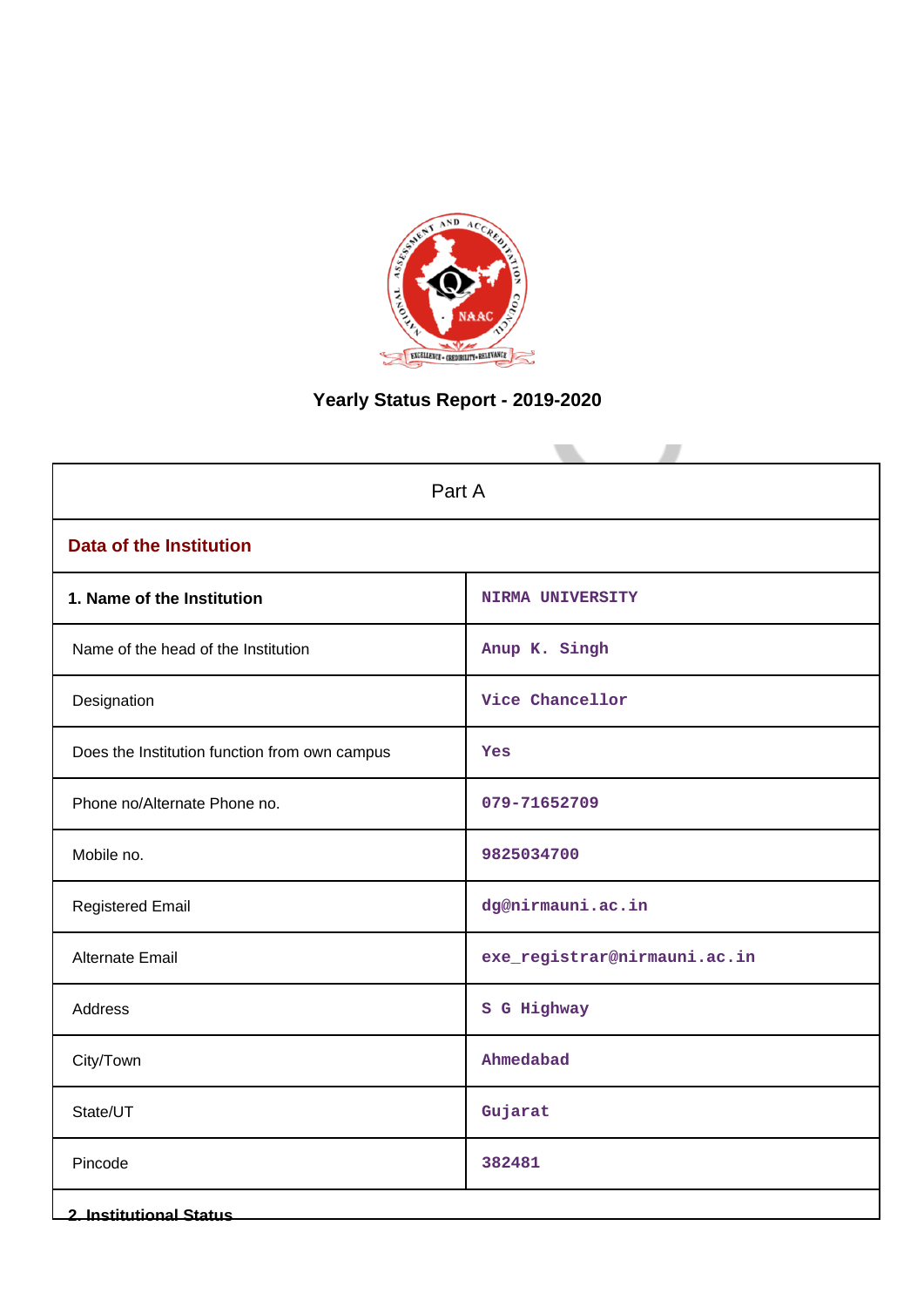| University                             | <b>State</b>                      |
|----------------------------------------|-----------------------------------|
| Type of Institution                    | Co-education                      |
| Location                               | Urban                             |
| <b>Financial Status</b>                | private                           |
| Name of the IQAC co-ordinator/Director | Dr. Tejal Mehta/Dr. Anup K. Singh |
| Phone no/Alternate Phone no.           | 07971652669                       |
| Mobile no.                             | 9879357584                        |
| <b>Registered Email</b>                | dy.director.adr@nirmauni.ac.in    |
| Alternate Email                        | dg@nirmauni.ac.in                 |
| 3. Website Address                     |                                   |

| Web-link of the AQAR: (Previous Academic Year)                           | https://nirmauni.ac.in/about/the-nir<br>ma-university/accreditations-rankings/ |
|--------------------------------------------------------------------------|--------------------------------------------------------------------------------|
| 4. Whether Academic Calendar prepared during<br>the year                 | Yes                                                                            |
| if yes, whether it is uploaded in the institutional website:<br>Weblink: | https://nirmauni.ac.in/academic-<br>calendar/                                  |

# **5. Accrediation Details**

| Cycle | Grade | <b>CGPA</b> | Year of      | Validity                 |                          |
|-------|-------|-------------|--------------|--------------------------|--------------------------|
|       |       |             | Accrediation | Period From              | Period To                |
|       | в     | 2.93        | 2010         | $28 - \text{Mar} - 2010$ | $27 - \text{Mar} - 2015$ |
|       | A     | 3.18        | 2015         | $15 - Nov - 2015$        | $15 - Nov - 2020$        |

## **6. Date of Establishment of IQAC 24-Sep-2009**

# **7. Internal Quality Assurance System**

| Quality initiatives by IQAC during the year for promoting quality culture                                      |  |  |  |  |  |  |
|----------------------------------------------------------------------------------------------------------------|--|--|--|--|--|--|
| Number of participants/ beneficiaries<br>Item / Title of the quality initiative by<br>Date & Duration<br>IQAC. |  |  |  |  |  |  |
| No Data Entered/Not Applicable!!!                                                                              |  |  |  |  |  |  |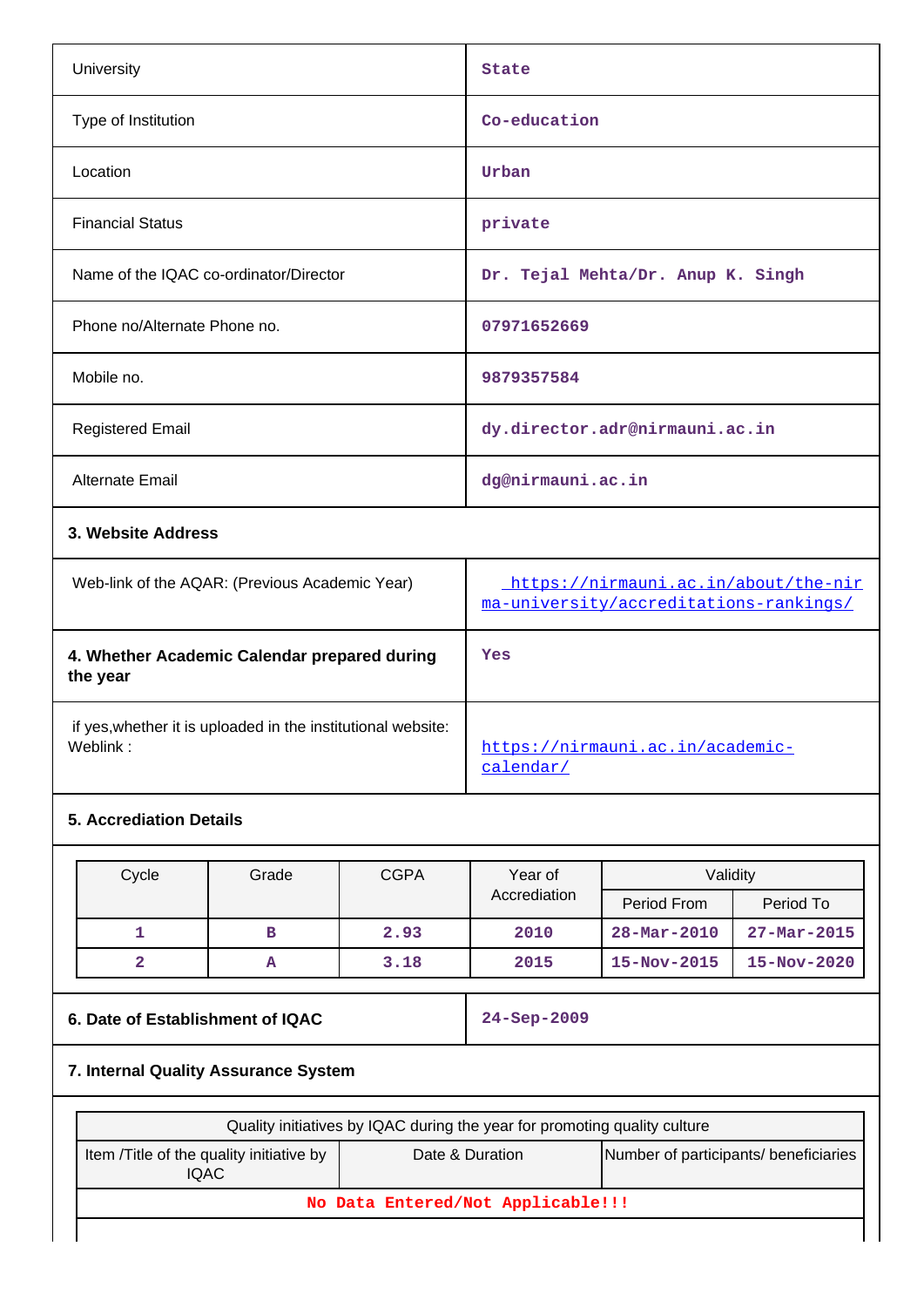| View File                                                                                                                                                                                                                                                                                                                                                                          |                                                                                                         |  |                       |                      |  |  |
|------------------------------------------------------------------------------------------------------------------------------------------------------------------------------------------------------------------------------------------------------------------------------------------------------------------------------------------------------------------------------------|---------------------------------------------------------------------------------------------------------|--|-----------------------|----------------------|--|--|
| 8. Provide the list of Special Status conferred by Central/ State Government-<br>UGC/CSIR/DST/DBT/ICMR/TEQIP/World Bank/CPE of UGC etc.                                                                                                                                                                                                                                            |                                                                                                         |  |                       |                      |  |  |
| Institution/Departmen<br>t/Faculty                                                                                                                                                                                                                                                                                                                                                 | Scheme<br>Year of award with<br><b>Funding Agency</b><br>Amount<br>duration                             |  |                       |                      |  |  |
|                                                                                                                                                                                                                                                                                                                                                                                    | No Data Entered/Not Applicable!!!                                                                       |  |                       |                      |  |  |
|                                                                                                                                                                                                                                                                                                                                                                                    |                                                                                                         |  | No Files Uploaded !!! |                      |  |  |
| 9. Whether composition of IQAC as per latest<br><b>NAAC</b> guidelines:                                                                                                                                                                                                                                                                                                            |                                                                                                         |  | Yes                   |                      |  |  |
| Upload latest notification of formation of IQAC                                                                                                                                                                                                                                                                                                                                    |                                                                                                         |  | <u>View File</u>      |                      |  |  |
| 10. Number of IQAC meetings held during the<br>year :                                                                                                                                                                                                                                                                                                                              |                                                                                                         |  | 89                    |                      |  |  |
| website                                                                                                                                                                                                                                                                                                                                                                            | The minutes of IQAC meeting and compliances to the<br>decisions have been uploaded on the institutional |  |                       | Yes                  |  |  |
| Upload the minutes of meeting and action taken report                                                                                                                                                                                                                                                                                                                              |                                                                                                         |  | View File             |                      |  |  |
| 11. Whether IQAC received funding from any of<br>the funding agency to support its activities<br>during the year?                                                                                                                                                                                                                                                                  |                                                                                                         |  | <b>No</b>             |                      |  |  |
| 12. Significant contributions made by IQAC during the current year(maximum five bullets)                                                                                                                                                                                                                                                                                           |                                                                                                         |  |                       |                      |  |  |
| Facilitating accreditation/ranking related Activities . Formation of Tutorial<br>Policy, . Coordinated online Faculty/induction/Research Training Programme<br>.Establishment of Legal Incubation Centre .Initiation of internalization<br>ofteaching, research and extension activities and online Teaching and Exams.<br>Activities under UG Research council and its guidelines |                                                                                                         |  |                       |                      |  |  |
|                                                                                                                                                                                                                                                                                                                                                                                    | No Files Uploaded !!!                                                                                   |  |                       |                      |  |  |
| 13. Plan of action chalked out by the IQAC in the beginning of the academic year towards Quality<br>Enhancement and outcome achieved by the end of the academic year                                                                                                                                                                                                               |                                                                                                         |  |                       |                      |  |  |
| Plan of Action                                                                                                                                                                                                                                                                                                                                                                     |                                                                                                         |  |                       | Achivements/Outcomes |  |  |
|                                                                                                                                                                                                                                                                                                                                                                                    | No Data Entered/Not Applicable!!!                                                                       |  |                       |                      |  |  |
|                                                                                                                                                                                                                                                                                                                                                                                    |                                                                                                         |  | View File             |                      |  |  |
| 14. Whether AQAR was placed before statutory<br>body?                                                                                                                                                                                                                                                                                                                              |                                                                                                         |  | Yes                   |                      |  |  |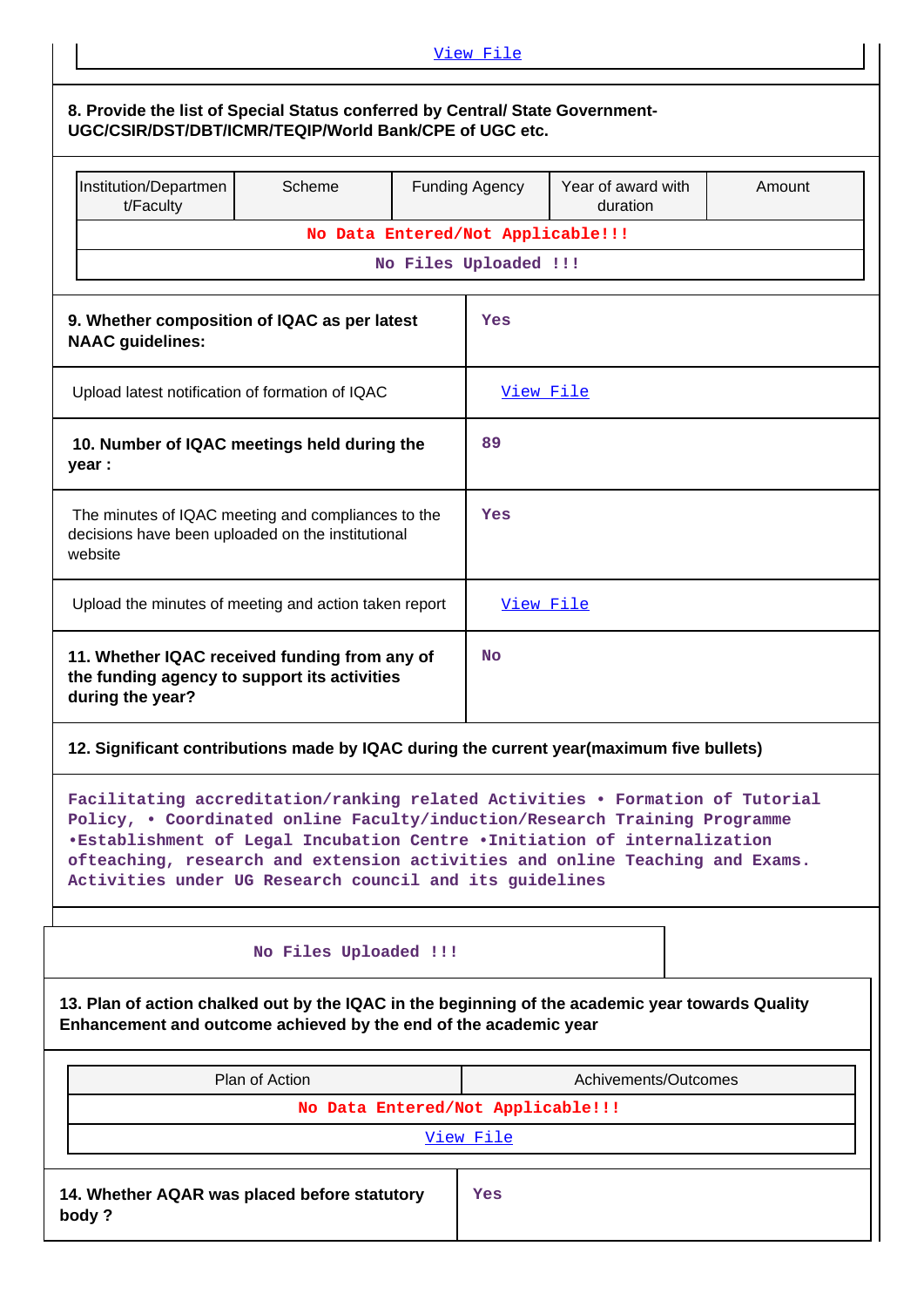| Name of Statutory Body                                                                                               | <b>Meeting Date</b>                                                                                                                                                                                   |
|----------------------------------------------------------------------------------------------------------------------|-------------------------------------------------------------------------------------------------------------------------------------------------------------------------------------------------------|
| IQAC University level Committee Meeting                                                                              | $22 - \text{Feb} - 2021$                                                                                                                                                                              |
| 15. Whether NAAC/or any other accredited<br>body(s) visited IQAC or interacted with it to<br>assess the functioning? | <b>No</b>                                                                                                                                                                                             |
| 16. Whether institutional data submitted to<br>AISHE:                                                                | Yes                                                                                                                                                                                                   |
| Year of Submission                                                                                                   | 2020                                                                                                                                                                                                  |
| Date of Submission                                                                                                   | $20 - Jan - 2020$                                                                                                                                                                                     |
| 17. Does the Institution have Management<br><b>Information System?</b>                                               | Yes                                                                                                                                                                                                   |
| If yes, give a brief descripiton and a list of modules<br>currently operational (maximum 500 words)                  | Nirma University has an MIS system<br>since its inception. The modules<br>functional under the MIS are :1.<br>Admission Module 2. Academic Module3.<br>Accounts Module 4. HR Module 5. Exam<br>module |

Part B

| <b>CRITERION I - CURRICULAR ASPECTS</b>                                                                                |                                                                                                         |                                          |           |  |                      |  |                       |
|------------------------------------------------------------------------------------------------------------------------|---------------------------------------------------------------------------------------------------------|------------------------------------------|-----------|--|----------------------|--|-----------------------|
| 1.1 - Curriculum Design and Development                                                                                |                                                                                                         |                                          |           |  |                      |  |                       |
| 1.1.1 - Programmes for which syllabus revision was carried out during the Academic year                                |                                                                                                         |                                          |           |  |                      |  |                       |
| Name of Programme<br>Programme Specialization<br>Date of Revision<br>Programme Code                                    |                                                                                                         |                                          |           |  |                      |  |                       |
|                                                                                                                        | No Data Entered/Not Applicable !!!                                                                      |                                          |           |  |                      |  |                       |
|                                                                                                                        |                                                                                                         |                                          | View File |  |                      |  |                       |
| 1.1.2 – Programmes/ courses focussed on employability/ entrepreneurship/ skill development during the Academic<br>year |                                                                                                         |                                          |           |  |                      |  |                       |
| Programme with<br>Code                                                                                                 | Programme<br>Specialization                                                                             | Course with Code<br>Date of Introduction |           |  | Date of Introduction |  |                       |
|                                                                                                                        | No Data Entered/Not Applicable !!!                                                                      |                                          |           |  |                      |  |                       |
|                                                                                                                        |                                                                                                         |                                          | View File |  |                      |  |                       |
| 1.2 - Academic Flexibility                                                                                             |                                                                                                         |                                          |           |  |                      |  |                       |
| 1.2.1 - New programmes/courses introduced during the Academic year                                                     |                                                                                                         |                                          |           |  |                      |  |                       |
| Programme/Course                                                                                                       |                                                                                                         | Programme Specialization                 |           |  |                      |  | Dates of Introduction |
| Data Science (Computer<br>Mtech<br>01/07/2019<br>science and Engineering)                                              |                                                                                                         |                                          |           |  |                      |  |                       |
| View File                                                                                                              |                                                                                                         |                                          |           |  |                      |  |                       |
|                                                                                                                        | 1.2.2 - Programmes in which Choice Based Credit System (CBCS)/Elective Course System implemented at the |                                          |           |  |                      |  |                       |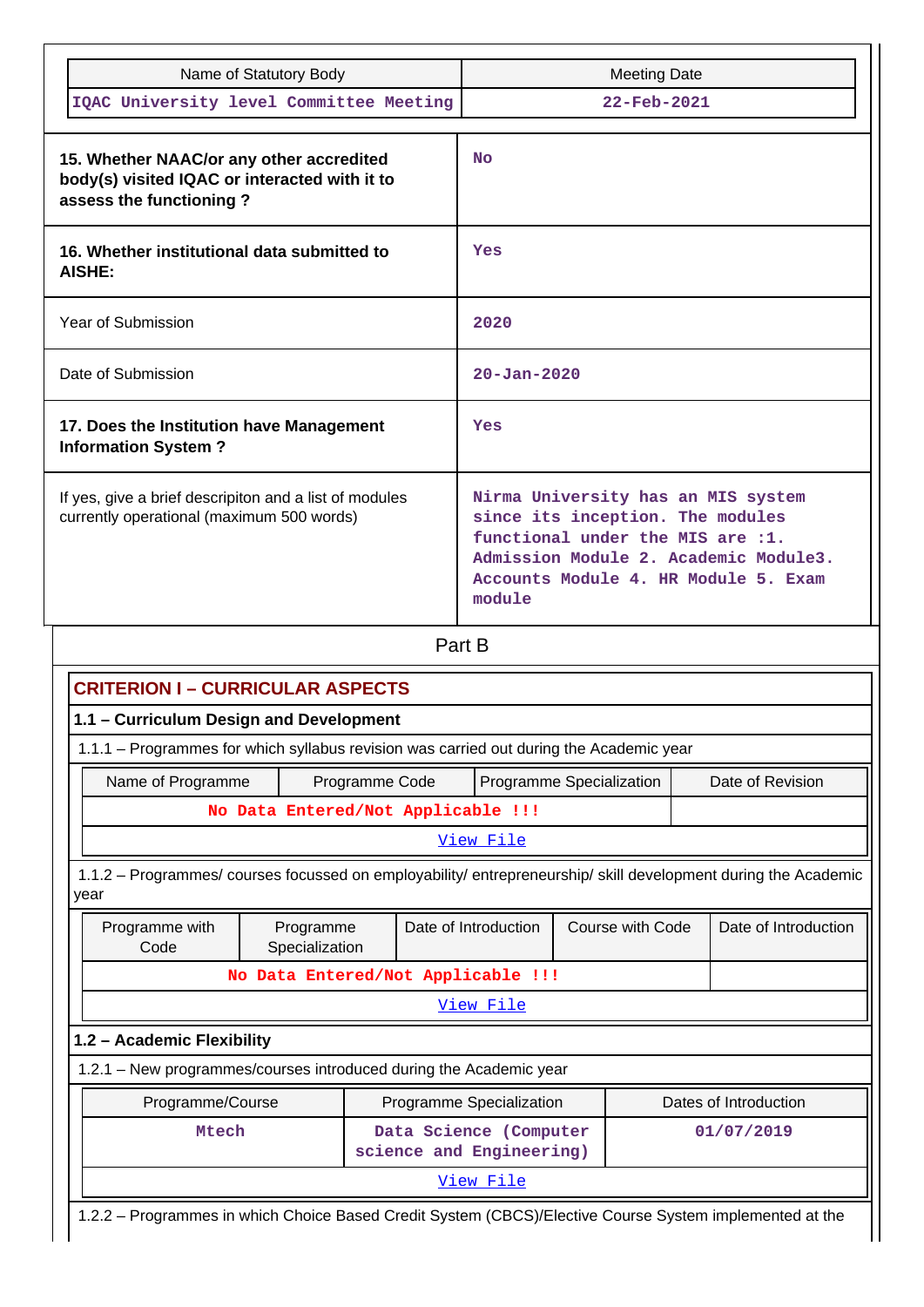University level during the Academic year.

| Name of programmes adopting<br><b>CBCS</b> | Programme Specialization                                                                    | Date of implementation of<br><b>CBCS/Elective Course System</b> |
|--------------------------------------------|---------------------------------------------------------------------------------------------|-----------------------------------------------------------------|
| <b>BCom</b>                                | B. Com (Hons.)                                                                              | 01/07/2019                                                      |
| <b>BDes</b>                                | Bachelor of Design<br>(Communication Design)                                                | 19/07/2019                                                      |
| <b>BDes</b>                                | Bachelor of Design<br>(Industrial Design)                                                   | 19/07/2019                                                      |
| <b>BA LLB</b>                              | B.A., LL.B. (HONS.)                                                                         | 01/07/2019                                                      |
| <b>BCom LLB</b>                            | B.Com., LL.B. (Hons.)                                                                       | 01/07/2019                                                      |
| Integrated(UG)                             | Integrated Bachelor of<br>Business Administration -<br>Master of Business<br>Administration | 09/09/2019                                                      |
| LLM                                        | LL.M. (One Year)<br>Programme - Constitution<br>and Administrative Law                      | 01/08/2019                                                      |
| LLM                                        | LL.M. (One Year)<br>Programme - Criminal and<br>Security Law                                | 01/08/2019                                                      |
| <b>MBA</b>                                 | Master Of Business<br>Administration                                                        | 20/06/2019                                                      |
| <b>MBA</b>                                 | Masters Of Business<br>Administration (Family<br><b>Business &amp;</b><br>Entrepreneurship) | 20/06/2019                                                      |
| MSC                                        | M. Sc. in Biochemistry                                                                      | 01/07/2019                                                      |
| <b>MSC</b>                                 | M. Sc. in Biotechnology                                                                     | 01/07/2019                                                      |
| MSC                                        | M. Sc. in Microbiology                                                                      | 01/07/2019                                                      |
| Mtech                                      | M. Tech in Computer<br>Science and Engineering                                              | 16/07/2019                                                      |
| Mtech                                      | M. Tech in Computer<br>Science and<br>Engineering (Data Science)                            | 17/07/2019                                                      |
| Mtech                                      | M. Tech in Computer<br>Science and<br>Engineering (Information<br>and Network Security)     | 16/07/2019                                                      |
| Mtech                                      | Master of Computer<br>Application                                                           | 16/07/2019                                                      |
| Mtech                                      | M. Tech in Computer<br>Aided Strucutal Analysis<br>and Design (CASAD)                       | 16/07/2020                                                      |
| Mtech                                      | M. Tech in Electronic &<br>Communication (Embedded<br>System)                               | 16/07/2020                                                      |
| Mtech                                      | M. Tech in Electronics<br>& Communication (VLSI<br>Design)                                  | 16/07/2019                                                      |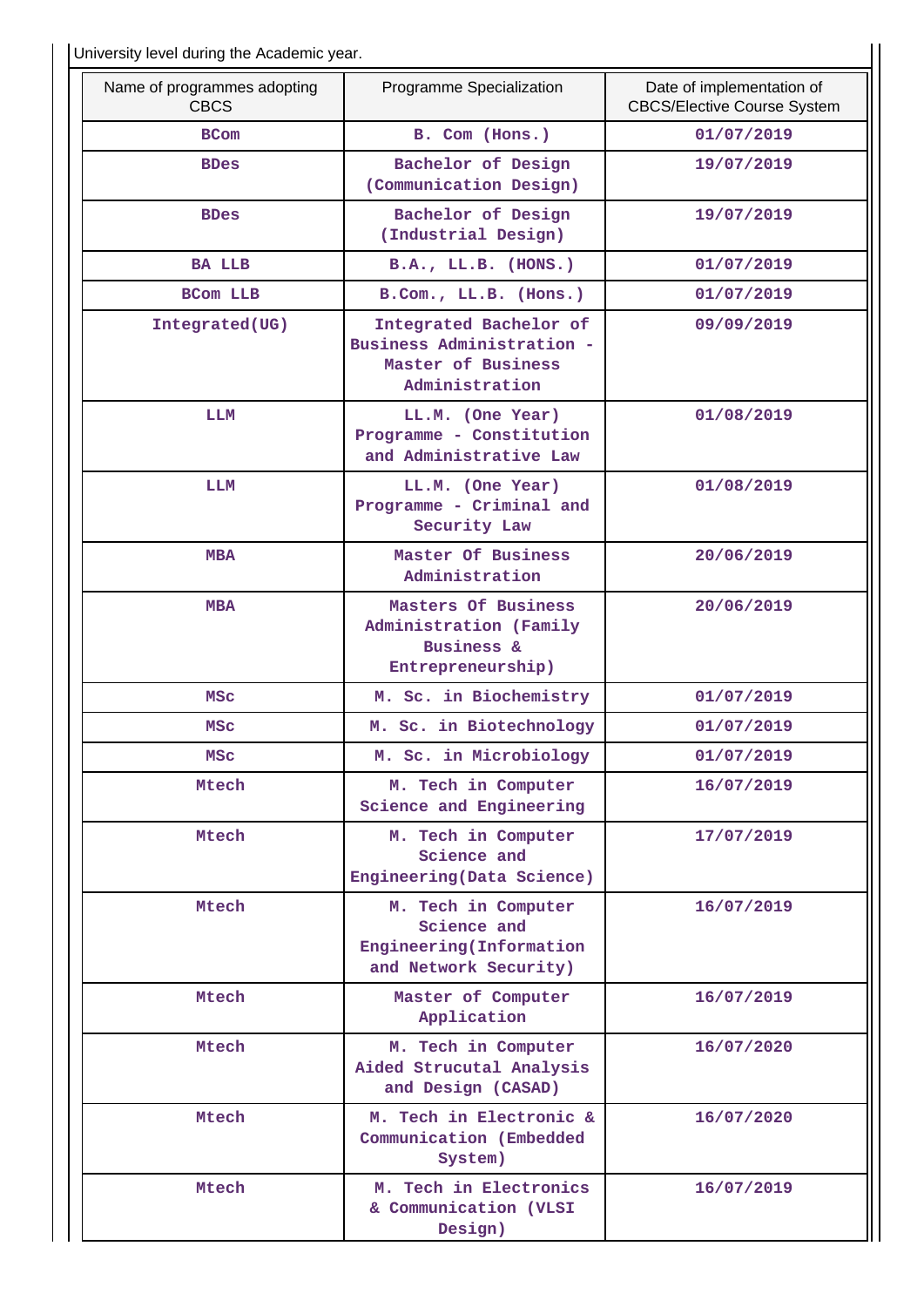| Mtech                                                                                      | Engineering (Electrical<br>Power Systems)                         | M. Tech in Electrical      | 16/07/2019                                                   |  |
|--------------------------------------------------------------------------------------------|-------------------------------------------------------------------|----------------------------|--------------------------------------------------------------|--|
| Mtech                                                                                      | Engineering (CAD/CAM)                                             | M. Tech. in Mechanical     | 16/07/2019                                                   |  |
| Mtech                                                                                      | Engineering (Thermal<br>Engineering)                              | M. Tech in Mechanical      | 16/07/2019                                                   |  |
| <b>BArch</b>                                                                               | Architecture                                                      | Bachelor of                | 24/06/2019                                                   |  |
| BArch                                                                                      |                                                                   | Bachelor of Planning       | 22/07/2019                                                   |  |
| <b>BTech</b>                                                                               | Science and Engineering                                           | <b>B.</b> Tech in Computer | 15/07/2019                                                   |  |
| <b>BTech</b>                                                                               | Engineering                                                       | <b>B.</b> Tech in Chemical | 15/07/2019                                                   |  |
| <b>BTech</b>                                                                               | Engineering                                                       | B. Tech in Civil           | 15/07/2019                                                   |  |
| <b>BTech</b>                                                                               | <b>B. Tech in Electronics</b><br>and Communication<br>Engineering |                            | 15/07/2019                                                   |  |
| <b>BTech</b>                                                                               | Engineering                                                       | B. Tech in Electrical      | 15/07/2019                                                   |  |
| <b>BTech</b>                                                                               | B. Tech in<br>Instrumentation and<br>Control Engineering          |                            | 15/07/2019                                                   |  |
| <b>BTech</b>                                                                               | <b>B. Tech in Mechanical</b><br>Engineering                       |                            | 15/07/2019                                                   |  |
| <b>BPharm</b>                                                                              |                                                                   | Bachelor of Pharmacy       | 15/07/2019                                                   |  |
| 1.3 - Curriculum Enrichment                                                                |                                                                   |                            |                                                              |  |
| 1.3.1 – Value-added courses imparting transferable and life skills offered during the year |                                                                   |                            |                                                              |  |
| <b>Value Added Courses</b>                                                                 | Date of Introduction                                              |                            | Number of Students Enrolled                                  |  |
|                                                                                            | No Data Entered/Not Applicable !!!                                |                            |                                                              |  |
|                                                                                            |                                                                   | View File                  |                                                              |  |
| 1.3.2 - Field Projects / Internships under taken during the year                           |                                                                   |                            |                                                              |  |
| Project/Programme Title                                                                    | Programme Specialization                                          |                            | No. of students enrolled for Field<br>Projects / Internships |  |
| No Data Entered/Not Applicable !!!                                                         |                                                                   |                            |                                                              |  |
|                                                                                            |                                                                   | View File                  |                                                              |  |
| 1.4 - Feedback System                                                                      |                                                                   |                            |                                                              |  |
| 1.4.1 – Whether structured feedback received from all the stakeholders.                    |                                                                   |                            |                                                              |  |
| <b>Students</b>                                                                            |                                                                   |                            | Yes                                                          |  |
| <b>Teachers</b>                                                                            |                                                                   | Yes                        |                                                              |  |
| Employers                                                                                  |                                                                   | Yes                        |                                                              |  |
| Alumni                                                                                     |                                                                   | Yes                        |                                                              |  |
|                                                                                            |                                                                   |                            |                                                              |  |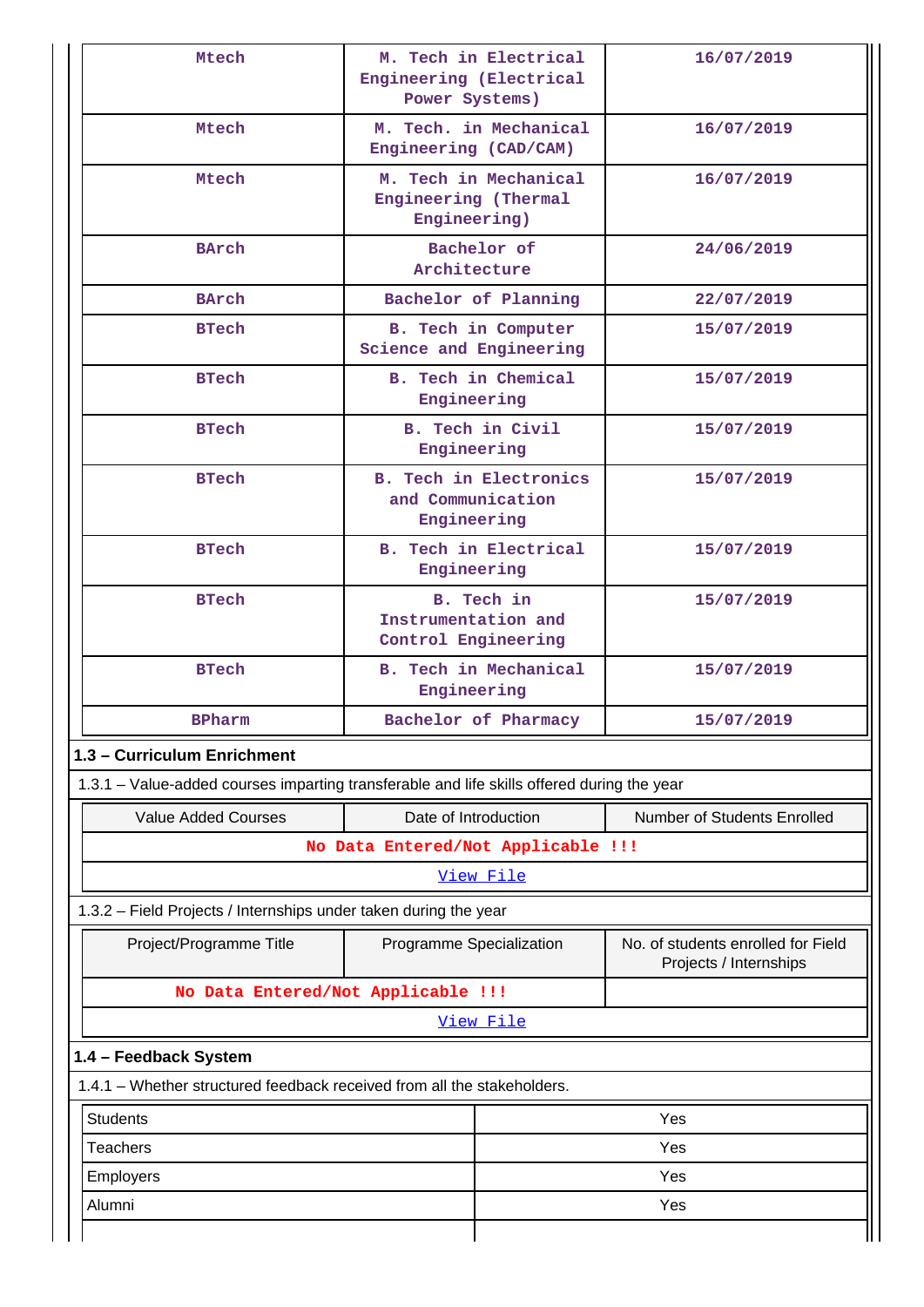1.4.2 – How the feedback obtained is being analyzed and utilized for overall development of the institution? (maximum 500 words)

Feedback Obtained

**Feedback is obtained at the end of each term / semester for each course offered during the term/semester. In the feedback form designed, students give their feedback on the course and the faculty. Each faculty is then given their feedback results and as and when required, the director may call upon concerned faculties and try to resolve the issues. The main objective of seeking students' feedback on teaching at the Institute is to assist faculty members in monitoring and improving their effectiveness as teachers. The information is used as one of the means for assessing teaching effectiveness for decisions regarding merit, tenure and promotion, and to provide information that may be used to support exceptional teachers nominated for teaching awards. There are regular class visits for observing the overall delivery of lectures in classroom. In the said respect a pre and post observation meeting is conducted. A pre observation meeting is conducted to discuss the aspects to be monitored / observed during the visit. A post observation meeting is conducted to discuss the outcomes of the visit as well as to plan for the improvement. The concerned faculty is required to work on the suggestions. Feedback is obtained from teachers in an unstructured manner via the Academic Area meetings held by each Area Chairperson and during the faculty meetings as well. The revision of any course, issue of availability of any expert or references, etc., delivery of a course is all addressed via these different meetings. Also meetings are held for faculties teaching in a specific term / semester and discipline issues or infrastructural issues faced by them are also discussed in that forum and efforts are made to resolve them. Alumni give their feedback when they visit the Institute on various occasions like Institute Seminar Series, Alumni Day and Alumni Conclave. City meets are also conducted where alumni attend and give their feedback which is analyzed and their suggestions for improvement and enhancement are implemented wherever possible. The suggestions of the parents have been taken into account and many of them have been implemented and included in the curriculum, many other companies are being invited for the campus placements and even expert lectures are being organized on time management, leadership skills, entrepreneurship etc. for their overall development. On the basis of feedback from stakeholders, varied actions are taken by the constituent institutes. Soft Skill training is to be enhanced at all levels. All course coordinators will incorporate one component of assessment with soft skill / communication and research as focus areas Internship is monitored by a team of faculty members who shall visit the firms and seek feedback about student performance. Also, an effort will be made to initiate further collaborative activities with law firms / NGOs/corporates/consultancy/labs. AlmaShines / AlmaConnect / LinkedIn and other social media platforms activated for enhancement of alumni reach outs. A few parents volunteered to help Institute related activities.**

## **CRITERION II – TEACHING- LEARNING AND EVALUATION**

### **2.1 – Student Enrolment and Profile**

#### 2.1.1 – Demand Ratio during the year

| Name of the<br>Programme            | Programme<br>Specialization | Number of seats<br>available | Number of<br>Application received | <b>Students Enrolled</b> |  |
|-------------------------------------|-----------------------------|------------------------------|-----------------------------------|--------------------------|--|
| No Data Entered/Not Applicable !!!  |                             |                              |                                   |                          |  |
|                                     |                             |                              |                                   |                          |  |
| 2.2 – Catering to Student Diversity |                             |                              |                                   |                          |  |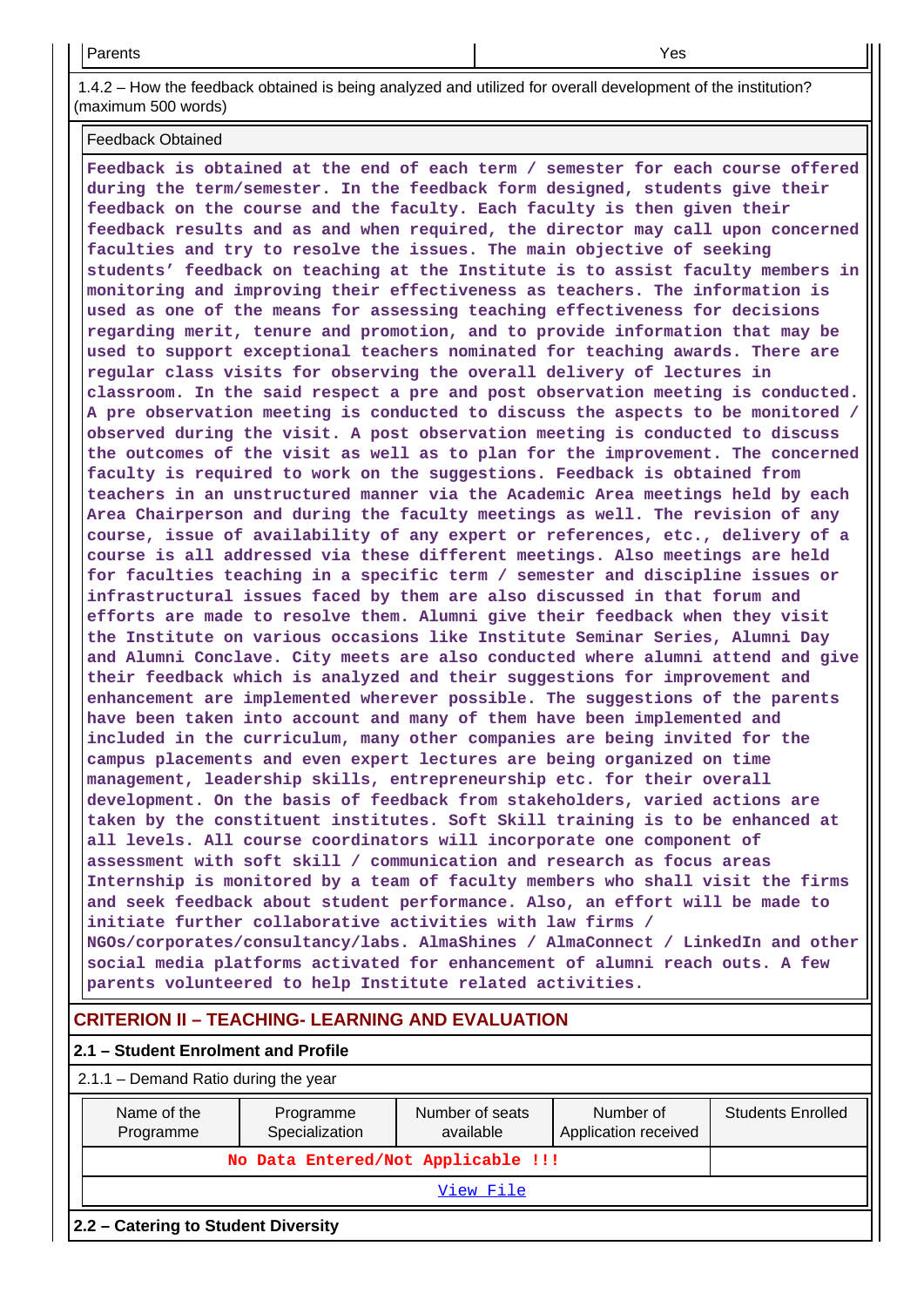|                                                                                                                                                                                                                                                                                                                                                                                                                                                                                                                                                                                                                                                                                                                                                                                                                                                                                                                                                                                                                                                                                                                                                                                                                                                                                                                                                                                                                                                                                                                                                                                                                                                                                                                                                                                                                                                                                                                                                                                                                                                                                                                                                                                                                                                                                                                                                                                                                                                                                                                                                                                                                                                                                                                                                                                                                                                                                                                                                                                                                                                                                                                                                                                                                                                                                                                                                                                                                              | 2.2.1 - Student - Full time teacher ratio (current year data) |                                                              |                                                                                                  |                                                                                                  |                                                             |  |
|------------------------------------------------------------------------------------------------------------------------------------------------------------------------------------------------------------------------------------------------------------------------------------------------------------------------------------------------------------------------------------------------------------------------------------------------------------------------------------------------------------------------------------------------------------------------------------------------------------------------------------------------------------------------------------------------------------------------------------------------------------------------------------------------------------------------------------------------------------------------------------------------------------------------------------------------------------------------------------------------------------------------------------------------------------------------------------------------------------------------------------------------------------------------------------------------------------------------------------------------------------------------------------------------------------------------------------------------------------------------------------------------------------------------------------------------------------------------------------------------------------------------------------------------------------------------------------------------------------------------------------------------------------------------------------------------------------------------------------------------------------------------------------------------------------------------------------------------------------------------------------------------------------------------------------------------------------------------------------------------------------------------------------------------------------------------------------------------------------------------------------------------------------------------------------------------------------------------------------------------------------------------------------------------------------------------------------------------------------------------------------------------------------------------------------------------------------------------------------------------------------------------------------------------------------------------------------------------------------------------------------------------------------------------------------------------------------------------------------------------------------------------------------------------------------------------------------------------------------------------------------------------------------------------------------------------------------------------------------------------------------------------------------------------------------------------------------------------------------------------------------------------------------------------------------------------------------------------------------------------------------------------------------------------------------------------------------------------------------------------------------------------------------------------------|---------------------------------------------------------------|--------------------------------------------------------------|--------------------------------------------------------------------------------------------------|--------------------------------------------------------------------------------------------------|-------------------------------------------------------------|--|
| Year                                                                                                                                                                                                                                                                                                                                                                                                                                                                                                                                                                                                                                                                                                                                                                                                                                                                                                                                                                                                                                                                                                                                                                                                                                                                                                                                                                                                                                                                                                                                                                                                                                                                                                                                                                                                                                                                                                                                                                                                                                                                                                                                                                                                                                                                                                                                                                                                                                                                                                                                                                                                                                                                                                                                                                                                                                                                                                                                                                                                                                                                                                                                                                                                                                                                                                                                                                                                                         | Number of<br>students enrolled<br>in the institution<br>(UG)  | Number of<br>students enrolled<br>in the institution<br>(PG) | Number of<br>fulltime teachers<br>available in the<br>institution<br>teaching only UG<br>courses | Number of<br>fulltime teachers<br>available in the<br>institution<br>teaching only PG<br>courses | Number of<br>teachers<br>teaching both UG<br>and PG courses |  |
| 2019                                                                                                                                                                                                                                                                                                                                                                                                                                                                                                                                                                                                                                                                                                                                                                                                                                                                                                                                                                                                                                                                                                                                                                                                                                                                                                                                                                                                                                                                                                                                                                                                                                                                                                                                                                                                                                                                                                                                                                                                                                                                                                                                                                                                                                                                                                                                                                                                                                                                                                                                                                                                                                                                                                                                                                                                                                                                                                                                                                                                                                                                                                                                                                                                                                                                                                                                                                                                                         | 6450                                                          | 2069                                                         | 48                                                                                               | 10                                                                                               | 360                                                         |  |
| 2.3 - Teaching - Learning Process                                                                                                                                                                                                                                                                                                                                                                                                                                                                                                                                                                                                                                                                                                                                                                                                                                                                                                                                                                                                                                                                                                                                                                                                                                                                                                                                                                                                                                                                                                                                                                                                                                                                                                                                                                                                                                                                                                                                                                                                                                                                                                                                                                                                                                                                                                                                                                                                                                                                                                                                                                                                                                                                                                                                                                                                                                                                                                                                                                                                                                                                                                                                                                                                                                                                                                                                                                                            |                                                               |                                                              |                                                                                                  |                                                                                                  |                                                             |  |
| 2.3.1 – Percentage of teachers using ICT for effective teaching with Learning Management Systems (LMS), E-<br>learning resources etc. (current year data)                                                                                                                                                                                                                                                                                                                                                                                                                                                                                                                                                                                                                                                                                                                                                                                                                                                                                                                                                                                                                                                                                                                                                                                                                                                                                                                                                                                                                                                                                                                                                                                                                                                                                                                                                                                                                                                                                                                                                                                                                                                                                                                                                                                                                                                                                                                                                                                                                                                                                                                                                                                                                                                                                                                                                                                                                                                                                                                                                                                                                                                                                                                                                                                                                                                                    |                                                               |                                                              |                                                                                                  |                                                                                                  |                                                             |  |
| Number of<br>Teachers on Roll                                                                                                                                                                                                                                                                                                                                                                                                                                                                                                                                                                                                                                                                                                                                                                                                                                                                                                                                                                                                                                                                                                                                                                                                                                                                                                                                                                                                                                                                                                                                                                                                                                                                                                                                                                                                                                                                                                                                                                                                                                                                                                                                                                                                                                                                                                                                                                                                                                                                                                                                                                                                                                                                                                                                                                                                                                                                                                                                                                                                                                                                                                                                                                                                                                                                                                                                                                                                | Number of<br>teachers using<br>ICT (LMS, e-<br>Resources)     | <b>ICT Tools and</b><br>resources<br>available               | Number of ICT<br>enabled<br>Classrooms                                                           | Numberof smart<br>classrooms                                                                     | E-resources and<br>techniques used                          |  |
|                                                                                                                                                                                                                                                                                                                                                                                                                                                                                                                                                                                                                                                                                                                                                                                                                                                                                                                                                                                                                                                                                                                                                                                                                                                                                                                                                                                                                                                                                                                                                                                                                                                                                                                                                                                                                                                                                                                                                                                                                                                                                                                                                                                                                                                                                                                                                                                                                                                                                                                                                                                                                                                                                                                                                                                                                                                                                                                                                                                                                                                                                                                                                                                                                                                                                                                                                                                                                              |                                                               |                                                              | No Data Entered/Not Applicable !!!                                                               |                                                                                                  |                                                             |  |
|                                                                                                                                                                                                                                                                                                                                                                                                                                                                                                                                                                                                                                                                                                                                                                                                                                                                                                                                                                                                                                                                                                                                                                                                                                                                                                                                                                                                                                                                                                                                                                                                                                                                                                                                                                                                                                                                                                                                                                                                                                                                                                                                                                                                                                                                                                                                                                                                                                                                                                                                                                                                                                                                                                                                                                                                                                                                                                                                                                                                                                                                                                                                                                                                                                                                                                                                                                                                                              |                                                               |                                                              | View File of ICT Tools and resources                                                             |                                                                                                  |                                                             |  |
|                                                                                                                                                                                                                                                                                                                                                                                                                                                                                                                                                                                                                                                                                                                                                                                                                                                                                                                                                                                                                                                                                                                                                                                                                                                                                                                                                                                                                                                                                                                                                                                                                                                                                                                                                                                                                                                                                                                                                                                                                                                                                                                                                                                                                                                                                                                                                                                                                                                                                                                                                                                                                                                                                                                                                                                                                                                                                                                                                                                                                                                                                                                                                                                                                                                                                                                                                                                                                              |                                                               |                                                              |                                                                                                  |                                                                                                  |                                                             |  |
|                                                                                                                                                                                                                                                                                                                                                                                                                                                                                                                                                                                                                                                                                                                                                                                                                                                                                                                                                                                                                                                                                                                                                                                                                                                                                                                                                                                                                                                                                                                                                                                                                                                                                                                                                                                                                                                                                                                                                                                                                                                                                                                                                                                                                                                                                                                                                                                                                                                                                                                                                                                                                                                                                                                                                                                                                                                                                                                                                                                                                                                                                                                                                                                                                                                                                                                                                                                                                              |                                                               |                                                              |                                                                                                  |                                                                                                  |                                                             |  |
| View File of E-resources and techniques used<br>2.3.2 - Students mentoring system available in the institution? Give details. (maximum 500 words)<br>Yes, Students mentoring system is available in the institution. The students often need mentoring, guidance and<br>counselling in their academic journey programme. In order to support them and address their need to share,<br>discuss any difficulty - academic, personal, psychological, attendance related, career choice, placements or any<br>other matter a mentoring system is devised and followed for all the students. Objectives of students mentoring<br>systems are as follows. • To provide the platform to the students for sharing their problems related to academic<br>and non-academic matters. • To monitor the academic progress of the students. • To identify the slow learners,<br>fast learners and the weak students and to provide them suitable environment to grow and prosper. • To provide<br>an intervention and assistance to the students to grab the opportunity for their growth and development. • To<br>cultivate higher degree of professional responsibilities and imbibe the values amongst the young students. • To<br>provide an opportunity for overall development to all the students As per the Mentoring Policy of the university,<br>faculty mentors were assigned to each newly admitted student in all the programmes. As a part of the orientation<br>programme for those newly admitted students, their meeting with the faculty mentor was scheduled, where they<br>have filled in the mentoring form. The students meet mentors regularly or when needed and the details are<br>entered in a separate form. The faculty mentors their mentees at least twice a month. They continuously monitor,<br>counsel, guide and motivate the students in all academic matters. They also provide primary psychological<br>counselling to those who need them and refer them for more professional counselling, if required. They contact<br>parents/guardians if situation demands e.g. academic irregularities, negative behavioural changes and<br>interpersonal relations, detrimental activities etc. They advise students regarding choice of electives, project,<br>summer training, and their career development/professional guidance. The students are also guided for social<br>internships, business plans, live projects etc. Thus, in a semester/term, minimum two mentoring sessions are<br>arranged. However, for the special cases, where continuous monitoring and follow-ups are required, series of<br>mentoring sessions are arranged. A professional counsellor is also available at the Institute. The mentoring<br>system helps the student to handle academic, psychological and other problems. Many students are benefited by<br>way of receiving pre-placement offers after internships. The faculty maintain a detail progressive record of the<br>student. They intimate Director/Dean and suggest if any administrative action is called for. The mentors use both<br>formal and informal means of mentoring. The mentor system, apart from its formal part, also exists as a robust<br>informal mechanism to boost inclusiveness, gender sensitivity and social responsibility of students.<br>Number of students enrolled in the<br>Number of fulltime teachers<br>Mentor: Mentee Ratio |                                                               |                                                              |                                                                                                  |                                                                                                  |                                                             |  |
|                                                                                                                                                                                                                                                                                                                                                                                                                                                                                                                                                                                                                                                                                                                                                                                                                                                                                                                                                                                                                                                                                                                                                                                                                                                                                                                                                                                                                                                                                                                                                                                                                                                                                                                                                                                                                                                                                                                                                                                                                                                                                                                                                                                                                                                                                                                                                                                                                                                                                                                                                                                                                                                                                                                                                                                                                                                                                                                                                                                                                                                                                                                                                                                                                                                                                                                                                                                                                              | 8519                                                          |                                                              | 418                                                                                              |                                                                                                  | 1:20                                                        |  |
| 2.4 - Teacher Profile and Quality<br>2.4.1 - Number of full time teachers appointed during the year                                                                                                                                                                                                                                                                                                                                                                                                                                                                                                                                                                                                                                                                                                                                                                                                                                                                                                                                                                                                                                                                                                                                                                                                                                                                                                                                                                                                                                                                                                                                                                                                                                                                                                                                                                                                                                                                                                                                                                                                                                                                                                                                                                                                                                                                                                                                                                                                                                                                                                                                                                                                                                                                                                                                                                                                                                                                                                                                                                                                                                                                                                                                                                                                                                                                                                                          |                                                               |                                                              |                                                                                                  |                                                                                                  |                                                             |  |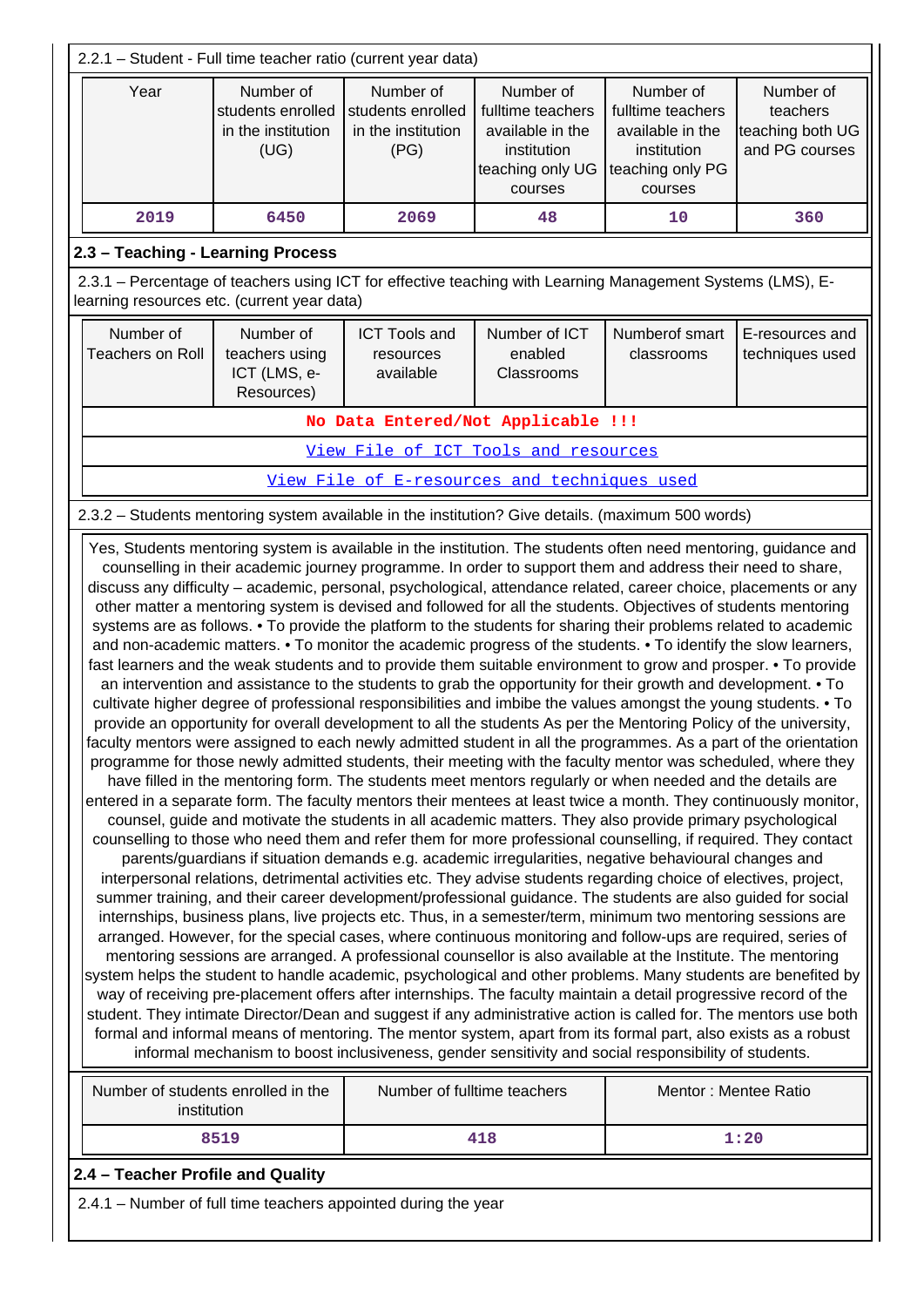| No. of sanctioned<br>positions                                                                                                                                                                         | No. of filled positions                                                                                                            |  | Vacant positions                        |                                                                       | Positions filled during<br>the current year |                                                                |     | No. of faculty with<br>Ph.D                                                                                         |
|--------------------------------------------------------------------------------------------------------------------------------------------------------------------------------------------------------|------------------------------------------------------------------------------------------------------------------------------------|--|-----------------------------------------|-----------------------------------------------------------------------|---------------------------------------------|----------------------------------------------------------------|-----|---------------------------------------------------------------------------------------------------------------------|
| 491                                                                                                                                                                                                    | 418                                                                                                                                |  | 73                                      |                                                                       | 69                                          |                                                                | 208 |                                                                                                                     |
| International level from Government, recognised bodies during the year)                                                                                                                                |                                                                                                                                    |  |                                         |                                                                       |                                             |                                                                |     | 2.4.2 - Honours and recognition received by teachers (received awards, recognition, fellowships at State, National, |
|                                                                                                                                                                                                        | Name of full time teachers<br><b>Year of Award</b><br>receiving awards from<br>state level, national level,<br>international level |  | Designation                             |                                                                       |                                             |                                                                |     | Name of the award,<br>fellowship, received from<br>Government or recognized<br>bodies                               |
|                                                                                                                                                                                                        |                                                                                                                                    |  | No Data Entered/Not Applicable !!!      |                                                                       |                                             |                                                                |     |                                                                                                                     |
| View File                                                                                                                                                                                              |                                                                                                                                    |  |                                         |                                                                       |                                             |                                                                |     |                                                                                                                     |
| 2.5 - Evaluation Process and Reforms                                                                                                                                                                   |                                                                                                                                    |  |                                         |                                                                       |                                             |                                                                |     |                                                                                                                     |
| 2.5.1 – Number of days from the date of semester-end/ year- end examination till the declaration of results during<br>the year                                                                         |                                                                                                                                    |  |                                         |                                                                       |                                             |                                                                |     |                                                                                                                     |
|                                                                                                                                                                                                        | Programme Name<br>Programme Code                                                                                                   |  | Semester/year                           |                                                                       |                                             | Last date of the last<br>semester-end/year-<br>end examination |     | Date of declaration of<br>results of semester-<br>end/ year- end<br>examination                                     |
|                                                                                                                                                                                                        |                                                                                                                                    |  | No Data Entered/Not Applicable !!!      |                                                                       |                                             |                                                                |     |                                                                                                                     |
|                                                                                                                                                                                                        |                                                                                                                                    |  |                                         | View File                                                             |                                             |                                                                |     |                                                                                                                     |
| 2.5.2 - Average percentage of Student complaints/grievances about evaluation against total number appeared in<br>the examinations during the year                                                      |                                                                                                                                    |  |                                         |                                                                       |                                             |                                                                |     |                                                                                                                     |
|                                                                                                                                                                                                        | Number of complaints or grievances<br>Total number of students appeared<br>Percentage<br>in the examination<br>about evaluation    |  |                                         |                                                                       |                                             |                                                                |     |                                                                                                                     |
|                                                                                                                                                                                                        | 39                                                                                                                                 |  |                                         | 8422                                                                  |                                             |                                                                |     | 0.46                                                                                                                |
| 2.6 - Student Performance and Learning Outcomes                                                                                                                                                        |                                                                                                                                    |  |                                         |                                                                       |                                             |                                                                |     |                                                                                                                     |
| 2.6.1 – Program outcomes, program specific outcomes and course outcomes for all programs offered by the<br>institution are stated and displayed in website of the institution (to provide the weblink) |                                                                                                                                    |  |                                         |                                                                       |                                             |                                                                |     |                                                                                                                     |
|                                                                                                                                                                                                        |                                                                                                                                    |  | https://nirmauni.ac.in/programoutcomes/ |                                                                       |                                             |                                                                |     |                                                                                                                     |
| 2.6.2 - Pass percentage of students                                                                                                                                                                    |                                                                                                                                    |  |                                         |                                                                       |                                             |                                                                |     |                                                                                                                     |
| Programme<br>Code                                                                                                                                                                                      | Programme<br>Name                                                                                                                  |  | Programme<br>Specialization             | Number of<br>students<br>appeared in the<br>final year<br>examination |                                             | Number of<br>students passed<br>in final year<br>examination   |     | Pass Percentage                                                                                                     |
|                                                                                                                                                                                                        | No Data Entered/Not Applicable !!!                                                                                                 |  |                                         |                                                                       |                                             |                                                                |     |                                                                                                                     |
|                                                                                                                                                                                                        |                                                                                                                                    |  |                                         | View File                                                             |                                             |                                                                |     |                                                                                                                     |
| 2.7 - Student Satisfaction Survey                                                                                                                                                                      |                                                                                                                                    |  |                                         |                                                                       |                                             |                                                                |     |                                                                                                                     |
| 2.7.1 - Student Satisfaction Survey (SSS) on overall institutional performance (Institution may design the<br>questionnaire) (results and details be provided as weblink)                              |                                                                                                                                    |  |                                         |                                                                       |                                             |                                                                |     |                                                                                                                     |
|                                                                                                                                                                                                        |                                                                                                                                    |  | https://nirmauni.ac.in/studentsurvey/   |                                                                       |                                             |                                                                |     |                                                                                                                     |
| <b>CRITERION III – RESEARCH, INNOVATIONS AND EXTENSION</b>                                                                                                                                             |                                                                                                                                    |  |                                         |                                                                       |                                             |                                                                |     |                                                                                                                     |
| 3.1 - Promotion of Research and Facilities                                                                                                                                                             |                                                                                                                                    |  |                                         |                                                                       |                                             |                                                                |     |                                                                                                                     |
| 3.1.1 - Teachers awarded National/International fellowship for advanced studies/ research during the year                                                                                              |                                                                                                                                    |  |                                         |                                                                       |                                             |                                                                |     |                                                                                                                     |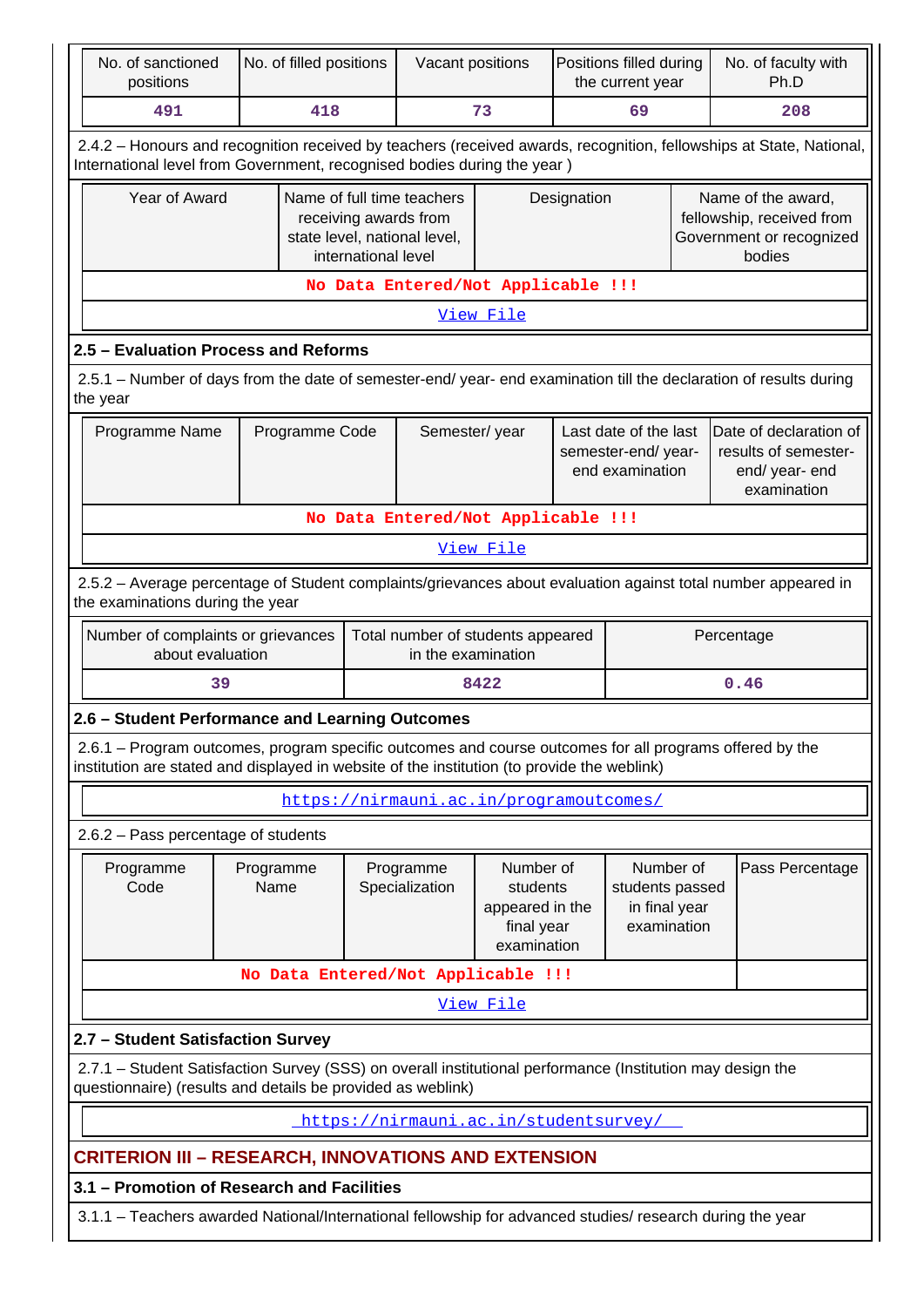| <b>Type</b>                                                                                                                               | Name of the teacher<br>awarded the<br>fellowship |  | Name of the award                  |                                    | Date of award             | Awarding agency                    |  |
|-------------------------------------------------------------------------------------------------------------------------------------------|--------------------------------------------------|--|------------------------------------|------------------------------------|---------------------------|------------------------------------|--|
|                                                                                                                                           |                                                  |  |                                    | No Data Entered/Not Applicable !!! |                           |                                    |  |
|                                                                                                                                           | View File                                        |  |                                    |                                    |                           |                                    |  |
| 3.1.2 - Number of JRFs, SRFs, Post Doctoral Fellows, Research Associates and other fellows in the Institution<br>enrolled during the year |                                                  |  |                                    |                                    |                           |                                    |  |
| Name of Research fellowship                                                                                                               |                                                  |  | Duration of the fellowship         |                                    |                           | <b>Funding Agency</b>              |  |
| No Data Entered/Not Applicable !!!                                                                                                        |                                                  |  |                                    |                                    |                           |                                    |  |
|                                                                                                                                           |                                                  |  | View File                          |                                    |                           |                                    |  |
| 3.2 - Resource Mobilization for Research                                                                                                  |                                                  |  |                                    |                                    |                           |                                    |  |
| 3.2.1 – Research funds sanctioned and received from various agencies, industry and other organisations                                    |                                                  |  |                                    |                                    |                           |                                    |  |
| Nature of the Project                                                                                                                     | Duration                                         |  | Name of the funding<br>agency      |                                    | Total grant<br>sanctioned | Amount received<br>during the year |  |
| Total                                                                                                                                     | <b>Nill</b>                                      |  | <b>Nill</b>                        |                                    | 227859370                 | 33645403                           |  |
| Students<br>Research<br>Projects (Other<br>than compulsory<br>by the<br>University)                                                       | Nill                                             |  | Nill                               |                                    | 712303                    | 70000                              |  |
| Projects<br>sponsored by<br>the University                                                                                                | <b>Nill</b>                                      |  | <b>Nill</b>                        |                                    | 10594069                  | 4577984                            |  |
| Industry<br>sponsored<br>Projects                                                                                                         | Nill                                             |  | Nill                               | 970000                             |                           | $\mathbf 0$                        |  |
| Interdiscipli<br>nary Projects                                                                                                            | <b>Nill</b>                                      |  | Nill                               | 23749574                           |                           | 4927635                            |  |
| Minor<br>Projects                                                                                                                         | <b>Nill</b>                                      |  | <b>Nill</b>                        |                                    | 2945000                   | 177399                             |  |
| Major<br>Projects                                                                                                                         | Nill                                             |  | <b>Nill</b>                        |                                    | 188888424                 | 23892385                           |  |
|                                                                                                                                           |                                                  |  | View File                          |                                    |                           |                                    |  |
| 3.3 - Innovation Ecosystem                                                                                                                |                                                  |  |                                    |                                    |                           |                                    |  |
| 3.3.1 - Workshops/Seminars Conducted on Intellectual Property Rights (IPR) and Industry-Academia Innovative<br>practices during the year  |                                                  |  |                                    |                                    |                           |                                    |  |
| Title of workshop/seminar                                                                                                                 |                                                  |  | Name of the Dept.                  |                                    |                           | Date                               |  |
|                                                                                                                                           |                                                  |  | No Data Entered/Not Applicable !!! |                                    |                           |                                    |  |
|                                                                                                                                           |                                                  |  | View File                          |                                    |                           |                                    |  |
| 3.3.2 - Awards for Innovation won by Institution/Teachers/Research scholars/Students during the year                                      |                                                  |  |                                    |                                    |                           |                                    |  |
| Title of the innovation                                                                                                                   | Name of Awardee                                  |  | Awarding Agency                    |                                    | Date of award             | Category                           |  |
|                                                                                                                                           |                                                  |  | No Data Entered/Not Applicable !!! |                                    |                           |                                    |  |
|                                                                                                                                           |                                                  |  | View File                          |                                    |                           |                                    |  |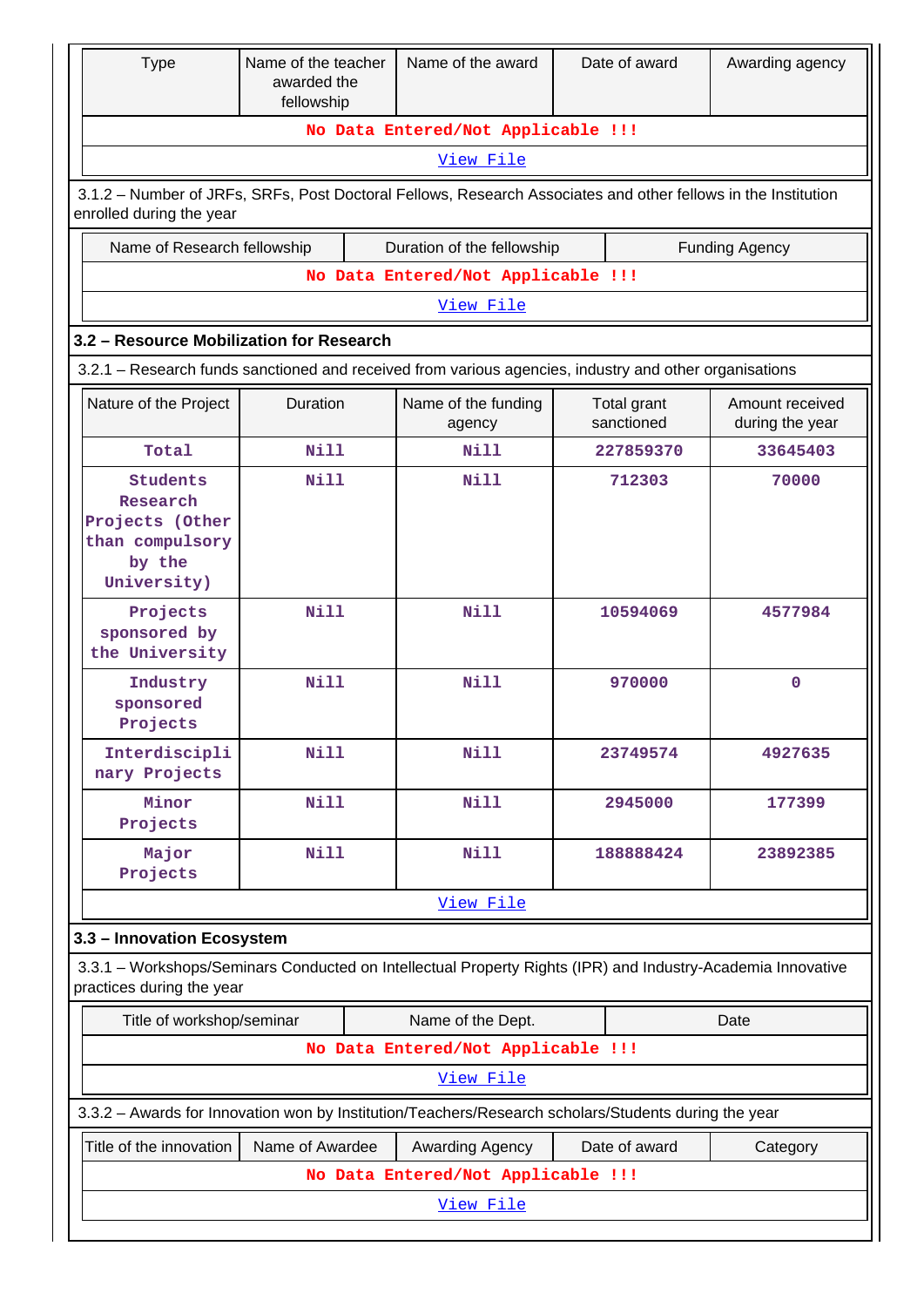|                                                                                                                                                                       | 3.3.3 - No. of Incubation centre created, start-ups incubated on campus during the year                                                                    |            |                                    |                         |                                |                         |  |                                                                    |                                   |                                                                    |
|-----------------------------------------------------------------------------------------------------------------------------------------------------------------------|------------------------------------------------------------------------------------------------------------------------------------------------------------|------------|------------------------------------|-------------------------|--------------------------------|-------------------------|--|--------------------------------------------------------------------|-----------------------------------|--------------------------------------------------------------------|
| Incubation<br>Center                                                                                                                                                  | Name                                                                                                                                                       |            | Sponsered By                       |                         |                                | Name of the<br>Start-up |  | Nature of Start-<br>up                                             | Date of                           | Commencement                                                       |
|                                                                                                                                                                       |                                                                                                                                                            |            | No Data Entered/Not Applicable !!! |                         |                                |                         |  |                                                                    |                                   |                                                                    |
|                                                                                                                                                                       |                                                                                                                                                            |            |                                    | No file uploaded.       |                                |                         |  |                                                                    |                                   |                                                                    |
|                                                                                                                                                                       | 3.4 - Research Publications and Awards                                                                                                                     |            |                                    |                         |                                |                         |  |                                                                    |                                   |                                                                    |
|                                                                                                                                                                       | $3.4.1$ – Ph. Ds awarded during the year                                                                                                                   |            |                                    |                         |                                |                         |  |                                                                    |                                   |                                                                    |
| Name of the Department                                                                                                                                                |                                                                                                                                                            |            |                                    | Number of PhD's Awarded |                                |                         |  |                                                                    |                                   |                                                                    |
|                                                                                                                                                                       | Technology and Engineering                                                                                                                                 |            |                                    |                         |                                |                         |  | 11                                                                 |                                   |                                                                    |
|                                                                                                                                                                       |                                                                                                                                                            | Management |                                    |                         |                                |                         |  | 7                                                                  |                                   |                                                                    |
|                                                                                                                                                                       |                                                                                                                                                            | Pharmacy   |                                    |                         |                                |                         |  | 13                                                                 |                                   |                                                                    |
|                                                                                                                                                                       |                                                                                                                                                            | Science    |                                    |                         |                                |                         |  | 6                                                                  |                                   |                                                                    |
| 3.4.2 - Research Publications in the Journals notified on UGC website during the year                                                                                 |                                                                                                                                                            |            |                                    |                         |                                |                         |  |                                                                    |                                   |                                                                    |
| <b>Type</b>                                                                                                                                                           |                                                                                                                                                            |            | Department                         |                         |                                | Number of Publication   |  |                                                                    | Average Impact Factor (if<br>any) |                                                                    |
|                                                                                                                                                                       |                                                                                                                                                            |            | No Data Entered/Not Applicable !!! |                         |                                |                         |  |                                                                    |                                   |                                                                    |
|                                                                                                                                                                       |                                                                                                                                                            |            |                                    |                         | View File                      |                         |  |                                                                    |                                   |                                                                    |
|                                                                                                                                                                       | 3.4.3 - Books and Chapters in edited Volumes / Books published, and papers in National/International Conference<br>Proceedings per Teacher during the year |            |                                    |                         |                                |                         |  |                                                                    |                                   |                                                                    |
|                                                                                                                                                                       | Number of Publication<br>Department                                                                                                                        |            |                                    |                         |                                |                         |  |                                                                    |                                   |                                                                    |
|                                                                                                                                                                       |                                                                                                                                                            |            | No Data Entered/Not Applicable !!! |                         |                                |                         |  |                                                                    |                                   |                                                                    |
|                                                                                                                                                                       |                                                                                                                                                            |            |                                    |                         | View File                      |                         |  |                                                                    |                                   |                                                                    |
| 3.4.4 - Patents published/awarded/applied during the year                                                                                                             |                                                                                                                                                            |            |                                    |                         |                                |                         |  |                                                                    |                                   |                                                                    |
| Patent Details                                                                                                                                                        |                                                                                                                                                            |            | Patent status                      |                         | Patent Number<br>Date of Award |                         |  |                                                                    |                                   |                                                                    |
|                                                                                                                                                                       |                                                                                                                                                            |            | No Data Entered/Not Applicable !!! |                         |                                |                         |  |                                                                    |                                   |                                                                    |
|                                                                                                                                                                       |                                                                                                                                                            |            |                                    |                         | View File                      |                         |  |                                                                    |                                   |                                                                    |
| 3.4.5 - Bibliometrics of the publications during the last academic year based on average citation index in Scopus/<br>Web of Science or PubMed/ Indian Citation Index |                                                                                                                                                            |            |                                    |                         |                                |                         |  |                                                                    |                                   |                                                                    |
| Title of the<br>Paper                                                                                                                                                 | Name of<br>Author                                                                                                                                          |            | Title of journal                   | Year of<br>publication  |                                | <b>Citation Index</b>   |  | Institutional<br>affiliation as<br>mentioned in<br>the publication |                                   | Number of<br>citations<br>excluding self<br>citation               |
|                                                                                                                                                                       |                                                                                                                                                            |            | No Data Entered/Not Applicable !!! |                         |                                |                         |  |                                                                    |                                   |                                                                    |
|                                                                                                                                                                       |                                                                                                                                                            |            |                                    | No file uploaded.       |                                |                         |  |                                                                    |                                   |                                                                    |
| 3.4.6 - h-Index of the Institutional Publications during the year. (based on Scopus/ Web of science)                                                                  |                                                                                                                                                            |            |                                    |                         |                                |                         |  |                                                                    |                                   |                                                                    |
| Title of the<br>Paper                                                                                                                                                 | Name of<br>Author                                                                                                                                          |            | Title of journal                   | Year of<br>publication  |                                | h-index                 |  | Number of<br>citations<br>excluding self<br>citation               |                                   | Institutional<br>affiliation as<br>mentioned in<br>the publication |
|                                                                                                                                                                       |                                                                                                                                                            |            | No Data Entered/Not Applicable !!! |                         |                                |                         |  |                                                                    |                                   |                                                                    |
|                                                                                                                                                                       |                                                                                                                                                            |            |                                    |                         | View File                      |                         |  |                                                                    |                                   |                                                                    |
| 3.4.7 - Faculty participation in Seminars/Conferences and Symposia during the year                                                                                    |                                                                                                                                                            |            |                                    |                         |                                |                         |  |                                                                    |                                   |                                                                    |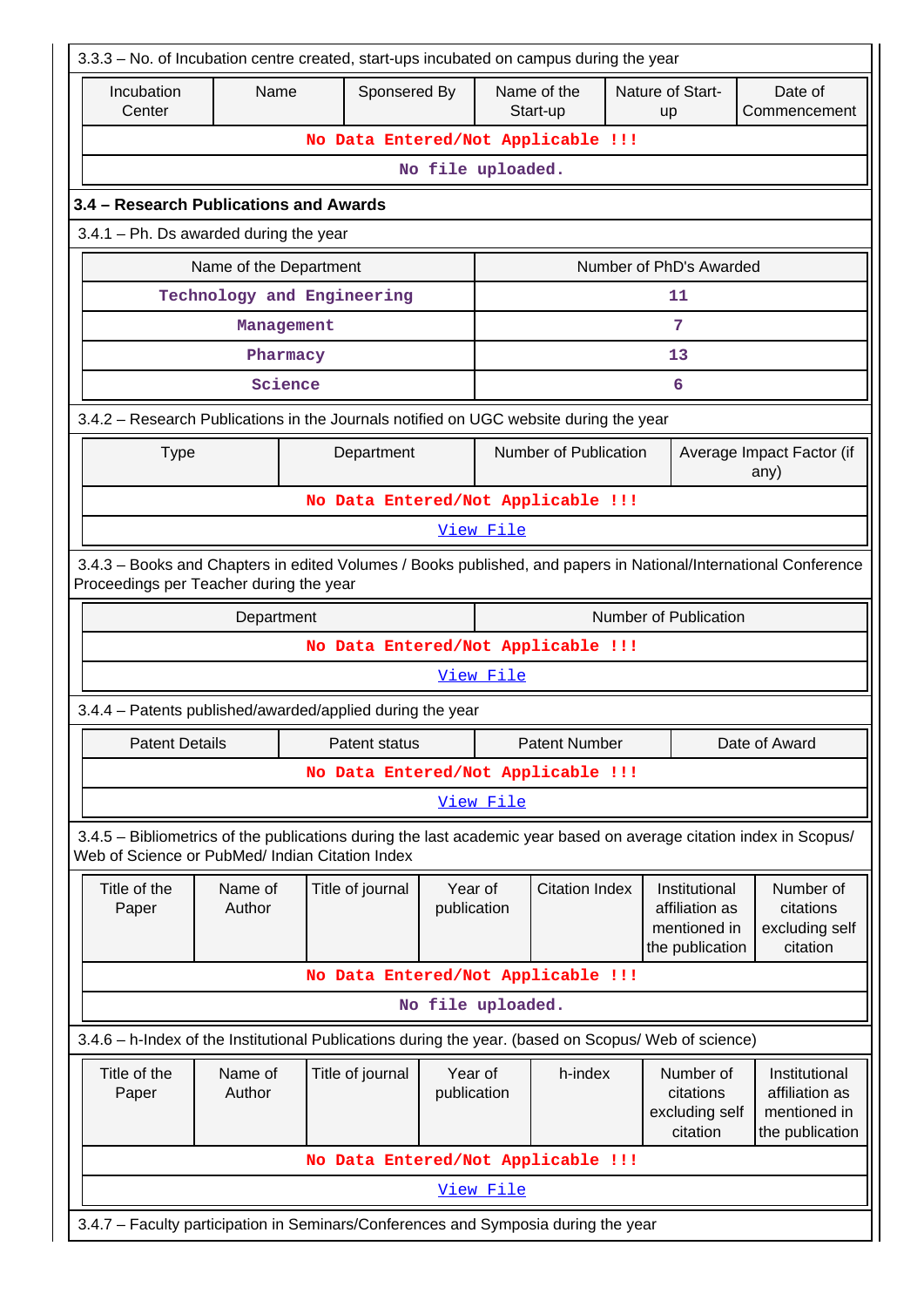| Number of Faculty                                                                                                                                                                                                  |  | International                                   |                                                         | National<br><b>State</b> |                                                          |                                                         | Local                                                    |  |
|--------------------------------------------------------------------------------------------------------------------------------------------------------------------------------------------------------------------|--|-------------------------------------------------|---------------------------------------------------------|--------------------------|----------------------------------------------------------|---------------------------------------------------------|----------------------------------------------------------|--|
| Attended/Semi<br>nars/Workshops                                                                                                                                                                                    |  | 52                                              |                                                         | 117                      | 19                                                       |                                                         | 39                                                       |  |
| Presented<br>papers                                                                                                                                                                                                |  | 135                                             |                                                         | 32                       | $\overline{\mathbf{2}}$                                  |                                                         | <b>Nill</b>                                              |  |
| Resource<br>persons                                                                                                                                                                                                |  | 36                                              |                                                         | 45                       | 16                                                       |                                                         | 9                                                        |  |
|                                                                                                                                                                                                                    |  |                                                 |                                                         | No file uploaded.        |                                                          |                                                         |                                                          |  |
| 3.5 - Consultancy                                                                                                                                                                                                  |  |                                                 |                                                         |                          |                                                          |                                                         |                                                          |  |
| 3.5.1 - Revenue generated from Consultancy during the year                                                                                                                                                         |  |                                                 |                                                         |                          |                                                          |                                                         |                                                          |  |
| Name of the Consultan(s)<br>department                                                                                                                                                                             |  | Name of consultancy<br>project                  |                                                         |                          | Consulting/Sponsoring<br>Agency                          |                                                         | Revenue generated<br>(amount in rupees)                  |  |
|                                                                                                                                                                                                                    |  | No Data Entered/Not Applicable !!!              |                                                         |                          |                                                          |                                                         |                                                          |  |
|                                                                                                                                                                                                                    |  |                                                 |                                                         | View File                |                                                          |                                                         |                                                          |  |
| 3.5.2 - Revenue generated from Corporate Training by the institution during the year                                                                                                                               |  |                                                 |                                                         |                          |                                                          |                                                         |                                                          |  |
| Name of the<br>Consultan(s)<br>department                                                                                                                                                                          |  | Title of the<br>programme                       | Agency seeking /<br>training                            |                          | Revenue generated<br>(amount in rupees)                  |                                                         | Number of trainees                                       |  |
|                                                                                                                                                                                                                    |  | No Data Entered/Not Applicable !!!              |                                                         |                          |                                                          |                                                         |                                                          |  |
| View File                                                                                                                                                                                                          |  |                                                 |                                                         |                          |                                                          |                                                         |                                                          |  |
| 3.6 - Extension Activities                                                                                                                                                                                         |  |                                                 |                                                         |                          |                                                          |                                                         |                                                          |  |
| 3.6.1 – Number of extension and outreach programmes conducted in collaboration with industry, community and<br>Non- Government Organisations through NSS/NCC/Red cross/Youth Red Cross (YRC) etc., during the year |  |                                                 |                                                         |                          |                                                          |                                                         |                                                          |  |
| Title of the activities                                                                                                                                                                                            |  | Organising unit/agency/<br>collaborating agency |                                                         |                          | Number of teachers<br>participated in such<br>activities |                                                         | Number of students<br>participated in such<br>activities |  |
|                                                                                                                                                                                                                    |  | No Data Entered/Not Applicable !!!              |                                                         |                          |                                                          |                                                         |                                                          |  |
|                                                                                                                                                                                                                    |  |                                                 |                                                         | View File                |                                                          |                                                         |                                                          |  |
| 3.6.2 - Awards and recognition received for extension activities from Government and other recognized bodies<br>during the year                                                                                    |  |                                                 |                                                         |                          |                                                          |                                                         |                                                          |  |
| Name of the activity                                                                                                                                                                                               |  | Award/Recognition                               |                                                         |                          | <b>Awarding Bodies</b>                                   |                                                         | Number of students<br><b>Benefited</b>                   |  |
| NSS Camp                                                                                                                                                                                                           |  | Recognition                                     |                                                         |                          | Sarpanch,<br>Ratanpur                                    |                                                         | 23                                                       |  |
| 7 Days NSS Camp<br>at Dandi Village                                                                                                                                                                                |  | Letter of<br>acknowledgement                    |                                                         |                          | Sarpanch, Dandi<br>Village                               |                                                         | 28                                                       |  |
|                                                                                                                                                                                                                    |  |                                                 |                                                         | View File                |                                                          |                                                         |                                                          |  |
| 3.6.3 - Students participating in extension activities with Government Organisations, Non-Government<br>Organisations and programmes such as Swachh Bharat, Aids Awareness, Gender Issue, etc. during the year     |  |                                                 |                                                         |                          |                                                          |                                                         |                                                          |  |
| Name of the scheme<br>Organising unit/Agen<br>cy/collaborating<br>agency                                                                                                                                           |  | Name of the activity                            | Number of teachers<br>participated in such<br>activites |                          |                                                          | Number of students<br>participated in such<br>activites |                                                          |  |
| No Data Entered/Not Applicable !!!                                                                                                                                                                                 |  |                                                 |                                                         |                          |                                                          |                                                         |                                                          |  |
| View File                                                                                                                                                                                                          |  |                                                 |                                                         |                          |                                                          |                                                         |                                                          |  |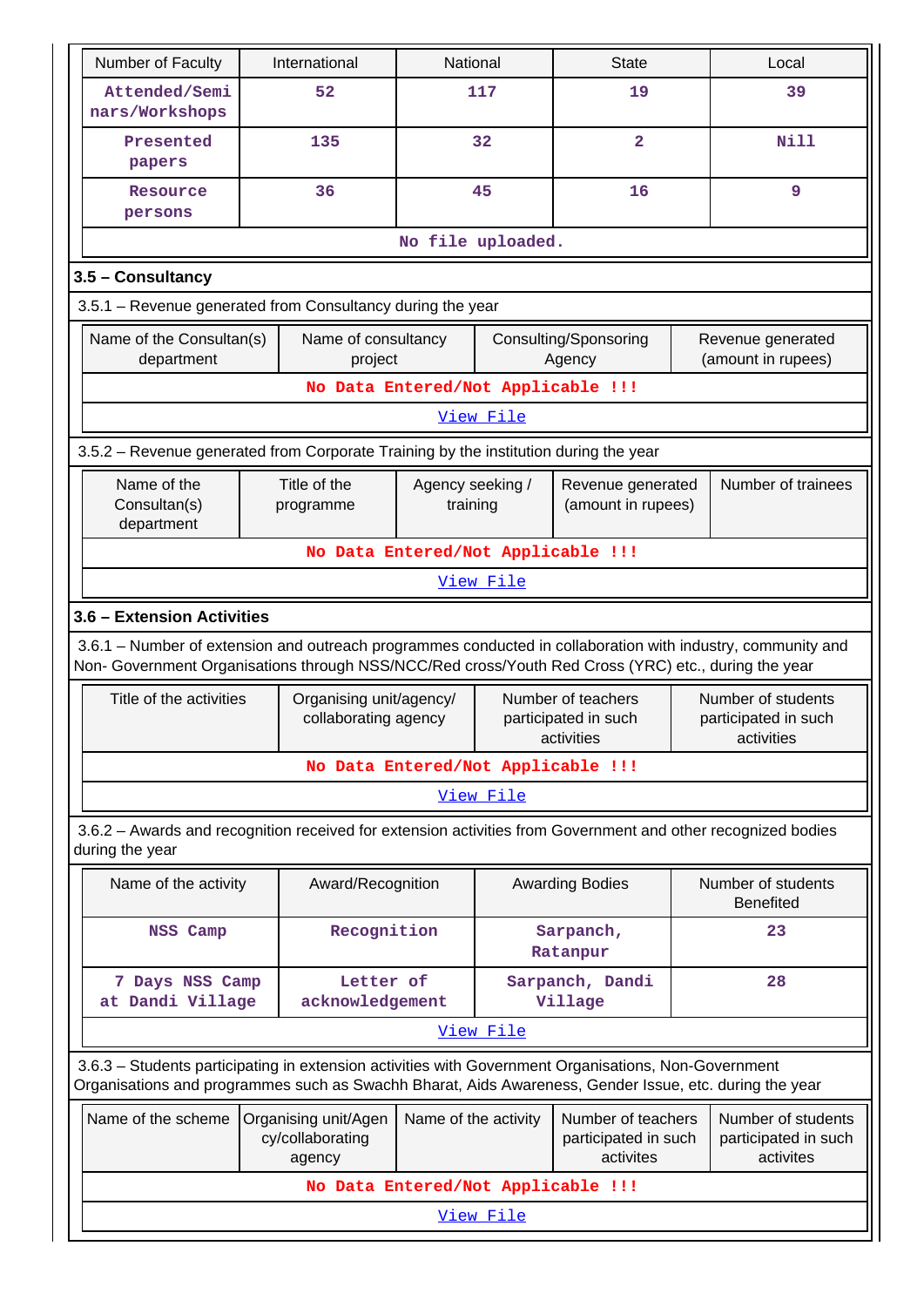| 3.7 - Collaborations                                                                                                                                     |                                                                                                   |  |                                                |                    |                                                           |                    |  |
|----------------------------------------------------------------------------------------------------------------------------------------------------------|---------------------------------------------------------------------------------------------------|--|------------------------------------------------|--------------------|-----------------------------------------------------------|--------------------|--|
| 3.7.1 – Number of Collaborative activities for research, faculty exchange, student exchange during the year                                              |                                                                                                   |  |                                                |                    |                                                           |                    |  |
| Nature of activity                                                                                                                                       | Participant                                                                                       |  | Source of financial support                    |                    |                                                           | Duration           |  |
|                                                                                                                                                          |                                                                                                   |  | No Data Entered/Not Applicable !!!             |                    |                                                           |                    |  |
| View File                                                                                                                                                |                                                                                                   |  |                                                |                    |                                                           |                    |  |
| 3.7.2 - Linkages with institutions/industries for internship, on-the- job training, project work, sharing of research<br>facilities etc. during the year |                                                                                                   |  |                                                |                    |                                                           |                    |  |
| Nature of linkage<br>Title of the<br>linkage                                                                                                             | Name of the<br>partnering<br>institution/<br>industry<br>/research lab<br>with contact<br>details |  | <b>Duration From</b>                           | <b>Duration To</b> |                                                           | Participant        |  |
|                                                                                                                                                          |                                                                                                   |  | No Data Entered/Not Applicable !!!             |                    |                                                           |                    |  |
|                                                                                                                                                          |                                                                                                   |  | View File                                      |                    |                                                           |                    |  |
| 3.7.3 - MoUs signed with institutions of national, international importance, other universities, industries, corporate<br>houses etc. during the year    |                                                                                                   |  |                                                |                    |                                                           |                    |  |
| Organisation                                                                                                                                             | Date of MoU signed                                                                                |  | Purpose/Activities                             |                    | Number of<br>students/teachers<br>participated under MoUs |                    |  |
|                                                                                                                                                          | No Data Entered/Not Applicable !!!                                                                |  |                                                |                    |                                                           |                    |  |
|                                                                                                                                                          | View File                                                                                         |  |                                                |                    |                                                           |                    |  |
| <b>CRITERION IV – INFRASTRUCTURE AND LEARNING RESOURCES</b>                                                                                              |                                                                                                   |  |                                                |                    |                                                           |                    |  |
| 4.1 - Physical Facilities                                                                                                                                |                                                                                                   |  |                                                |                    |                                                           |                    |  |
| 4.1.1 – Budget allocation, excluding salary for infrastructure augmentation during the year                                                              |                                                                                                   |  |                                                |                    |                                                           |                    |  |
| Budget allocated for infrastructure augmentation                                                                                                         |                                                                                                   |  | Budget utilized for infrastructure development |                    |                                                           |                    |  |
|                                                                                                                                                          | 10220.68                                                                                          |  | 7670.58                                        |                    |                                                           |                    |  |
| 4.1.2 - Details of augmentation in infrastructure facilities during the year                                                                             |                                                                                                   |  |                                                |                    |                                                           |                    |  |
| <b>Facilities</b>                                                                                                                                        |                                                                                                   |  |                                                |                    | <b>Existing or Newly Added</b>                            |                    |  |
|                                                                                                                                                          |                                                                                                   |  | No Data Entered/Not Applicable !!!             |                    |                                                           |                    |  |
|                                                                                                                                                          |                                                                                                   |  | View File                                      |                    |                                                           |                    |  |
| 4.2 - Library as a Learning Resource                                                                                                                     |                                                                                                   |  |                                                |                    |                                                           |                    |  |
| 4.2.1 - Library is automated {Integrated Library Management System (ILMS)}                                                                               |                                                                                                   |  |                                                |                    |                                                           |                    |  |
| Name of the ILMS<br>software                                                                                                                             | Nature of automation (fully<br>or patially)                                                       |  | Version                                        |                    |                                                           | Year of automation |  |
| KOHA- Open Source<br>Software                                                                                                                            | Fully                                                                                             |  | 17.11                                          |                    |                                                           | 2015               |  |
| <b>DSPACE</b>                                                                                                                                            | Fully                                                                                             |  | 6.2                                            |                    |                                                           | 2007               |  |
| Remote Login                                                                                                                                             | Fully                                                                                             |  | $\overline{a}$                                 |                    |                                                           | 2012               |  |
| 4.2.2 - Library Services                                                                                                                                 |                                                                                                   |  |                                                |                    |                                                           |                    |  |
| Library<br>Service Type                                                                                                                                  | Existing                                                                                          |  | Newly Added                                    |                    |                                                           | Total              |  |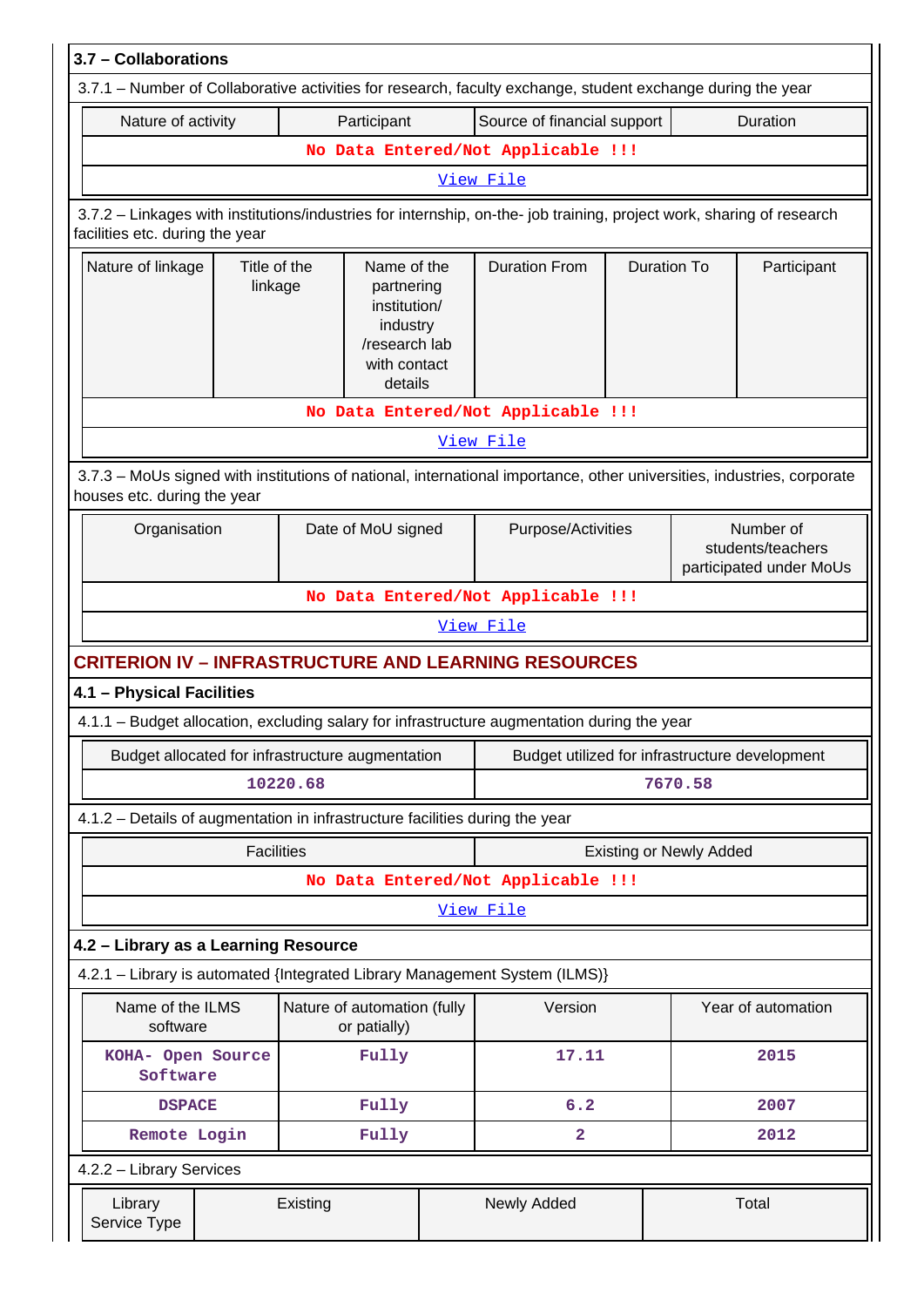|                                                                                                                                                                                                                                                                          | No Data Entered/Not Applicable !!!                                                                                                                                                                                                                                                                                                                                                                                                                                                            |                                            |                                                                  |                                    |                     |                                           |                    |                                                                |               |
|--------------------------------------------------------------------------------------------------------------------------------------------------------------------------------------------------------------------------------------------------------------------------|-----------------------------------------------------------------------------------------------------------------------------------------------------------------------------------------------------------------------------------------------------------------------------------------------------------------------------------------------------------------------------------------------------------------------------------------------------------------------------------------------|--------------------------------------------|------------------------------------------------------------------|------------------------------------|---------------------|-------------------------------------------|--------------------|----------------------------------------------------------------|---------------|
|                                                                                                                                                                                                                                                                          | View File                                                                                                                                                                                                                                                                                                                                                                                                                                                                                     |                                            |                                                                  |                                    |                     |                                           |                    |                                                                |               |
| 4.2.3 - E-content developed by teachers such as: e-PG- Pathshala, CEC (under e-PG- Pathshala CEC (Under<br>Graduate) SWAYAM other MOOCs platform NPTEL/NMEICT/any other Government initiatives & institutional<br>(Learning Management System (LMS) etc                  |                                                                                                                                                                                                                                                                                                                                                                                                                                                                                               |                                            |                                                                  |                                    |                     |                                           |                    |                                                                |               |
|                                                                                                                                                                                                                                                                          | Name of the Module<br>Name of the Teacher<br>Platform on which module<br>Date of launching e-<br>is developed<br>content                                                                                                                                                                                                                                                                                                                                                                      |                                            |                                                                  |                                    |                     |                                           |                    |                                                                |               |
|                                                                                                                                                                                                                                                                          |                                                                                                                                                                                                                                                                                                                                                                                                                                                                                               |                                            |                                                                  | No Data Entered/Not Applicable !!! |                     |                                           |                    |                                                                |               |
|                                                                                                                                                                                                                                                                          |                                                                                                                                                                                                                                                                                                                                                                                                                                                                                               |                                            |                                                                  |                                    | No file uploaded.   |                                           |                    |                                                                |               |
| 4.3 - IT Infrastructure                                                                                                                                                                                                                                                  |                                                                                                                                                                                                                                                                                                                                                                                                                                                                                               |                                            |                                                                  |                                    |                     |                                           |                    |                                                                |               |
| 4.3.1 - Technology Upgradation (overall)                                                                                                                                                                                                                                 |                                                                                                                                                                                                                                                                                                                                                                                                                                                                                               |                                            |                                                                  |                                    |                     |                                           |                    |                                                                |               |
| <b>Type</b>                                                                                                                                                                                                                                                              | <b>Total Co</b><br>mputers                                                                                                                                                                                                                                                                                                                                                                                                                                                                    | Computer<br>Lab                            | Internet                                                         | <b>Browsing</b><br>centers         | Computer<br>Centers | Office                                    | Departme<br>nts    | Available<br><b>Bandwidt</b><br>h (MBPS/<br>GBPS)              | <b>Others</b> |
| Existin<br>g                                                                                                                                                                                                                                                             | 2350                                                                                                                                                                                                                                                                                                                                                                                                                                                                                          | 59                                         | 2350                                                             | 59                                 | 1731                | 224                                       | 395                | 1024                                                           | 0             |
| Added                                                                                                                                                                                                                                                                    | 8                                                                                                                                                                                                                                                                                                                                                                                                                                                                                             | $\mathbf 0$                                | 8                                                                | $\Omega$                           | $\mathbf{O}$        | 5                                         | 3                  | 200                                                            | 0             |
| Total                                                                                                                                                                                                                                                                    | 2358                                                                                                                                                                                                                                                                                                                                                                                                                                                                                          | 59                                         | 2358                                                             | 59                                 | 1731                | 229                                       | 398                | 1224                                                           | 0             |
| 4.3.2 - Bandwidth available of internet connection in the Institution (Leased line)                                                                                                                                                                                      |                                                                                                                                                                                                                                                                                                                                                                                                                                                                                               |                                            |                                                                  |                                    |                     |                                           |                    |                                                                |               |
|                                                                                                                                                                                                                                                                          | 1224 MBPS/ GBPS                                                                                                                                                                                                                                                                                                                                                                                                                                                                               |                                            |                                                                  |                                    |                     |                                           |                    |                                                                |               |
| 4.3.3 - Facility for e-content                                                                                                                                                                                                                                           |                                                                                                                                                                                                                                                                                                                                                                                                                                                                                               |                                            |                                                                  |                                    |                     |                                           |                    |                                                                |               |
|                                                                                                                                                                                                                                                                          |                                                                                                                                                                                                                                                                                                                                                                                                                                                                                               | Name of the e-content development facility |                                                                  |                                    |                     |                                           | recording facility | Provide the link of the videos and media centre and            |               |
|                                                                                                                                                                                                                                                                          |                                                                                                                                                                                                                                                                                                                                                                                                                                                                                               | Media Lab                                  |                                                                  |                                    |                     |                                           |                    | https://design.nirmauni.ac.in/                                 |               |
| 4.4 - Maintenance of Campus Infrastructure                                                                                                                                                                                                                               |                                                                                                                                                                                                                                                                                                                                                                                                                                                                                               |                                            |                                                                  |                                    |                     |                                           |                    |                                                                |               |
| 4.4.1 – Expenditure incurred on maintenance of physical facilities and academic support facilities, excluding salary<br>component, during the year                                                                                                                       |                                                                                                                                                                                                                                                                                                                                                                                                                                                                                               |                                            |                                                                  |                                    |                     |                                           |                    |                                                                |               |
|                                                                                                                                                                                                                                                                          | Assigned Budget on<br>academic facilities                                                                                                                                                                                                                                                                                                                                                                                                                                                     |                                            | Expenditure incurred on<br>maintenance of academic<br>facilities |                                    |                     | Assigned budget on<br>physical facilities |                    | Expenditure incurredon<br>maintenance of physical<br>facilites |               |
|                                                                                                                                                                                                                                                                          | 266.26                                                                                                                                                                                                                                                                                                                                                                                                                                                                                        |                                            | 252.64                                                           |                                    |                     | 1051.79                                   |                    | 845.07                                                         |               |
| 4.4.2 – Procedures and policies for maintaining and utilizing physical, academic and support facilities - laboratory,<br>library, sports complex, computers, classrooms etc. (maximum 500 words) (information to be available in<br>institutional Website, provide link) |                                                                                                                                                                                                                                                                                                                                                                                                                                                                                               |                                            |                                                                  |                                    |                     |                                           |                    |                                                                |               |
|                                                                                                                                                                                                                                                                          | The campus has an ambiance that motivates students to grow. The constituent<br>Institutes of the university have fully ventilated/ air-conditioned classrooms,<br>several amphitheatres, flat classrooms, an auditorium with the capacity of 450<br>seats, computer centres, communication lab, fully automated library for each<br>Institute, an art gallery, faculty and administrative blocks, and conference<br>rooms. Modernity, aesthetics and grandeur characterize the buildings. The |                                            |                                                                  |                                    |                     |                                           |                    |                                                                |               |

**overall atmosphere on the campus is distinguishable by serenity and is conducive for intellectual pursuits. The campus is Wi-Fi enabled. The classrooms are equipped with multimedia and audiovisual equipment to facilitate effective learning. Each classroom has Internet connectivity through wireless local area network. Computing facilities for the students include a well-**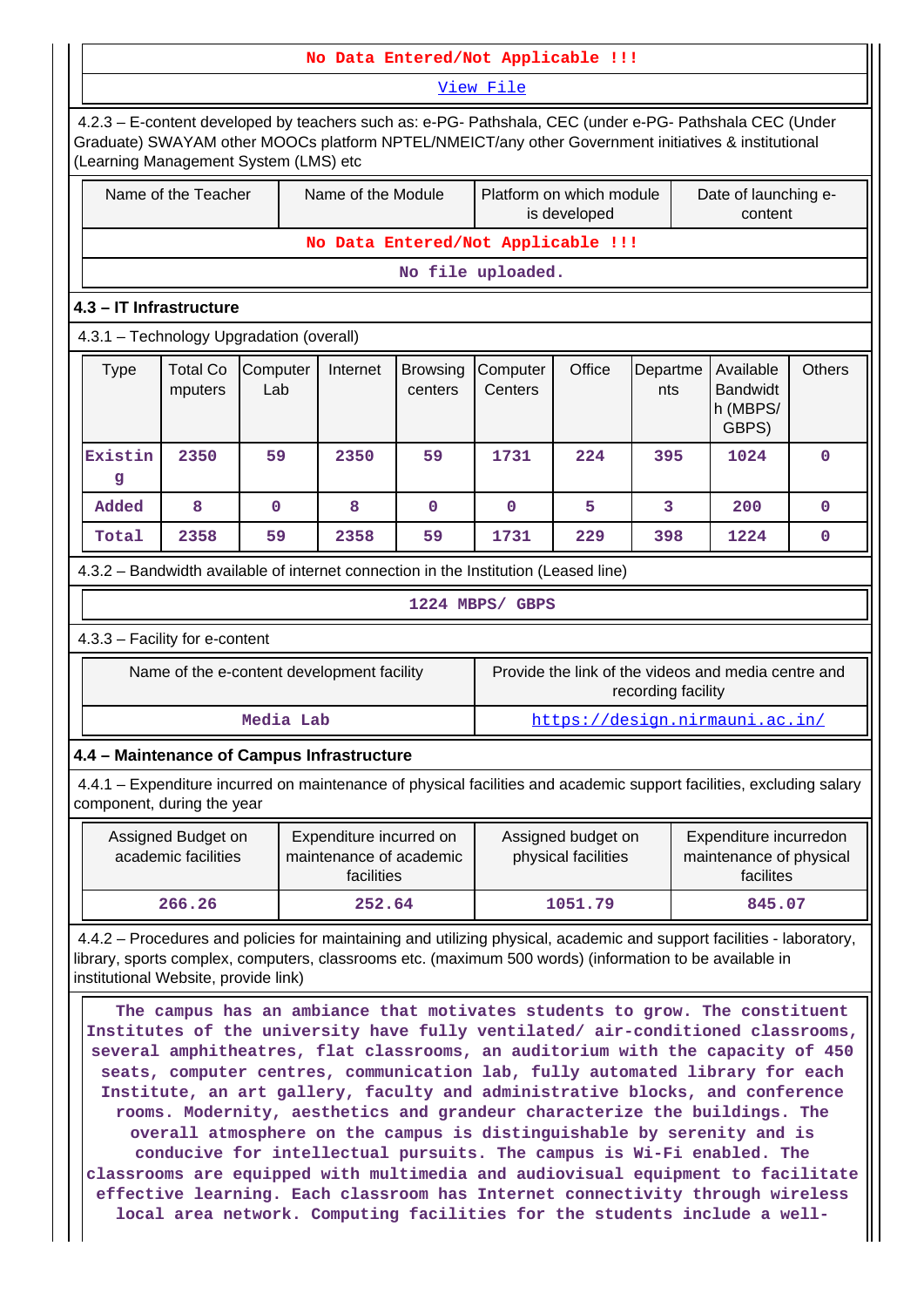**equipped lab. A state-of-the art gigabit network connects every corner of theInstitute. Every student and faculty member has a networked laptop computer at his or her disposal. High speed servers run on a variety of platforms to suit all kinds of requirements and support the entire network. A branch of theKalupur Commercial Co-operative Bank Ltd., a scheduled bank, with ATM facilityis located on the campus. The Institute is also equipped with a canteen a foodcourt in addition to the mess, various sports facilities, medical facilities, etc. There is a non-resident doctor who visits the campus regularly on weekdays. Wheelchairs are also available for accessibility through ramp for specially enabled students. The Institute has a volleyball court, a lawn tennis court, a basketball court, a football and cricket ground, a table-tennis room, and a well-equipped modern gymnasium The University has separate Well equiptedhostel facilities for boys and girls. With all recreational facilities such as cable TV, common room for interaction, etc. All hostel rooms have Internet connectivity round the clock. The University has its own fleet of buses plying in all the areas of Ahmedabad and Gandhinagar for faculty, students and staff. The University has a provision of Book Bank Facility to help the needy meritorious students. Currently, the Library Resource Centre provides book bank facility to the students of the Institute of Technology, Institute of Pharmacy and Institute of Law. Central Library is under planning. Library plans to create learning spaces, big reading rooms, interactive spaces, for the varied requirements of users. The University lays due emphasis not only on the academic growth of its students but also on their holistic development. Keeping these benefits of practicing yoga in mind, the University has allocated a spacious Yoga Hall, where students, faculty and staff practice yoga and meditation. The University houses a Health Care Centre on its campus that is open for all members on the working days. Keeping the academic, socialpsychological, and emotional needs of its students in mind, the University hasa dedicated Counselling Centre on its campus. The counsellor systematically studies and discusses a student's problems and facilitates the student to find an appropriate solution. The counsellor helps the student address his/her problems positively by helping him/her clarify the issues, explore options, develop strategies and increase self-awareness**

<https://nirmauni.ac.in/about/nerf-at-a-glance/objectives/>

## **CRITERION V – STUDENT SUPPORT AND PROGRESSION**

#### **5.1 – Student Support**

5.1.1 – Scholarships and Financial Support

|                                                                                                                                                                                                                 | Name/Title of the scheme | Number of students             | <b>Amount in Rupees</b> |  |  |  |  |
|-----------------------------------------------------------------------------------------------------------------------------------------------------------------------------------------------------------------|--------------------------|--------------------------------|-------------------------|--|--|--|--|
| Financial Support<br>from institution                                                                                                                                                                           | Nill                     | Nill                           | Nill                    |  |  |  |  |
| Financial Support<br>from Other Sources                                                                                                                                                                         |                          |                                |                         |  |  |  |  |
| a) National                                                                                                                                                                                                     | Nill                     | Nill                           | Nill                    |  |  |  |  |
| b) International                                                                                                                                                                                                | Nill                     | Nill                           | Nill                    |  |  |  |  |
|                                                                                                                                                                                                                 |                          | View File                      |                         |  |  |  |  |
| 5.1.2 – Number of capability enhancement and development schemes such as Soft skill development, Remedial<br>coaching, Language lab, Bridge courses, Yoga, Meditation, Personal Counselling and Mentoring etc., |                          |                                |                         |  |  |  |  |
| Name of the capability<br>enhancement scheme                                                                                                                                                                    | Date of implemetation    | Number of students<br>enrolled | Agencies involved       |  |  |  |  |
| No Data Entered/Not Applicable !!!                                                                                                                                                                              |                          |                                |                         |  |  |  |  |

[View File](https://assessmentonline.naac.gov.in/public/Postacc/Development_Schemes/9389_Development_Schemes_1615898245.xls)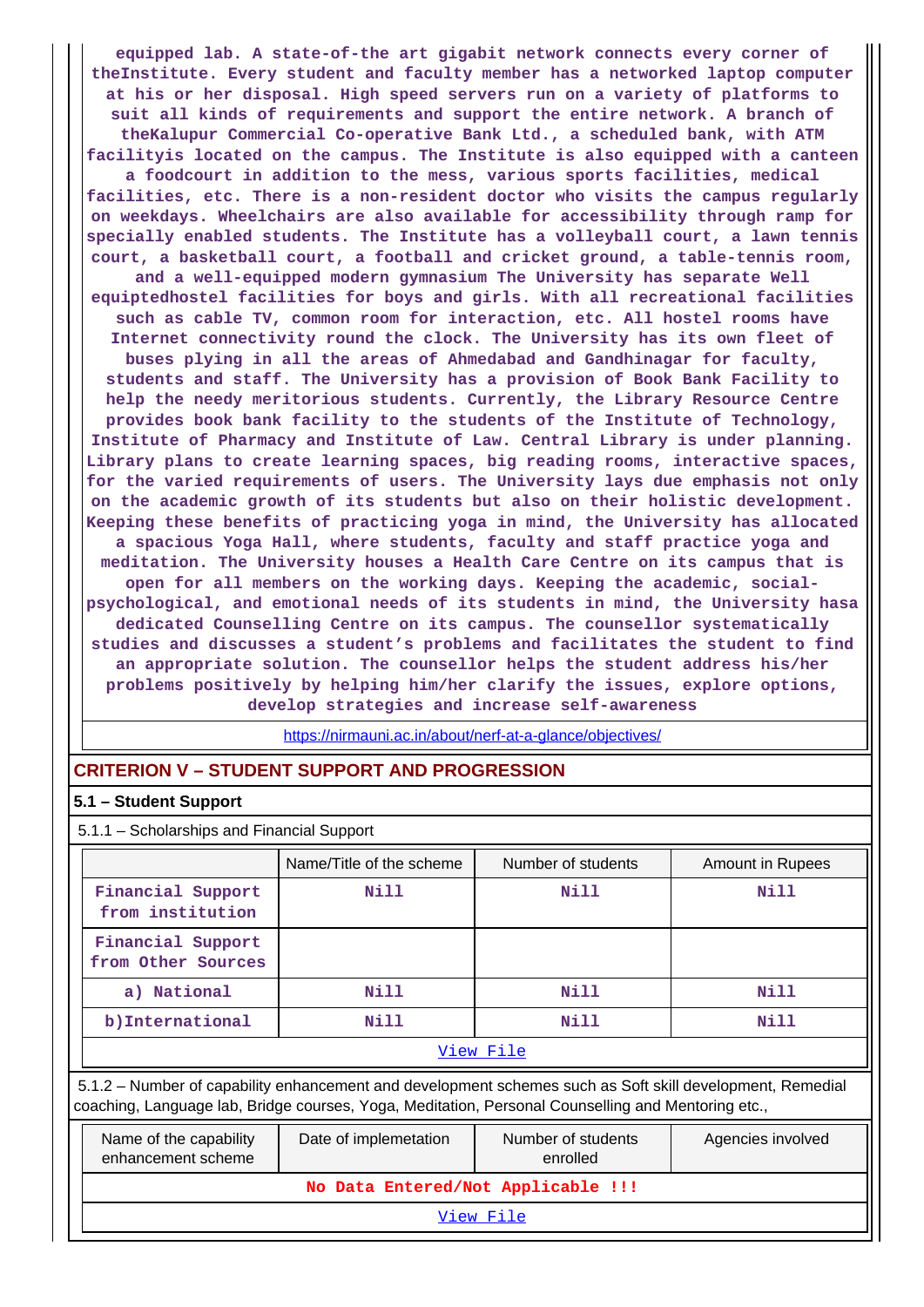| 5.1.3 – Students benefited by guidance for competitive examinations and career counselling offered by the<br>institution during the year                                               |                                                             |                                                                      |                                                                             |                                                              |                                     |  |  |
|----------------------------------------------------------------------------------------------------------------------------------------------------------------------------------------|-------------------------------------------------------------|----------------------------------------------------------------------|-----------------------------------------------------------------------------|--------------------------------------------------------------|-------------------------------------|--|--|
| Year                                                                                                                                                                                   | Name of the<br>scheme                                       | Number of<br>benefited<br>students for<br>competitive<br>examination | Number of<br>benefited<br>students by<br>career<br>counseling<br>activities | Number of<br>students who<br>have passedin<br>the comp. exam | Number of<br>studentsp placed       |  |  |
|                                                                                                                                                                                        |                                                             | No Data Entered/Not Applicable !!!                                   |                                                                             |                                                              |                                     |  |  |
|                                                                                                                                                                                        | View File                                                   |                                                                      |                                                                             |                                                              |                                     |  |  |
| 5.1.4 – Institutional mechanism for transparency, timely redressal of student grievances, Prevention of sexual<br>harassment and ragging cases during the year                         |                                                             |                                                                      |                                                                             |                                                              |                                     |  |  |
| Number of grievances redressed<br>Total grievances received                                                                                                                            |                                                             |                                                                      |                                                                             | Avg. number of days for grievance<br>redressal               |                                     |  |  |
|                                                                                                                                                                                        | <b>Nill</b>                                                 |                                                                      | <b>Nill</b>                                                                 |                                                              | Nill                                |  |  |
| 5.2 - Student Progression                                                                                                                                                              |                                                             |                                                                      |                                                                             |                                                              |                                     |  |  |
| 5.2.1 - Details of campus placement during the year                                                                                                                                    |                                                             |                                                                      |                                                                             |                                                              |                                     |  |  |
|                                                                                                                                                                                        | On campus                                                   |                                                                      |                                                                             | Off campus                                                   |                                     |  |  |
| Nameof<br>organizations<br>visited                                                                                                                                                     | Number of<br>students<br>participated                       | Number of<br>stduents placed                                         | Nameof<br>organizations<br>visited                                          | Number of<br>students<br>participated                        | Number of<br>stduents placed        |  |  |
| No Data Entered/Not Applicable !!!                                                                                                                                                     |                                                             |                                                                      |                                                                             |                                                              |                                     |  |  |
|                                                                                                                                                                                        | View File                                                   |                                                                      |                                                                             |                                                              |                                     |  |  |
| 5.2.2 - Student progression to higher education in percentage during the year                                                                                                          |                                                             |                                                                      |                                                                             |                                                              |                                     |  |  |
| Year                                                                                                                                                                                   | Number of<br>students<br>enrolling into<br>higher education | Programme<br>graduated from                                          | Depratment<br>graduated from                                                | Name of<br>institution joined                                | Name of<br>programme<br>admitted to |  |  |
|                                                                                                                                                                                        |                                                             | No Data Entered/Not Applicable !!!                                   |                                                                             |                                                              |                                     |  |  |
|                                                                                                                                                                                        |                                                             |                                                                      | View File                                                                   |                                                              |                                     |  |  |
| 5.2.3 - Students qualifying in state/ national/ international level examinations during the year<br>(eg:NET/SET/SLET/GATE/GMAT/CAT/GRE/TOFEL/Civil Services/State Government Services) |                                                             |                                                                      |                                                                             |                                                              |                                     |  |  |
|                                                                                                                                                                                        | Items                                                       |                                                                      |                                                                             | Number of students selected/ qualifying                      |                                     |  |  |
|                                                                                                                                                                                        | <b>NET</b>                                                  |                                                                      |                                                                             | 3                                                            |                                     |  |  |
|                                                                                                                                                                                        | <b>SLET</b>                                                 |                                                                      |                                                                             | 3                                                            |                                     |  |  |
|                                                                                                                                                                                        | <b>GATE</b>                                                 |                                                                      | 42                                                                          |                                                              |                                     |  |  |
|                                                                                                                                                                                        | <b>GMAT</b>                                                 |                                                                      |                                                                             | 3                                                            |                                     |  |  |
|                                                                                                                                                                                        | <b>CAT</b>                                                  |                                                                      | 47                                                                          |                                                              |                                     |  |  |
|                                                                                                                                                                                        | <b>GRE</b>                                                  |                                                                      | 75                                                                          |                                                              |                                     |  |  |
|                                                                                                                                                                                        | <b>TOFEL</b>                                                |                                                                      | View File                                                                   | 19                                                           |                                     |  |  |
| 5.2.4 – Sports and cultural activities / competitions organised at the institution level during the year                                                                               |                                                             |                                                                      |                                                                             |                                                              |                                     |  |  |
| Activity                                                                                                                                                                               |                                                             | Level                                                                |                                                                             | Number of Participants                                       |                                     |  |  |
|                                                                                                                                                                                        |                                                             | No Data Entered/Not Applicable !!!                                   |                                                                             |                                                              |                                     |  |  |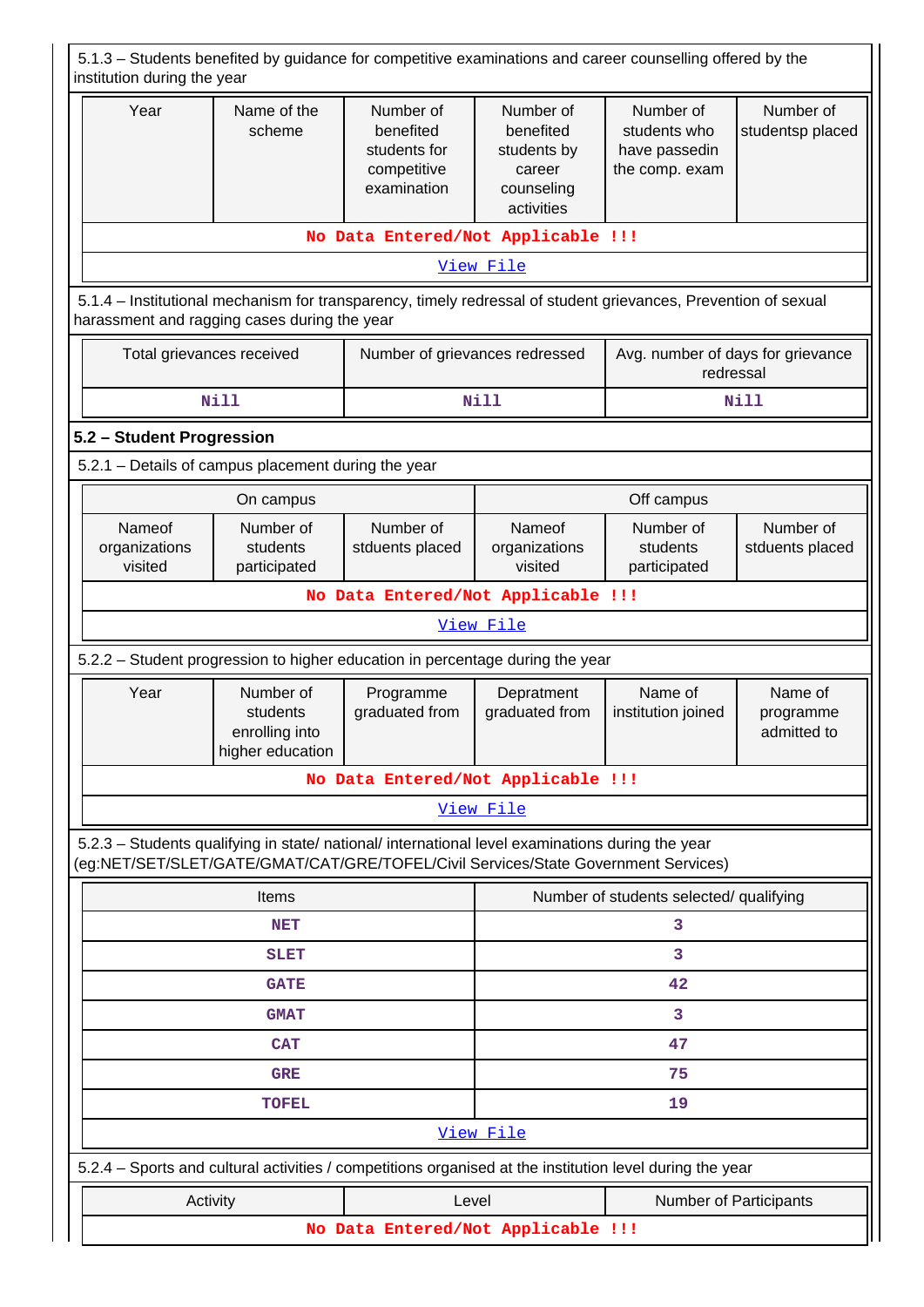|                                                                                                                                                                                |                            |                           | View File                                |                                     |                      |                        |
|--------------------------------------------------------------------------------------------------------------------------------------------------------------------------------|----------------------------|---------------------------|------------------------------------------|-------------------------------------|----------------------|------------------------|
| 5.3 - Student Participation and Activities                                                                                                                                     |                            |                           |                                          |                                     |                      |                        |
| 5.3.1 – Number of awards/medals for outstanding performance in sports/cultural activities at national/international<br>level (award for a team event should be counted as one) |                            |                           |                                          |                                     |                      |                        |
| Year                                                                                                                                                                           | Name of the<br>award/medal | National/<br>Internaional | Number of<br>awards for<br><b>Sports</b> | Number of<br>awards for<br>Cultural | Student ID<br>number | Name of the<br>student |
| No Data Entered/Not Applicable !!!                                                                                                                                             |                            |                           |                                          |                                     |                      |                        |
|                                                                                                                                                                                |                            |                           | View File                                |                                     |                      |                        |

 5.3.2 – Activity of Student Council & representation of students on academic & administrative bodies/committees of the institution (maximum 500 words)

 **The students are members of various committee/cell and also taking part in decision making. Time to time various activities are arranged under each cell and students are well informed about all the cells during first year orientation. Equal opportunity Cell: The cell looks after maintaining the environment for providing equal opportunity to all disadvantaged groups. It also provides a platform for improving the system based on genuine feedback from stakeholders. Grievances Redressal Cell: The major objective of the cell is to make all efforts to ensure transparency in all the activities at different stages. Redressal of the grievances of students is done through this cell. There is Grievances Redressal committee in each department as well as Institute level. Anti-ragging Activity Cell / Anti-Drug Squad: This cell is formed in the institute to prevent any activities related to ragging of the students. An anti-ragging cell is empowered to take stringent action against such unwanted incidents as per UGC guidelines. It is compulsory for the students and their parent to submit anti-ragging undertakings. Anti-Drug Squad keeps vigil in curbing the use of banned drugs by the students. Women Development Cell: To provide and maintain a dignified, congenial working environment for women employees (including teaching, non-teaching and contractual workers) and students, where they can work, study and explore their potential to the fullest. Prevention of Sexual Harassment Cell (Cell is working at University Level): The cell is formed to prevent discrimination and sexual harassment against women. It also lays down the procedures for the prohibition, resolution, settlement and prosecution of acts of discrimination and sexual harassment against women, by the students and the employees. Committee deals with cases of discrimination and sexual harassment reported by teaching/nonteaching member/student. Gender Sensitization Cell: Creating awareness regarding gender biasing. This cell provides assistance to all through conducting workshop and awareness drives. Women in Engineering Cell: The cell is formed to provide the platform to guide the women in engineering related issues. It conducts various activities related to the same. Internal Quality Assurance cell: One student usually who is a ranker of semester VII is selected as member of IQAC. IQAC meetings with external members are arranged twice in a year. Quality issues related to academics, research and other are discussed in meeting. Suggestions given by external members are well taken and incorporated in decision making. Students organisation: Each and every department is having student's organizations, where various technical and nontechnical activities are arranged throughout the year. Students are managing all events. In addition to above, student representatives are there in all committees like Library Committee, III CELL, NSS and NCC.**

**5.4 – Alumni Engagement**

5.4.1 – Whether the institution has registered Alumni Association?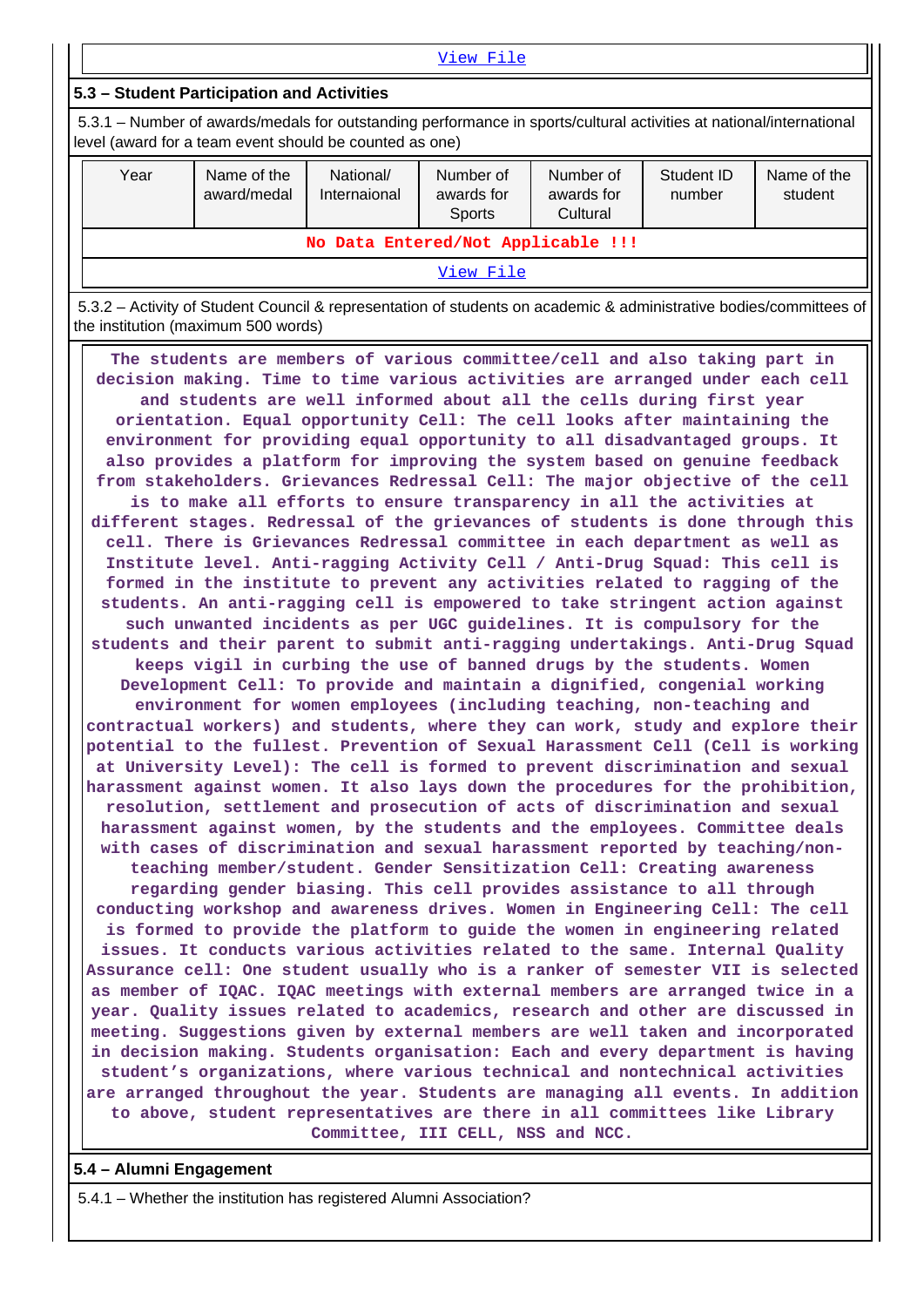#### **Yes**

 **Nirma University has an Alumni Association which is named "NU Alumni Association". It has three categories of membership that includes Alumni, Faculty members, Donors Associate members. The alumni association contributes to the University in multiple ways: i. Financial Contribution: The alumni association contributes to the University for building a corpus of the fund for furtherance of alumni activity and also helps to manage it. ii. Support for organizing events activities: Alumni board also assists in publishing the monthly Newsletters/Bulletin, planning of alumni events like, Alumni Day, Alumni City meets and Alumni Conclaves. iii. Participation in student development: The association facilitates various activities like alumni mentorship programme, fund management, assistance for summer and final placements, Guest lectures and scholarship for few deserving candidates. iv. Institution Building: To have an industry and alumni perspective in the selection process of the candidates for admission in MBA (FT) programme, the University invites senior alumni to be part of the admission interview panel. An Alumni board has been constituted to centrally co-ordinate and provide a direction for all alumni related activities. Along with the University Alumni Board, all Institutes have their individual Institute Alumni Board. The Board facilitates functioning of the chapters of the association at various locations outside Ahmedabad and work for the strengthening of Industry-University interface. The association pursues and sustains excellence in education through interaction between alumni, faculty and present students of the University. Alumni are invited to share their industry experience with the students and help them choose the right career path as a part of student's mentorship. The initiative is also to provide a platform to the students to know the best practices in the industry and relate to the studies. Many of our practicing alumni have delivered lectures in the area of Engineering, Management, Law, Pharmacy and Research. The University has a base of approximately 30000 alumni in industry / entrepreneurship ventures that helps strengthen our Industry-University interface. Alumni also contribute by providing their expertise in developing and updating academic curriculum of the various programs of the University. The University has received considerable support from its Alumni in student placements and admissions. Some alumni were directly involved in the recruitment process as a member of the visiting team for campus recruitment. At the end of every financial year, an Annual Report is prepared, detailing the activities of the Association during the concluded year.**

5.4.2 – No. of registered Alumni:

**2158**

5.4.3 – Alumni contribution during the year (in Rupees) :

**2875450**

5.4.4 – Meetings/activities organized by Alumni Association :

 **Alumni details: • IMNU: 1) Alumni Meets held during the year 2019-20 : 4 Bangalore Delhi Mumbai Pune 2) Lectures done by Alumni during the year 2019-20 : 13 Career Guidance Talk : 1 Management Talk : 12 3) List of Alumni activities carried out during the year 2019-20 62 Alumni were a part of the panel for Admission Interviews in February 2020. IMNU Alumni Board Meeting on 7th September, 2019 Alumni Day was conducted on 5th October, 2019 - 290 alumni attended General Body Meeting on 5th October, 2019 Pratidhwani – The Alumni Conclave was conducted on 1st February, 2020 – 12 alumni delivered lectures in the conclave. • IPNU: 1) Alumni meets held during the year 2019-20. - 03 Annual Alumni Meet Baroda Chapter Meet Alumni Networking Meet 2) Lectures done by Alumni during the year 2019-20. - 32 Career Guidance Talk - 11 Technical Talk -**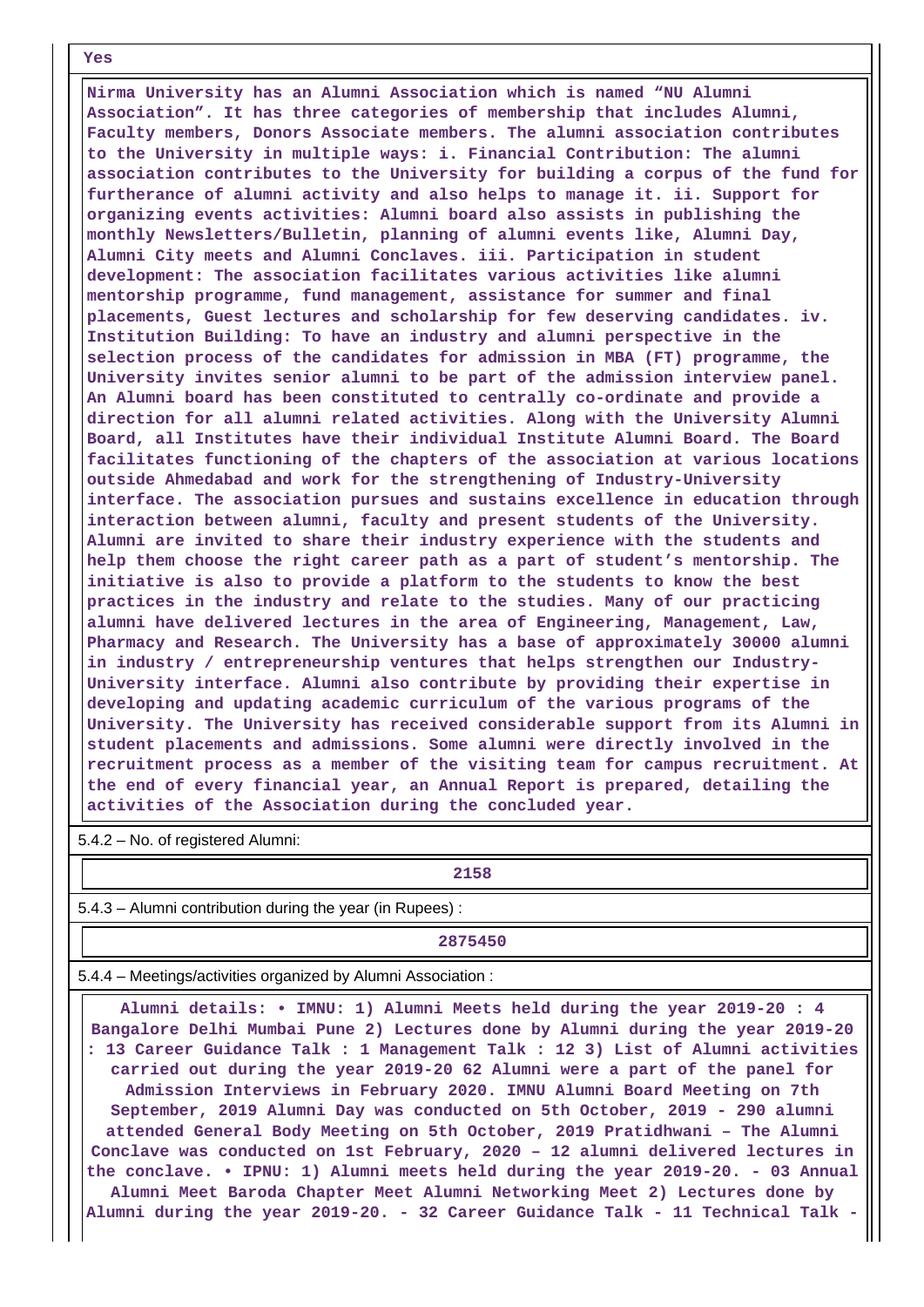**21 3) List of Alumni activities carried out during the year 2019-20. Book Bank Facility - 35 Existing Students of B.Pharm availed the Facility (Set of Books for Entire Year) Prominent Alumni Award - 11 (2006 intake Batch : 9 BPH 2 MPH) • ISNU: 1.) Alumni meets held during the year 2019-20. 02 Annual meeting of Alumni Association of Institute of Science (ISNUAA) on5th January, 2019, and on 29th Feb 2020 2.) Lectures done by Alumni during the year 2019-20. 02 (1) Dr. Prashant Kumar Jena was awarded his Ph.D. degree in 2014 under the guidance of Dr. Sriram Seshadri, Assistant Professor, ISNU. Following his postdoc from UCLA he has joined as Project Scientist in 'Innate and Host Pathogen interaction Laboratory', Department of Pediatrics, Cedars-Sinai Medical Center, Los Angeles USA. On 23rd January 2020 he visited ISNU to deliver a talk on "Dysregulated Bile acid synthesis derived gut dysbiosis." Faculty members and current M.Sc students appreciated the work by the distinguished alumni. (2) Dr. Dhara Lakhkar, alumni of ISNU is currently working as a Domain Expert, Science Communication and Public Engagement, MANAV at IISER, Pune.On January 22, 2020 she visited ISNU to deliver a lecture on ''How to read research articles''. She also conducted a session on awareness about the project MANAV, Human Atlas initiative by the Department of Biotechnology, Govt. of India with IISER, Pune as one of the collaborators. • ILNU: 1) Alumni meets held during the year 2019-20. – 02 Two Alumni meets were conducted. The first one was in Delhi and the second one in Jaipur. 2) Lectures done by Alumni during the year 2019-20. – 03 Siddharth Bapna (2010-2015 Batch) delivered lecture on higher education On September 9, 2020 an interactive webinar session on "How to Build CV" was conducted by Ms. Stuti Agrawal, alumnus Batch of 2018, Ms. Nivedita Gajjar, Alumnus, Batch of 2014, Sr. Specialist Contract, Eaton Technologies Pvt Ltd, Pune, conducted a webinar on CV Building Communication Skill 3) List of Alumni activities carried out during the year 2019-20.- 01 Alumni undertook social works to help underprivileged**

### **CRITERION VI – GOVERNANCE, LEADERSHIP AND MANAGEMENT**

#### **6.1 – Institutional Vision and Leadership**

 6.1.1 – Mention two practices of decentralization and participative management during the last year (maximum 500 words)

 **Leaders play an important role in institution building. The University ensures that leadership positions are timely filled and leaders are empowered to improvise the functioning of the institution. Shared leadership, consensual decision-making, teamwork, and camaraderie are the salient features of leadership at Nirma University. In total, there are 7 faculties headed by Deans who have adequate authority to manage the academic affairs of the faculties. Moreover, there are 28 Board of Studies, generally headed by Heads of Department, who have again sufficient authority to manage their academic affairs. The University has constituted many Academic Bodies, viz., Board of Studies (BoS) and Faculties. Most of the senior faculty members are nominated in the BoS and some are members of Faculties of Technology and Engineering, Management, Pharmacy, Science, Law, and Architecture. The faculty members involved in these academic bodies are empowered to suggest changes in academic matters, course curriculum, pedagogy, etc. Decentralization is implemented with proper and appropriate delegation of powers by the Board of Governors to Director General, Heads of Institution, Heads of Department, and Section Heads. The administration at all levels is decentralized in such a way that the staff from bottom to top can participate in the decision-making process. Delegation of power is documented properly and mechanisms are developed to ensure that concerned authorities use them effectively. Since its inception, the University encourages all its faculty and staff members to participate in various capacities in the management and growth of the University. There is a collegiate culture within the University, where all faculty share their opinions and suggestions, thereby participating in institution building. Heads**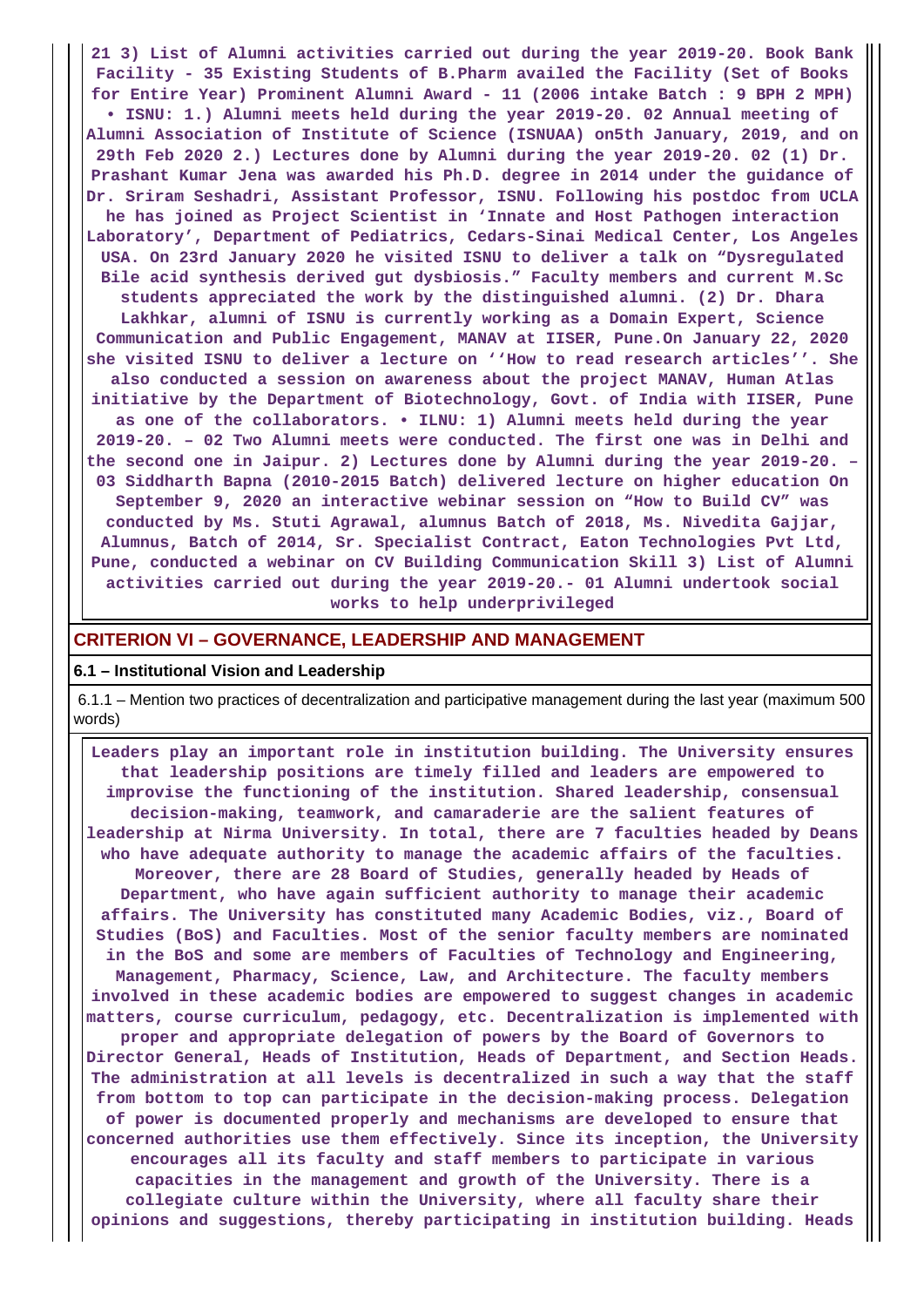**of Institutions (HoIs) participate in all policy matters. They are part and parcel of strategy planning and implementation. They are also active participants of the 'Coordination Committee'. In each department of the institute, area-wise groups are formed and are headed by senior faculty. Departmental meetings are regularly held. Thus, faculty members are involved in (i) deciding the curriculum and syllabus of related subjects (ii) laboratory development (iii) procurement of equipment, and (iv) suggesting the purchase of books and journals. Departmental headships are by rotation, and not fixed. The duration of the headship is three years, extendable to another three years. Thus, all senior faculty get an opportunity to provide leadership to the department and participate in institution building. The budget proposal of each department is decided after taking the opinion and suggestions from all the faculty members.Faculty meetings are organized regularly and suggestions from faculty members and staff are invited from time-to-time on various issues. Apart from these, faculty and student representatives are part of various councils and committees, including Library Council, Placement Advisory Council, Women Development Cell, Anti Ragging Committee, Canteen Committee, Internal Quality Assurance Cell, Students' Welfare Board, Examination Committee, etc.**

6.1.2 – Does the institution have a Management Information System (MIS)?

## *Yes*

#### **6.2 – Strategy Development and Deployment**

6.2.1 – Quality improvement strategies adopted by the institution for each of the following (with in 100 words each):

| <b>Strategy Type</b>                 | Details                                                                                                                                                                                                                                                                                                                                                                                                                                                                                                                                                                                                                                                                                                             |
|--------------------------------------|---------------------------------------------------------------------------------------------------------------------------------------------------------------------------------------------------------------------------------------------------------------------------------------------------------------------------------------------------------------------------------------------------------------------------------------------------------------------------------------------------------------------------------------------------------------------------------------------------------------------------------------------------------------------------------------------------------------------|
| Industry Interaction / Collaboration | The University provides platform for<br>industry interaction through visit,<br>guest lecture, training etc., The<br>inputs from industry personnel are<br>taken care in curriculum development.<br>The students' ar placed in top MNCs,<br>Private and Public sector enterprises.<br>The summer internship is an integral<br>part of the curriculum. Senior<br>professional from corporate or alumni<br>of the institute are also invited as a<br>resource person for updating the<br>knowledge of students on the latest<br>trends and developments in that<br>industry vertical. In an attempt to<br>bridge the gap between industry and<br>academia, NU also organizes Seminars,<br>Conclaves, Conferences etc., |
| Human Resource Management            | Faculty and Staff positions are<br>filled to maintain diversity<br>(gender/geographical and demographical<br>by following the standard procedure of<br>the recruitment. Faculty members are<br>promoted under the Career Advancement<br>Scheme (CAS) as per UGC regulations.<br>The technical staff members were also<br>promoted under CAS. Adjunct faculty<br>members are appointed by invitation<br>from institutes of repute or from<br>industry. In order to enhance the<br>knowledge and skills faculty and staff                                                                                                                                                                                             |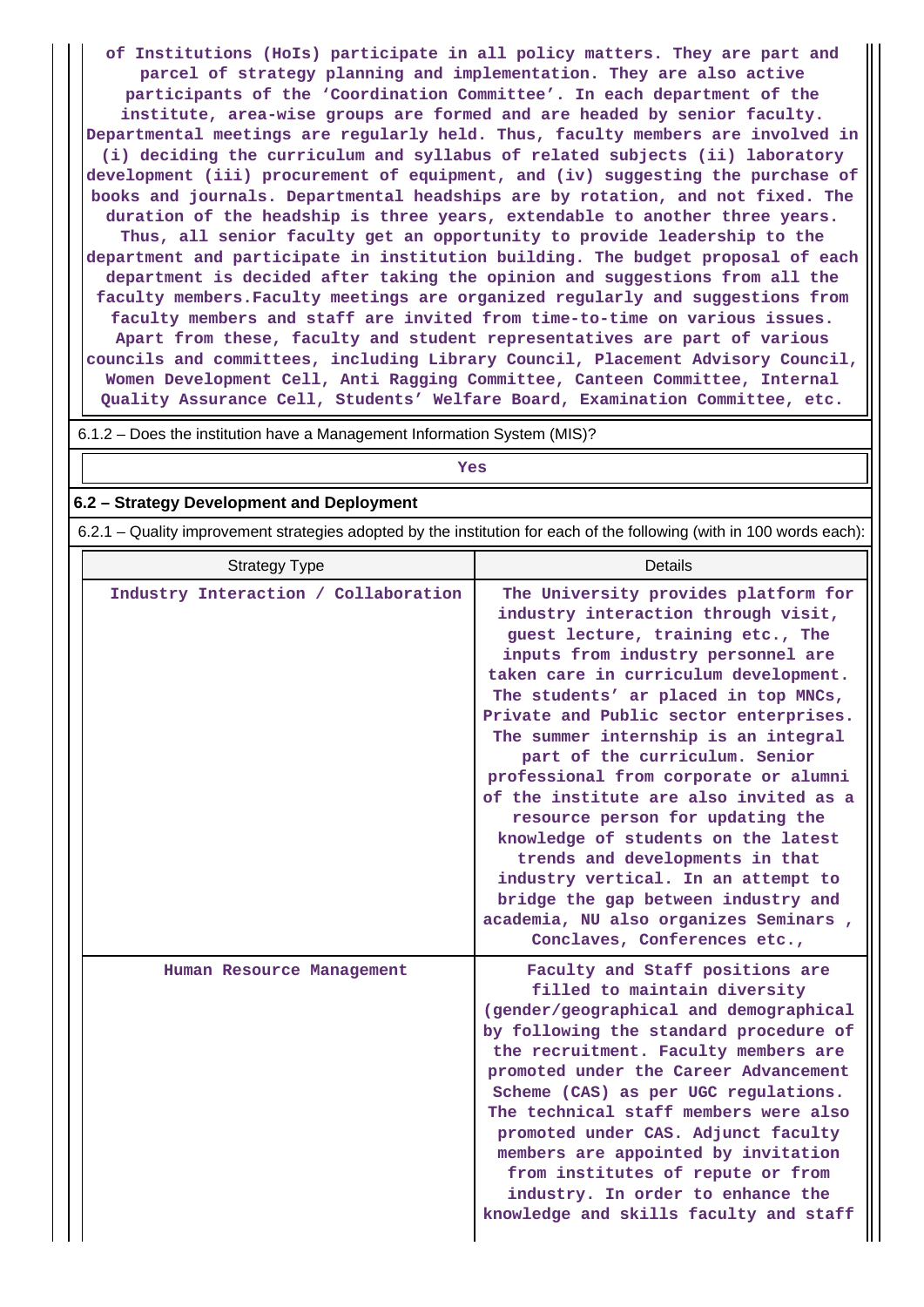|                                                               | are deputed for higher studies / STTPs<br>/ FDPs / Industry based trainings etc.<br>The members are given the support for<br>publishing their research work,<br>travelling abroad and book writing etc.                                                                                                                                                                                                                                                                                                                                                                                                                                                                                                                                                                                                                                        |
|---------------------------------------------------------------|------------------------------------------------------------------------------------------------------------------------------------------------------------------------------------------------------------------------------------------------------------------------------------------------------------------------------------------------------------------------------------------------------------------------------------------------------------------------------------------------------------------------------------------------------------------------------------------------------------------------------------------------------------------------------------------------------------------------------------------------------------------------------------------------------------------------------------------------|
| Library, ICT and Physical<br>Infrastructure / Instrumentation | Library consists of collection of<br>Textbooks, Journals, Bound Volumes,<br>Conference Proceedings, General<br>Reference Material, Magazines. Library<br>also subscribed New Online EBSCO ebooks<br>package from April 2018. Newspapers and<br>CDs-DVDs are available for reference.<br>All faculty members are provided with<br>conducive seating environment with<br>adequate facilities and laptop. The<br>University has excellent sports<br>facilities comprising synthetic grounds<br>for basketball, volleyball, and tennis,<br>large fields for football and cricket,<br>table tennis room in addition to a<br>wellequipped modern<br>gymnasium/wellventilated classrooms<br>along with projection facility and CCTV<br>camera for conducting classes. The<br>University has initiated Central<br>Instrumentation Centre for Research. |
| Curriculum Development                                        | Curriculum development is a two step<br>process. Feedback on the curriculum<br>from the different stake holders is<br>collected. In parallel the dept<br>level/area level committees to a bench<br>marking with a syllabus of leading<br>institutes. Thereafter, the Curricula<br>is designed with deliberations at the<br>department level. The curriculum<br>development for a new programme begins<br>with a consultative workshop/advisory<br>committee with practitioners from<br>industry and members from Academic<br>fraternity to deliberate on the<br>proposed design. The syllabus designed<br>is discussed at the Board o Studies.<br>The input from the BoS are incorporated<br>and forwarded to the Faculty concerned<br>for its recommendation to the Academic<br>Council of the University.                                    |
| Teaching and Learning                                         | Teaching and learning at the<br>institute happen through a formal<br>classroom, laboratory and tutorial<br>sessions. The focus is to impart<br>learning to make the student industry<br>ready and having lifelong learning<br>skills. The curriculum delivery<br>emphasis on meeting Programme<br>Educational Objectives (PEOs) as well<br>as Programme Outcomes (POs). The<br>coursewise course learning outcomes                                                                                                                                                                                                                                                                                                                                                                                                                             |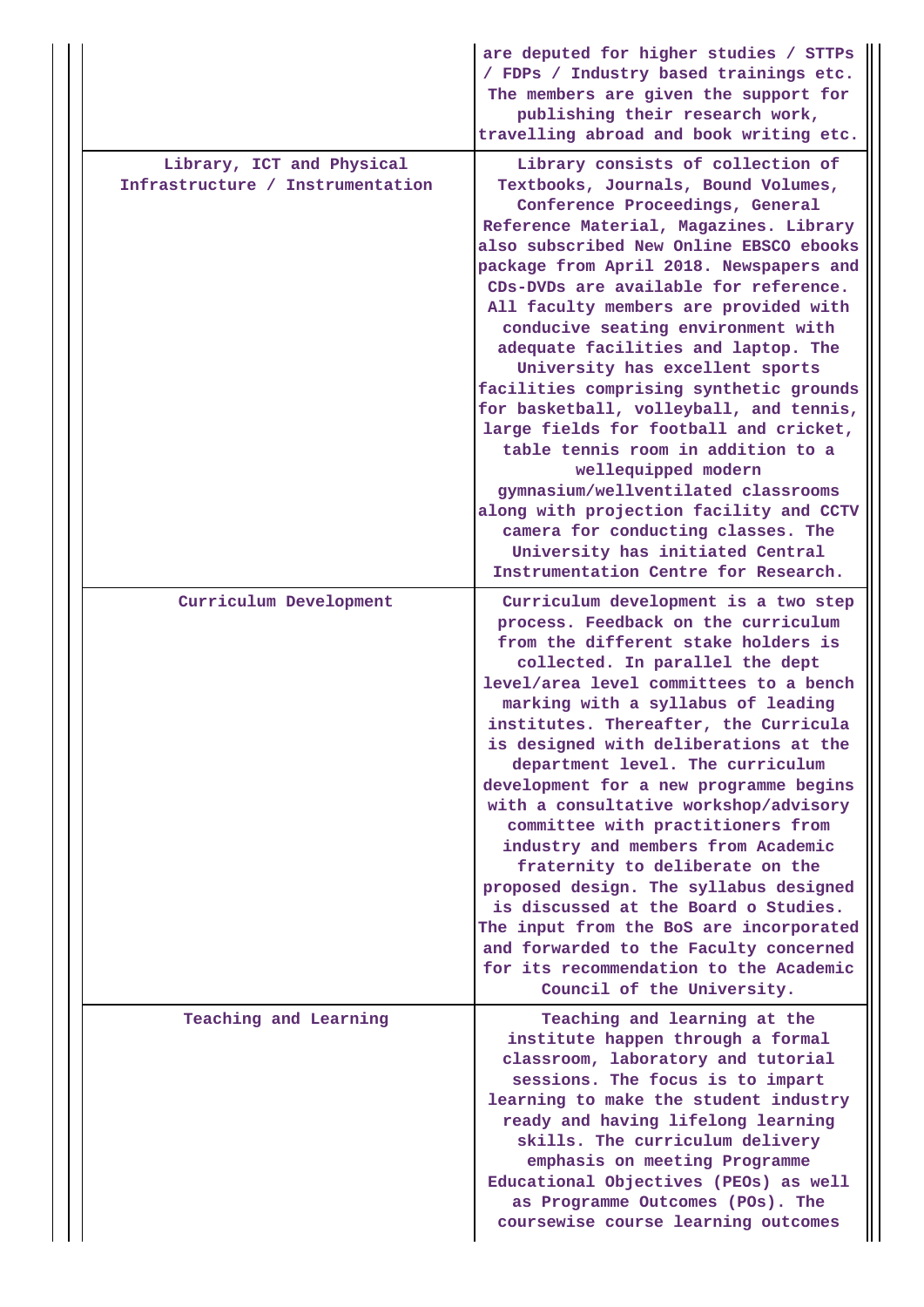|                                                                | (CLOs) for UG and PG courses are<br>prepared and mapped to POs and<br>subsequently PEOs.                                                                                                                                                                                                                                                                                                                                                                                                                                                                                                                                                                                                                                                                                                                                                                                                                                                                                                                                                                                                                                                                                        |
|----------------------------------------------------------------|---------------------------------------------------------------------------------------------------------------------------------------------------------------------------------------------------------------------------------------------------------------------------------------------------------------------------------------------------------------------------------------------------------------------------------------------------------------------------------------------------------------------------------------------------------------------------------------------------------------------------------------------------------------------------------------------------------------------------------------------------------------------------------------------------------------------------------------------------------------------------------------------------------------------------------------------------------------------------------------------------------------------------------------------------------------------------------------------------------------------------------------------------------------------------------|
| Examination and Evaluation                                     | Univesity focusses on Outcome Based<br>Assessment process. Thus t includes<br>Formative Assessment (CEE-Classtest,<br>assignments, projects, class<br>participation, Lab work) and as well as<br>summative Assessment (TEE). For<br>maintaining the transparencies in the<br>evaluation and examination system,<br>assessed answer sheets are shown to<br>concerned students of all the<br>examination conducted (i.e. Class Test,<br>Sessional and SEE). In few of courses<br>innovative methodologies of evaluation<br>were adopted like, seminars, open book<br>examination and Online Multiple Choice<br>Questions on Moodle. The University has<br>initiated Revaluation System to<br>facilitate transparency in the<br>evaluation system                                                                                                                                                                                                                                                                                                                                                                                                                                  |
| Research and Development                                       | University puts a lot of emphasis on                                                                                                                                                                                                                                                                                                                                                                                                                                                                                                                                                                                                                                                                                                                                                                                                                                                                                                                                                                                                                                                                                                                                            |
|                                                                | he development f Research acumen of<br>their faculty members and motivates the<br>faculty to do quality Research in heir<br>respective fields. Institute level and<br>Department/Area Level Research<br>Committees were formed. The bank of<br>thrust areas for research were prepared<br>by each department/area looking to<br>national and international scenario.<br>Faculty members were asked to prepare<br>the research plan of the year focusing<br>on creating research climate and<br>overall development of the<br>department/area from the perspective of<br>funded research projects, quality<br>research papers, and Ph.D. research<br>work. Emphasis was also given to<br>publish the research work in good<br>quality journals having good impact<br>factor. Faculty members were encouraged<br>for the submission of major and minor<br>research projects in various external<br>funding agencies. Regular Research<br>Seminars / talks and sessions on<br>Pedagogy were arranged for the faculty.<br>the Directorate of Research and<br>Innovation also organized Research<br>Orientation programme to enhance<br>research skills of young faculty<br>members. |
| 6.2.2 – Implementation of e-governance in areas of operations: |                                                                                                                                                                                                                                                                                                                                                                                                                                                                                                                                                                                                                                                                                                                                                                                                                                                                                                                                                                                                                                                                                                                                                                                 |
| E-governace area                                               | Details                                                                                                                                                                                                                                                                                                                                                                                                                                                                                                                                                                                                                                                                                                                                                                                                                                                                                                                                                                                                                                                                                                                                                                         |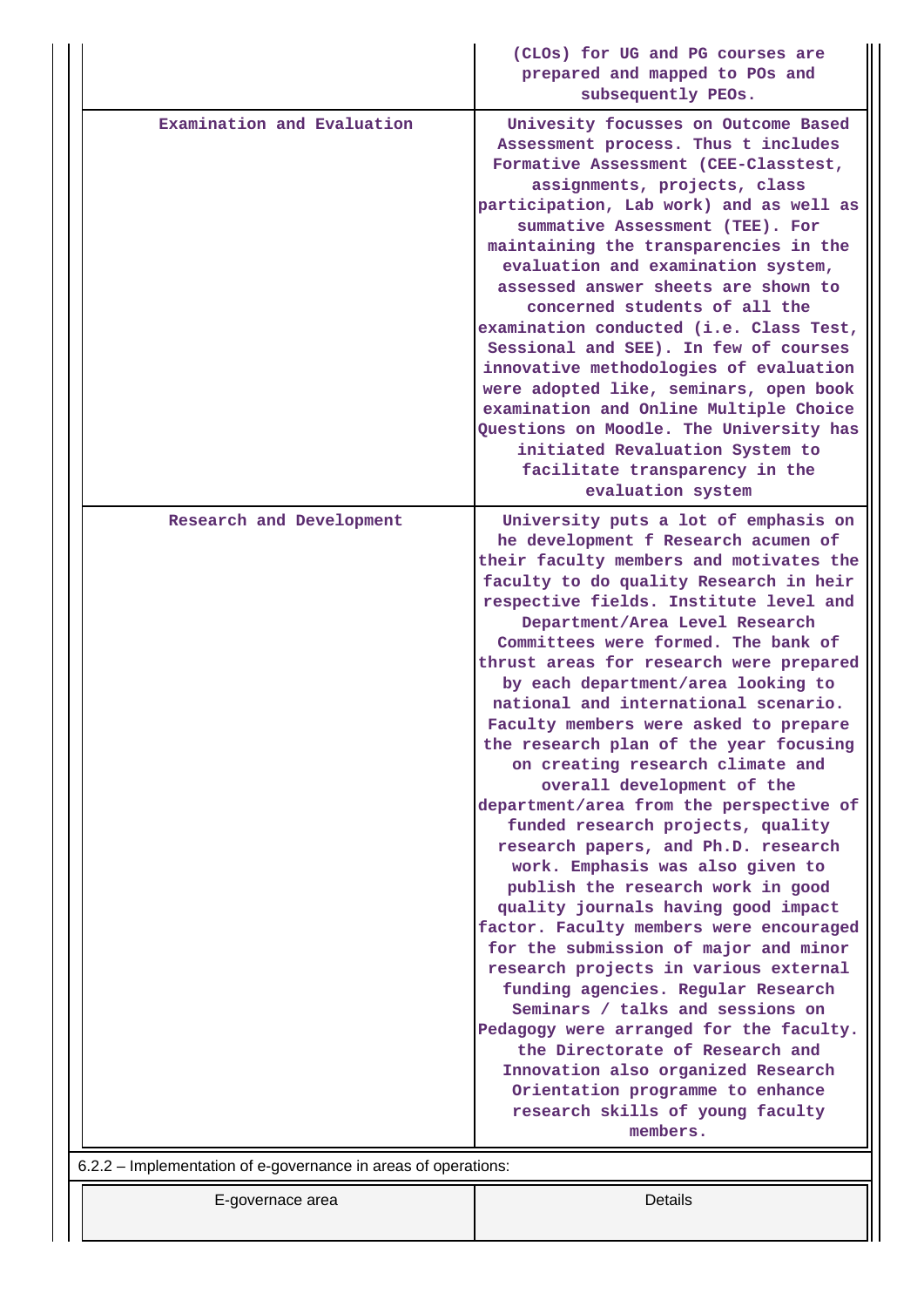|                                                                                                                                                                    |  |              | Planning and Development                                                                                                                                                                                                                                                                                                                                                                                                                                                                                                                                                                                                                                    |                                                                                                                                                                                                                                                                                                                                                                                                                |                                                                                                                                                                              |           |  | / Stakeholders . Course and Program<br>$Feedback •$ PEO - GA - PLO - CLO | <b>Assessment</b> |  | · MIS - Student Records · Timetable ·<br>Budget preparatory process . Mentoring<br>Details • Feedback - Parents / Students |
|--------------------------------------------------------------------------------------------------------------------------------------------------------------------|--|--------------|-------------------------------------------------------------------------------------------------------------------------------------------------------------------------------------------------------------------------------------------------------------------------------------------------------------------------------------------------------------------------------------------------------------------------------------------------------------------------------------------------------------------------------------------------------------------------------------------------------------------------------------------------------------|----------------------------------------------------------------------------------------------------------------------------------------------------------------------------------------------------------------------------------------------------------------------------------------------------------------------------------------------------------------------------------------------------------------|------------------------------------------------------------------------------------------------------------------------------------------------------------------------------|-----------|--|--------------------------------------------------------------------------|-------------------|--|----------------------------------------------------------------------------------------------------------------------------|
| Administration                                                                                                                                                     |  |              | Extensive use of Intranet facility<br>for staff, student and faculty<br>communications . Employment Information<br>System for keeping records regarding: o<br>Circulars o Leave Reports o University<br>Notification / Important Forms / Pay<br>Slip / Income Tax Return Form Filling o<br>Employee Details - Educational<br>Qualifications / Experience / Mentor<br>Details / Personal Details o Useful<br>Links - Document Management System o<br>Biometric Leave Information . NAAC .<br>Institute / University Website . Query<br>to particular administrative head<br>through Web-Mail . End to End Admission<br>process through E-process . Skype for |                                                                                                                                                                                                                                                                                                                                                                                                                |                                                                                                                                                                              |           |  |                                                                          |                   |  |                                                                                                                            |
| Finance and Accounts                                                                                                                                               |  |              |                                                                                                                                                                                                                                                                                                                                                                                                                                                                                                                                                                                                                                                             | Use of ERP Software . University<br>level accounts software for budget<br>allocation/ head wise record keeping<br>and all other auxiliary function                                                                                                                                                                                                                                                             |                                                                                                                                                                              |           |  |                                                                          |                   |  |                                                                                                                            |
| Student Admission and Support                                                                                                                                      |  |              |                                                                                                                                                                                                                                                                                                                                                                                                                                                                                                                                                                                                                                                             | Form filling through online portal .<br>Email communications with prospective<br>students for query resolution . Online<br>Payment of fees through E Platform .<br>Facilitation of Counselling process<br>online . Merit display through<br>admission portal . Online communication<br>regarding confirmation of admission .<br>Advertisement for admission through<br>University website and Electronic Media |                                                                                                                                                                              |           |  |                                                                          |                   |  |                                                                                                                            |
| Examination                                                                                                                                                        |  |              |                                                                                                                                                                                                                                                                                                                                                                                                                                                                                                                                                                                                                                                             |                                                                                                                                                                                                                                                                                                                                                                                                                | Several continuous assessment<br>components are conducted online. ? The<br>results for continuous assessment and<br>semester end examination are notified<br>electronically. |           |  |                                                                          |                   |  |                                                                                                                            |
| 6.3 - Faculty Empowerment Strategies                                                                                                                               |  |              |                                                                                                                                                                                                                                                                                                                                                                                                                                                                                                                                                                                                                                                             |                                                                                                                                                                                                                                                                                                                                                                                                                |                                                                                                                                                                              |           |  |                                                                          |                   |  |                                                                                                                            |
| 6.3.1 – Teachers provided with financial support to attend conferences / workshops and towards membership fee<br>of professional bodies during the year            |  |              |                                                                                                                                                                                                                                                                                                                                                                                                                                                                                                                                                                                                                                                             |                                                                                                                                                                                                                                                                                                                                                                                                                |                                                                                                                                                                              |           |  |                                                                          |                   |  |                                                                                                                            |
| Year<br>Name of Teacher                                                                                                                                            |  |              | Name of conference/<br>Name of the<br>Amount of support<br>workshop attended<br>professional body for<br>for which financial<br>which membership<br>fee is provided<br>support provided                                                                                                                                                                                                                                                                                                                                                                                                                                                                     |                                                                                                                                                                                                                                                                                                                                                                                                                |                                                                                                                                                                              |           |  |                                                                          |                   |  |                                                                                                                            |
| No Data Entered/Not Applicable !!!                                                                                                                                 |  |              |                                                                                                                                                                                                                                                                                                                                                                                                                                                                                                                                                                                                                                                             |                                                                                                                                                                                                                                                                                                                                                                                                                |                                                                                                                                                                              |           |  |                                                                          |                   |  |                                                                                                                            |
|                                                                                                                                                                    |  |              |                                                                                                                                                                                                                                                                                                                                                                                                                                                                                                                                                                                                                                                             |                                                                                                                                                                                                                                                                                                                                                                                                                |                                                                                                                                                                              | View File |  |                                                                          |                   |  |                                                                                                                            |
| 6.3.2 - Number of professional development / administrative training programmes organized by the University for<br>teaching and non teaching staff during the year |  |              |                                                                                                                                                                                                                                                                                                                                                                                                                                                                                                                                                                                                                                                             |                                                                                                                                                                                                                                                                                                                                                                                                                |                                                                                                                                                                              |           |  |                                                                          |                   |  |                                                                                                                            |
| Year                                                                                                                                                               |  | Title of the | Title of the                                                                                                                                                                                                                                                                                                                                                                                                                                                                                                                                                                                                                                                |                                                                                                                                                                                                                                                                                                                                                                                                                | From date                                                                                                                                                                    |           |  | To Date                                                                  | Number of         |  | Number of                                                                                                                  |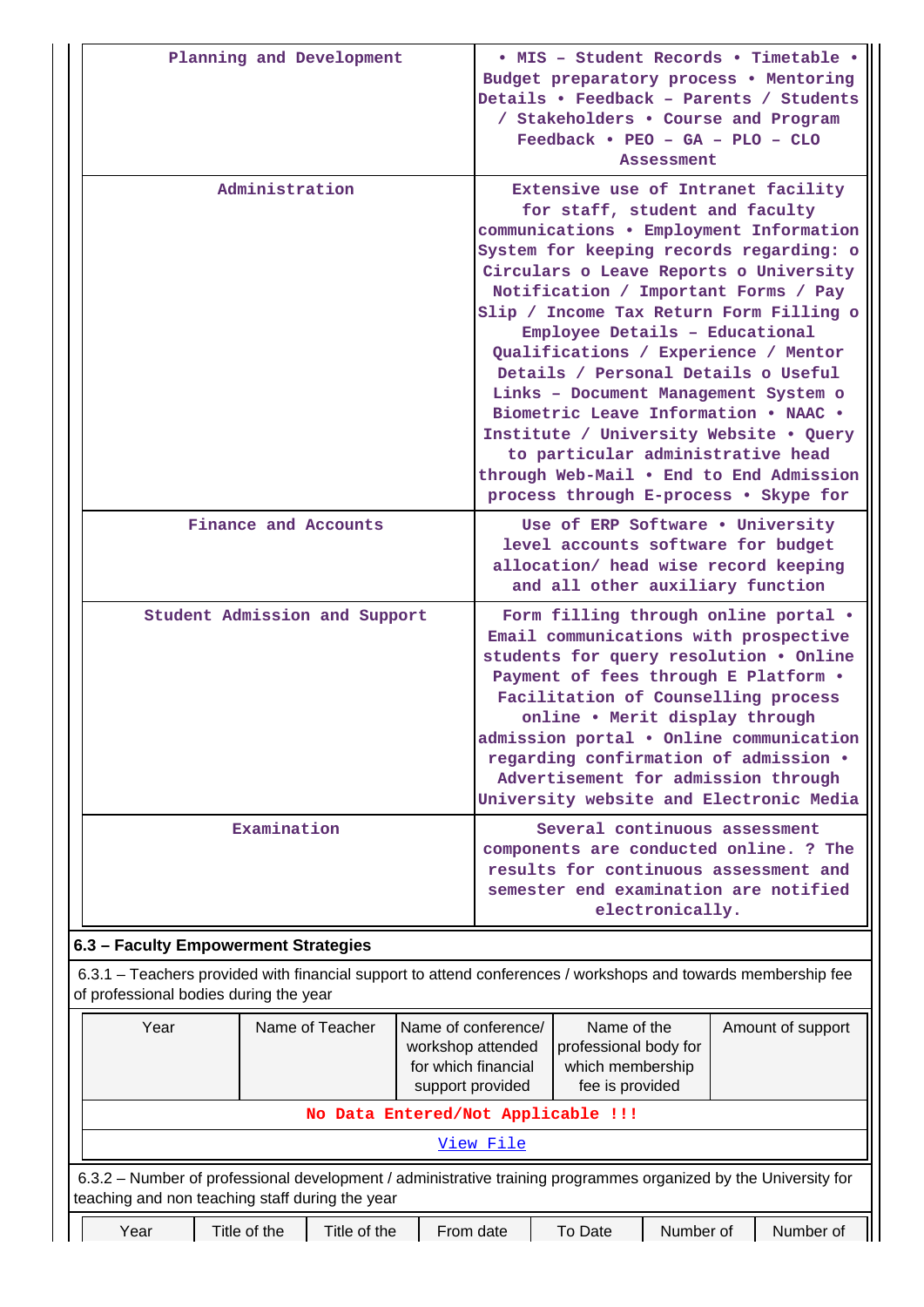|                                                                                                                                                                                                                                                                                                                                                                                                                                                                                                                                                                                                                                                                                                                                                                                                                                                                                                                                                                                                                                                                                                                                                                                                                                                                                                                                                                                                                                                                                                                                                                                                                                                                                                                                                                                                                                                                                                                                                                                                             | professional<br>development<br>programme<br>organised for<br>teaching staff |                                    | administrative<br>training<br>programme<br>organised for<br>non-teaching<br>staff |           |             |                                    |  | participants<br>(Teaching<br>staff) |          | participants<br>(non-teaching<br>staff) |
|-------------------------------------------------------------------------------------------------------------------------------------------------------------------------------------------------------------------------------------------------------------------------------------------------------------------------------------------------------------------------------------------------------------------------------------------------------------------------------------------------------------------------------------------------------------------------------------------------------------------------------------------------------------------------------------------------------------------------------------------------------------------------------------------------------------------------------------------------------------------------------------------------------------------------------------------------------------------------------------------------------------------------------------------------------------------------------------------------------------------------------------------------------------------------------------------------------------------------------------------------------------------------------------------------------------------------------------------------------------------------------------------------------------------------------------------------------------------------------------------------------------------------------------------------------------------------------------------------------------------------------------------------------------------------------------------------------------------------------------------------------------------------------------------------------------------------------------------------------------------------------------------------------------------------------------------------------------------------------------------------------------|-----------------------------------------------------------------------------|------------------------------------|-----------------------------------------------------------------------------------|-----------|-------------|------------------------------------|--|-------------------------------------|----------|-----------------------------------------|
| 2019                                                                                                                                                                                                                                                                                                                                                                                                                                                                                                                                                                                                                                                                                                                                                                                                                                                                                                                                                                                                                                                                                                                                                                                                                                                                                                                                                                                                                                                                                                                                                                                                                                                                                                                                                                                                                                                                                                                                                                                                        | Nill                                                                        |                                    | <b>Nill</b>                                                                       |           | <b>Nill</b> | <b>Nill</b>                        |  | <b>Nill</b>                         |          | <b>Nill</b>                             |
|                                                                                                                                                                                                                                                                                                                                                                                                                                                                                                                                                                                                                                                                                                                                                                                                                                                                                                                                                                                                                                                                                                                                                                                                                                                                                                                                                                                                                                                                                                                                                                                                                                                                                                                                                                                                                                                                                                                                                                                                             |                                                                             |                                    |                                                                                   |           | View File   |                                    |  |                                     |          |                                         |
| 6.3.3 - No. of teachers attending professional development programmes, viz., Orientation Programme, Refresher<br>Course, Short Term Course, Faculty Development Programmes during the year                                                                                                                                                                                                                                                                                                                                                                                                                                                                                                                                                                                                                                                                                                                                                                                                                                                                                                                                                                                                                                                                                                                                                                                                                                                                                                                                                                                                                                                                                                                                                                                                                                                                                                                                                                                                                  |                                                                             |                                    |                                                                                   |           |             |                                    |  |                                     |          |                                         |
| Title of the<br>professional<br>development<br>programme                                                                                                                                                                                                                                                                                                                                                                                                                                                                                                                                                                                                                                                                                                                                                                                                                                                                                                                                                                                                                                                                                                                                                                                                                                                                                                                                                                                                                                                                                                                                                                                                                                                                                                                                                                                                                                                                                                                                                    |                                                                             | Number of teachers<br>who attended |                                                                                   | From Date |             | To date                            |  |                                     | Duration |                                         |
|                                                                                                                                                                                                                                                                                                                                                                                                                                                                                                                                                                                                                                                                                                                                                                                                                                                                                                                                                                                                                                                                                                                                                                                                                                                                                                                                                                                                                                                                                                                                                                                                                                                                                                                                                                                                                                                                                                                                                                                                             |                                                                             |                                    |                                                                                   |           |             | No Data Entered/Not Applicable !!! |  |                                     |          |                                         |
|                                                                                                                                                                                                                                                                                                                                                                                                                                                                                                                                                                                                                                                                                                                                                                                                                                                                                                                                                                                                                                                                                                                                                                                                                                                                                                                                                                                                                                                                                                                                                                                                                                                                                                                                                                                                                                                                                                                                                                                                             |                                                                             |                                    |                                                                                   |           | View File   |                                    |  |                                     |          |                                         |
| 6.3.4 - Faculty and Staff recruitment (no. for permanent recruitment):                                                                                                                                                                                                                                                                                                                                                                                                                                                                                                                                                                                                                                                                                                                                                                                                                                                                                                                                                                                                                                                                                                                                                                                                                                                                                                                                                                                                                                                                                                                                                                                                                                                                                                                                                                                                                                                                                                                                      |                                                                             |                                    |                                                                                   |           |             |                                    |  |                                     |          |                                         |
|                                                                                                                                                                                                                                                                                                                                                                                                                                                                                                                                                                                                                                                                                                                                                                                                                                                                                                                                                                                                                                                                                                                                                                                                                                                                                                                                                                                                                                                                                                                                                                                                                                                                                                                                                                                                                                                                                                                                                                                                             | Teaching                                                                    |                                    |                                                                                   |           |             |                                    |  | Non-teaching                        |          |                                         |
| Permanent                                                                                                                                                                                                                                                                                                                                                                                                                                                                                                                                                                                                                                                                                                                                                                                                                                                                                                                                                                                                                                                                                                                                                                                                                                                                                                                                                                                                                                                                                                                                                                                                                                                                                                                                                                                                                                                                                                                                                                                                   |                                                                             |                                    | <b>Full Time</b>                                                                  |           |             | Permanent                          |  | <b>Full Time</b>                    |          |                                         |
| 37                                                                                                                                                                                                                                                                                                                                                                                                                                                                                                                                                                                                                                                                                                                                                                                                                                                                                                                                                                                                                                                                                                                                                                                                                                                                                                                                                                                                                                                                                                                                                                                                                                                                                                                                                                                                                                                                                                                                                                                                          |                                                                             |                                    | 69                                                                                |           |             | 3                                  |  |                                     |          | 25                                      |
| 6.3.5 - Welfare schemes for                                                                                                                                                                                                                                                                                                                                                                                                                                                                                                                                                                                                                                                                                                                                                                                                                                                                                                                                                                                                                                                                                                                                                                                                                                                                                                                                                                                                                                                                                                                                                                                                                                                                                                                                                                                                                                                                                                                                                                                 |                                                                             |                                    |                                                                                   |           |             |                                    |  |                                     |          |                                         |
| Teaching<br><b>YES</b>                                                                                                                                                                                                                                                                                                                                                                                                                                                                                                                                                                                                                                                                                                                                                                                                                                                                                                                                                                                                                                                                                                                                                                                                                                                                                                                                                                                                                                                                                                                                                                                                                                                                                                                                                                                                                                                                                                                                                                                      |                                                                             |                                    | Non-teaching<br>YES                                                               |           |             | <b>Students</b><br>YES             |  |                                     |          |                                         |
| 6.4 - Financial Management and Resource Mobilization                                                                                                                                                                                                                                                                                                                                                                                                                                                                                                                                                                                                                                                                                                                                                                                                                                                                                                                                                                                                                                                                                                                                                                                                                                                                                                                                                                                                                                                                                                                                                                                                                                                                                                                                                                                                                                                                                                                                                        |                                                                             |                                    |                                                                                   |           |             |                                    |  |                                     |          |                                         |
|                                                                                                                                                                                                                                                                                                                                                                                                                                                                                                                                                                                                                                                                                                                                                                                                                                                                                                                                                                                                                                                                                                                                                                                                                                                                                                                                                                                                                                                                                                                                                                                                                                                                                                                                                                                                                                                                                                                                                                                                             |                                                                             |                                    |                                                                                   |           |             |                                    |  |                                     |          |                                         |
| 6.4.1 - Institution conducts internal and external financial audits regularly (with in 100 words each)<br>The University has a structured mechanism of internal and external audits of<br>all bills. The accounts of the University are being audited on a concurrent<br>basis by an Internal Auditor who is a Chartered Accountant. The Audit is being<br>conducted as per the various rules and regulations framed by the University<br>within the Framework of Delegation of Powers. There is a system of Pre-Audit of<br>all the expenditure above Rs 10,000/- before payment. All the expenditure<br>bills/cash memos are signed by competent authority and audited by the<br>designated staff of Account Section. The external audit is done by an auditing<br>agency appointed by the Board of Governors, who is also a statutory auditor of<br>the University. Annual accounts along with the Statutory Auditor Report are<br>submitted to the Board of Governance (BoG) every year<br>(https://nirmauni.ac.in/quarterly-internal-audit-report). Being a responsible<br>institution, Nirma University believes in the efficient implementation of<br>internal controls and checks in financial management. We have a healthy<br>mechanism to comply with the auditor's findings. We have a system for the<br>evaluation of audit findings received from the auditor and also set a deadline<br>for the reply of audit findings. The process flow of the mechanism is as under:<br>1. Receipt of Auditor's Report 2. Presentation before the management for the<br>review 3. Evaluation of the findings 4. Development of corrective measures for<br>the findings 5. Framing guideline/policies for strengthening internal control<br>6. Outlining timeline for implementation of the guideline/policies 7.<br>Designating an employee for responsible implementation of guideline/policies 8.<br>Informing the auditor about the measures and decisions of the management on<br>auditor's findings. |                                                                             |                                    |                                                                                   |           |             |                                    |  |                                     |          |                                         |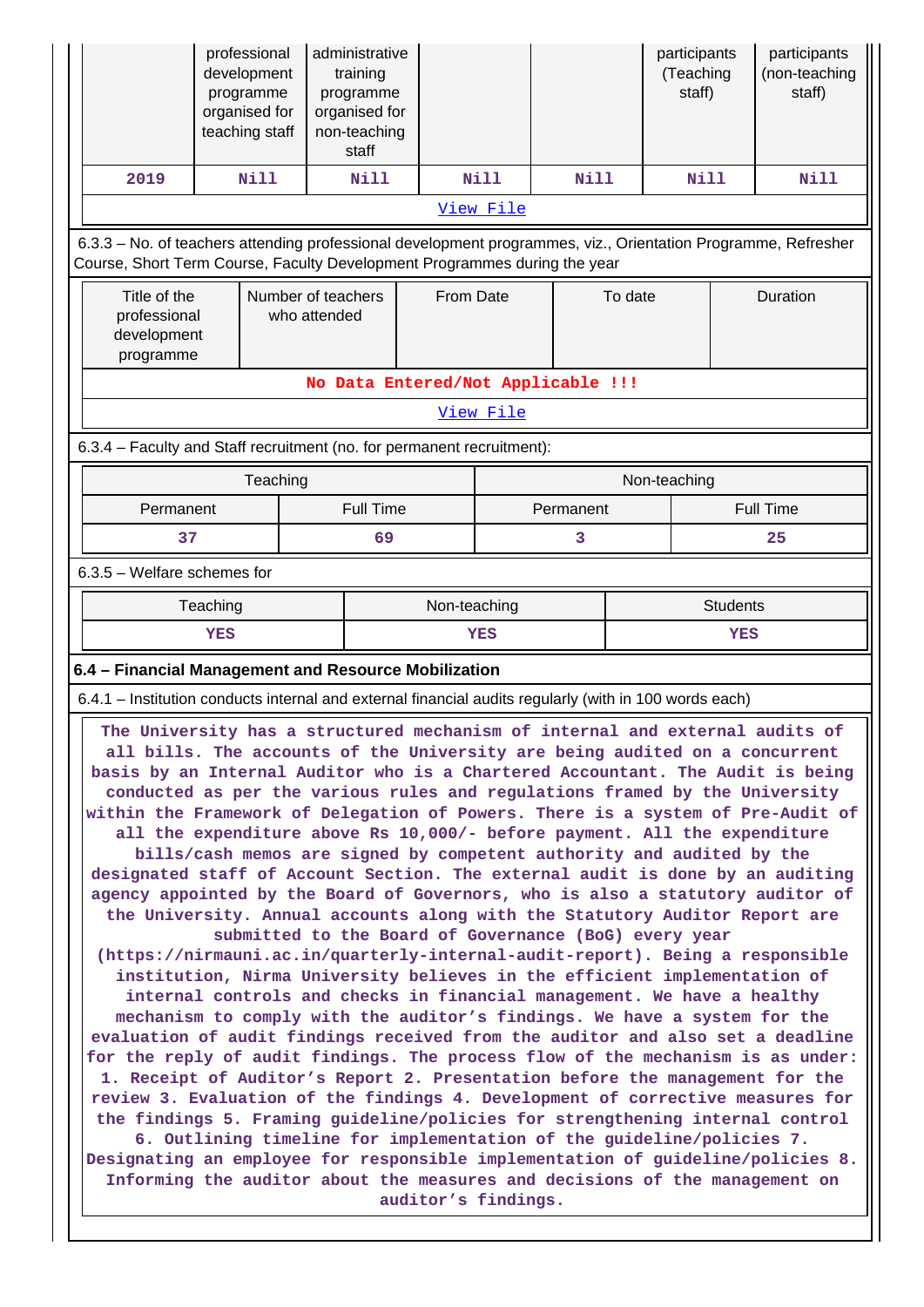| 6.4.2 - Funds / Grants received from management, non-government bodies, individuals, philanthropies during the<br>year(not covered in Criterion III)                                                                                                                                                                                                                                                                                                                                                                                                                                                                                                                                                                            |                                                   |                                                     |                   |                                                                           |           |  |  |
|---------------------------------------------------------------------------------------------------------------------------------------------------------------------------------------------------------------------------------------------------------------------------------------------------------------------------------------------------------------------------------------------------------------------------------------------------------------------------------------------------------------------------------------------------------------------------------------------------------------------------------------------------------------------------------------------------------------------------------|---------------------------------------------------|-----------------------------------------------------|-------------------|---------------------------------------------------------------------------|-----------|--|--|
| Name of the non government<br>funding agencies /individuals                                                                                                                                                                                                                                                                                                                                                                                                                                                                                                                                                                                                                                                                     |                                                   | Funds/ Grnats received in Rs.                       |                   |                                                                           | Purpose   |  |  |
| <b>NA</b>                                                                                                                                                                                                                                                                                                                                                                                                                                                                                                                                                                                                                                                                                                                       |                                                   |                                                     | $\mathbf 0$       |                                                                           | --        |  |  |
|                                                                                                                                                                                                                                                                                                                                                                                                                                                                                                                                                                                                                                                                                                                                 |                                                   |                                                     | No file uploaded. |                                                                           |           |  |  |
| 6.4.3 - Total corpus fund generated                                                                                                                                                                                                                                                                                                                                                                                                                                                                                                                                                                                                                                                                                             |                                                   |                                                     |                   |                                                                           |           |  |  |
|                                                                                                                                                                                                                                                                                                                                                                                                                                                                                                                                                                                                                                                                                                                                 |                                                   | 0                                                   |                   |                                                                           |           |  |  |
| 6.5 - Internal Quality Assurance System                                                                                                                                                                                                                                                                                                                                                                                                                                                                                                                                                                                                                                                                                         |                                                   |                                                     |                   |                                                                           |           |  |  |
| 6.5.1 - Whether Academic and Administrative Audit (AAA) has been done?                                                                                                                                                                                                                                                                                                                                                                                                                                                                                                                                                                                                                                                          |                                                   |                                                     |                   |                                                                           |           |  |  |
| <b>Audit Type</b>                                                                                                                                                                                                                                                                                                                                                                                                                                                                                                                                                                                                                                                                                                               |                                                   | External                                            |                   |                                                                           | Internal  |  |  |
|                                                                                                                                                                                                                                                                                                                                                                                                                                                                                                                                                                                                                                                                                                                                 | Yes/No                                            | Agency                                              |                   | Yes/No                                                                    | Authority |  |  |
| Academic                                                                                                                                                                                                                                                                                                                                                                                                                                                                                                                                                                                                                                                                                                                        | Yes                                               |                                                     | <b>NBA</b>        | Yes                                                                       | Institute |  |  |
| Administrative                                                                                                                                                                                                                                                                                                                                                                                                                                                                                                                                                                                                                                                                                                                  | Yes                                               |                                                     | <b>NBA</b>        | Yes                                                                       | Inatitute |  |  |
| 6.5.2 – What efforts are made by the University to promote autonomy in the affiliated/constituent colleges? (if<br>applicable)                                                                                                                                                                                                                                                                                                                                                                                                                                                                                                                                                                                                  |                                                   |                                                     |                   |                                                                           |           |  |  |
| Academic Council Admission as per prevailing policy Faculty independence in<br>6.5.3 – Activities and support from the Parent – Teacher Association (at least three)<br>Parents teacher meeting conducted once in every semester Parents feedback is                                                                                                                                                                                                                                                                                                                                                                                                                                                                            |                                                   | Teaching-Learning process<br>ragging committee etc. |                   | taken for syllabus revision in Programme Parents are invited to the Anti- |           |  |  |
| 6.5.4 - Development programmes for support staff (at least three)                                                                                                                                                                                                                                                                                                                                                                                                                                                                                                                                                                                                                                                               |                                                   |                                                     |                   |                                                                           |           |  |  |
| Around 20 staff members from Library attend several training programmes like<br>One day Regional Training programme for Admin Users of PDS (URKUND), Author-<br>Cum- Publishing Workshop, MANLIBNET 5-day International virtual Librarian<br>Development Programme etc., Three days workshop from 19/12/2019 to 21/12/2019<br>on "Computer training programme" for Nirma University staff was scheduled by<br>Computer Science and Engineering department. This workshop was intended to<br>provide hands on sessions on computing resources, troubleshooting and other<br>necessary equipment / software usage in Nirma University campus. Total 23 staff<br>members participated from various Institutes of Nirma University. |                                                   |                                                     |                   |                                                                           |           |  |  |
| 6.5.5 – Post Accreditation initiative(s) (mention at least three)                                                                                                                                                                                                                                                                                                                                                                                                                                                                                                                                                                                                                                                               |                                                   |                                                     |                   |                                                                           |           |  |  |
| Faculty Development Programme for Faculty on Online Teaching and Learning<br>Upgradation of LMS Strengthening of Ph.D. Programmes NBA Accreditation Status<br>of COE-GoG Participation in state and National level Ranking                                                                                                                                                                                                                                                                                                                                                                                                                                                                                                      |                                                   |                                                     |                   |                                                                           |           |  |  |
|                                                                                                                                                                                                                                                                                                                                                                                                                                                                                                                                                                                                                                                                                                                                 | 6.5.6 - Internal Quality Assurance System Details |                                                     |                   |                                                                           |           |  |  |
| a) Submission of Data for AISHE portal<br>Yes                                                                                                                                                                                                                                                                                                                                                                                                                                                                                                                                                                                                                                                                                   |                                                   |                                                     |                   |                                                                           |           |  |  |
|                                                                                                                                                                                                                                                                                                                                                                                                                                                                                                                                                                                                                                                                                                                                 | b) Participation in NIRF<br>Yes                   |                                                     |                   |                                                                           |           |  |  |
|                                                                                                                                                                                                                                                                                                                                                                                                                                                                                                                                                                                                                                                                                                                                 | c)ISO certification                               |                                                     |                   | Nill                                                                      |           |  |  |
| d)NBA or any other quality audit<br>Yes                                                                                                                                                                                                                                                                                                                                                                                                                                                                                                                                                                                                                                                                                         |                                                   |                                                     |                   |                                                                           |           |  |  |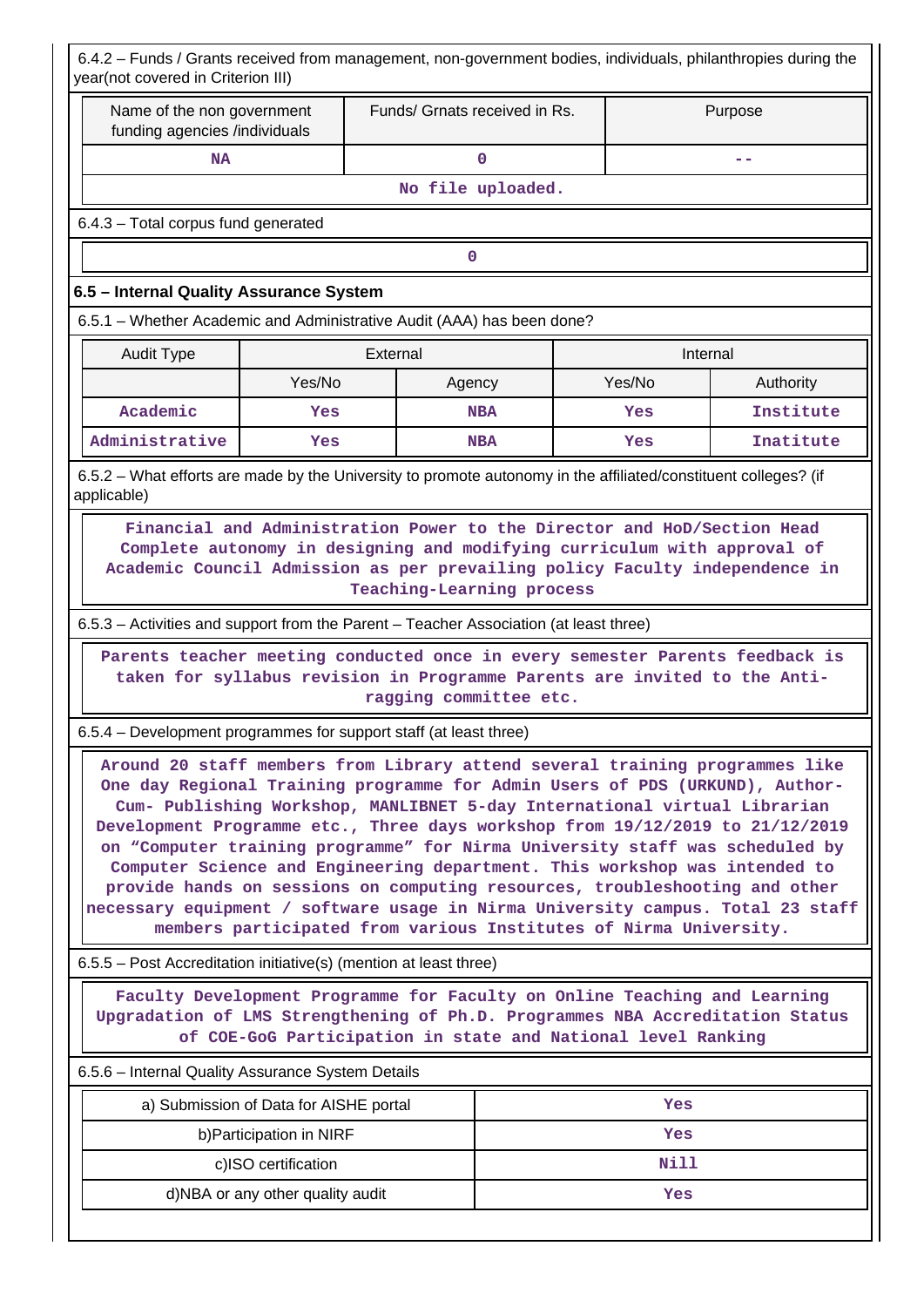| 6.5.7 - Number of Quality Initiatives undertaken during the year                                                                                         |             |                                    |        |                        |             |  |  |  |  |
|----------------------------------------------------------------------------------------------------------------------------------------------------------|-------------|------------------------------------|--------|------------------------|-------------|--|--|--|--|
| <b>Duration From</b><br><b>Duration To</b><br>Year<br>Name of quality<br>Date of<br>Number of<br>initiative by IQAC   conducting IQAC<br>participants    |             |                                    |        |                        |             |  |  |  |  |
|                                                                                                                                                          |             | No Data Entered/Not Applicable !!! |        |                        |             |  |  |  |  |
|                                                                                                                                                          |             | View File                          |        |                        |             |  |  |  |  |
| <b>CRITERION VII - INSTITUTIONAL VALUES AND BEST PRACTICES</b>                                                                                           |             |                                    |        |                        |             |  |  |  |  |
| 7.1 - Institutional Values and Social Responsibilities                                                                                                   |             |                                    |        |                        |             |  |  |  |  |
| 7.1.1 - Gender Equity (Number of gender equity promotion programmes organized by the institution during the<br>year)                                     |             |                                    |        |                        |             |  |  |  |  |
| Title of the<br>programme                                                                                                                                | Period from | Period To                          |        | Number of Participants |             |  |  |  |  |
|                                                                                                                                                          |             |                                    | Female |                        | Male        |  |  |  |  |
| Workshop on<br>Gender Justice                                                                                                                            | 19/11/2019  | Nill                               |        | 6                      | 5           |  |  |  |  |
| Workshop on<br>Self Defence<br>Techniques by<br>Judge Mel<br>Flanagan                                                                                    | 20/02/2020  | <b>Nill</b>                        |        | 25                     | <b>Nill</b> |  |  |  |  |
| Lecture on<br>"Gender<br>sensitization<br>and equal<br>opportunities "<br>Taken in the<br>induction<br>programme of<br>Integrated BBA-<br>MBA Programme: | 19/07/2019  | <b>Nill</b>                        |        | 77                     | 113         |  |  |  |  |
| Self-Defence<br>work-shop                                                                                                                                | 10/02/2020  | Nill                               |        | 110                    | <b>Nill</b> |  |  |  |  |
| Stitching<br>Competition as<br>a part of<br>International<br>Women's Day<br>Celebrations<br>2020 under WDC<br>to promote<br>gender equity.               | 05/03/2020  | Nill                               |        | 20                     | 20          |  |  |  |  |
| Awareness<br>session on WDC<br>activities and<br>gender<br>sensitization<br>during<br>Orientation<br>programme of<br>MPharm new<br>entrants              | 24/07/2019  | <b>Nill</b>                        |        | 36                     | 23          |  |  |  |  |
| Awareness                                                                                                                                                | 13/09/2019  | Nill                               |        | 52                     | 72          |  |  |  |  |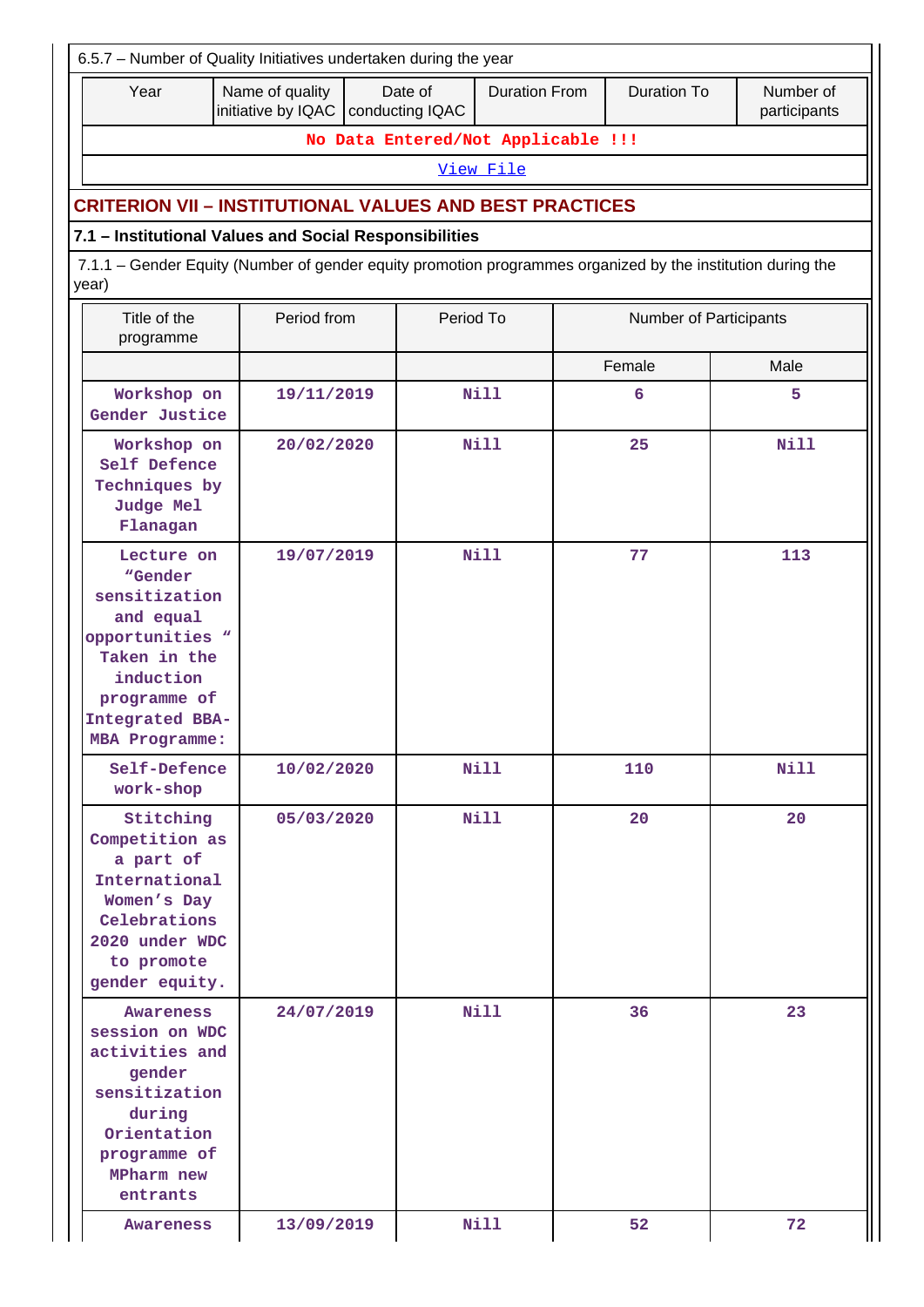| session on WDC<br>activities and<br>gender<br>sensitization<br>during<br>Orientation<br>programme of<br>MPharm new<br>entrants                                                                                                                                                                                                                                                                                                                                                                                                                                                                                                                                                                                                                      |                                                                                       |                         |  |  |  |  |  |
|-----------------------------------------------------------------------------------------------------------------------------------------------------------------------------------------------------------------------------------------------------------------------------------------------------------------------------------------------------------------------------------------------------------------------------------------------------------------------------------------------------------------------------------------------------------------------------------------------------------------------------------------------------------------------------------------------------------------------------------------------------|---------------------------------------------------------------------------------------|-------------------------|--|--|--|--|--|
| 7.1.2 - Environmental Consciousness and Sustainability/Alternate Energy initiatives such as:                                                                                                                                                                                                                                                                                                                                                                                                                                                                                                                                                                                                                                                        |                                                                                       |                         |  |  |  |  |  |
|                                                                                                                                                                                                                                                                                                                                                                                                                                                                                                                                                                                                                                                                                                                                                     | Percentage of power requirement of the University met by the renewable energy sources |                         |  |  |  |  |  |
| Percentage of power requirement of the University met by the renewable energy<br>sources. Initiation of 100 KW solar system for hostels. Availability of 5000<br>litre solar water heater installed in the hostel. The course on Environmental<br>Studies course is offered by various institutes to guides students on<br>sustainability issues and motivates them to adopt environment friendly<br>practices. Field trips, NSS Camps etc. are also used to raise environmental<br>consciousness amongst students. Students are made aware about the correct usage<br>of electricity and other facilities. The usage of solar energy in the campus<br>has been initiated. LED lights has been installed in the entire campus for<br>energy saving. |                                                                                       |                         |  |  |  |  |  |
| 7.1.3 - Differently abled (Divyangjan) friendliness                                                                                                                                                                                                                                                                                                                                                                                                                                                                                                                                                                                                                                                                                                 |                                                                                       |                         |  |  |  |  |  |
| Item facilities                                                                                                                                                                                                                                                                                                                                                                                                                                                                                                                                                                                                                                                                                                                                     | Yes/No                                                                                | Number of beneficiaries |  |  |  |  |  |
| Physical facilities                                                                                                                                                                                                                                                                                                                                                                                                                                                                                                                                                                                                                                                                                                                                 | Yes                                                                                   | 10000                   |  |  |  |  |  |
| Provision for lift                                                                                                                                                                                                                                                                                                                                                                                                                                                                                                                                                                                                                                                                                                                                  | <b>Yes</b>                                                                            | 10000                   |  |  |  |  |  |
| Ramp/Rails                                                                                                                                                                                                                                                                                                                                                                                                                                                                                                                                                                                                                                                                                                                                          | Yes                                                                                   | 10000                   |  |  |  |  |  |
| <b>Braille</b><br>Software/facilities                                                                                                                                                                                                                                                                                                                                                                                                                                                                                                                                                                                                                                                                                                               | Yes                                                                                   | Nill                    |  |  |  |  |  |

 **Any other similar facility**

7.1.4 – Inclusion and Situatedness

| Year                               | Number of<br>initiatives to<br>address<br>locational<br>advantages<br>and disadva<br>ntages | Number of<br>initiatives<br>taken to<br>engage with<br>and<br>contribute to<br>local<br>community | Date | <b>Duration</b> | Name of<br>initiative | <b>Issues</b><br>addressed | Number of<br>participating<br>students<br>and staff |
|------------------------------------|---------------------------------------------------------------------------------------------|---------------------------------------------------------------------------------------------------|------|-----------------|-----------------------|----------------------------|-----------------------------------------------------|
| No Data Entered/Not Applicable !!! |                                                                                             |                                                                                                   |      |                 |                       |                            |                                                     |
| View File                          |                                                                                             |                                                                                                   |      |                 |                       |                            |                                                     |

 **Rest Rooms Yes 13**

**Yes** 2

7.1.5 – Human Values and Professional Ethics Code of conduct (handbooks) for various stakeholders

| Title                                        | Date of publication | Follow up(max 100 words)                          |  |
|----------------------------------------------|---------------------|---------------------------------------------------|--|
| Code of Professional<br>Ethics               | 09/12/2019          | Implemented as per UGC<br>Notification            |  |
| Scheme to promote<br>Research and Innovation | 03/05/2019          | All the Institutes will<br>utilize this scheme to |  |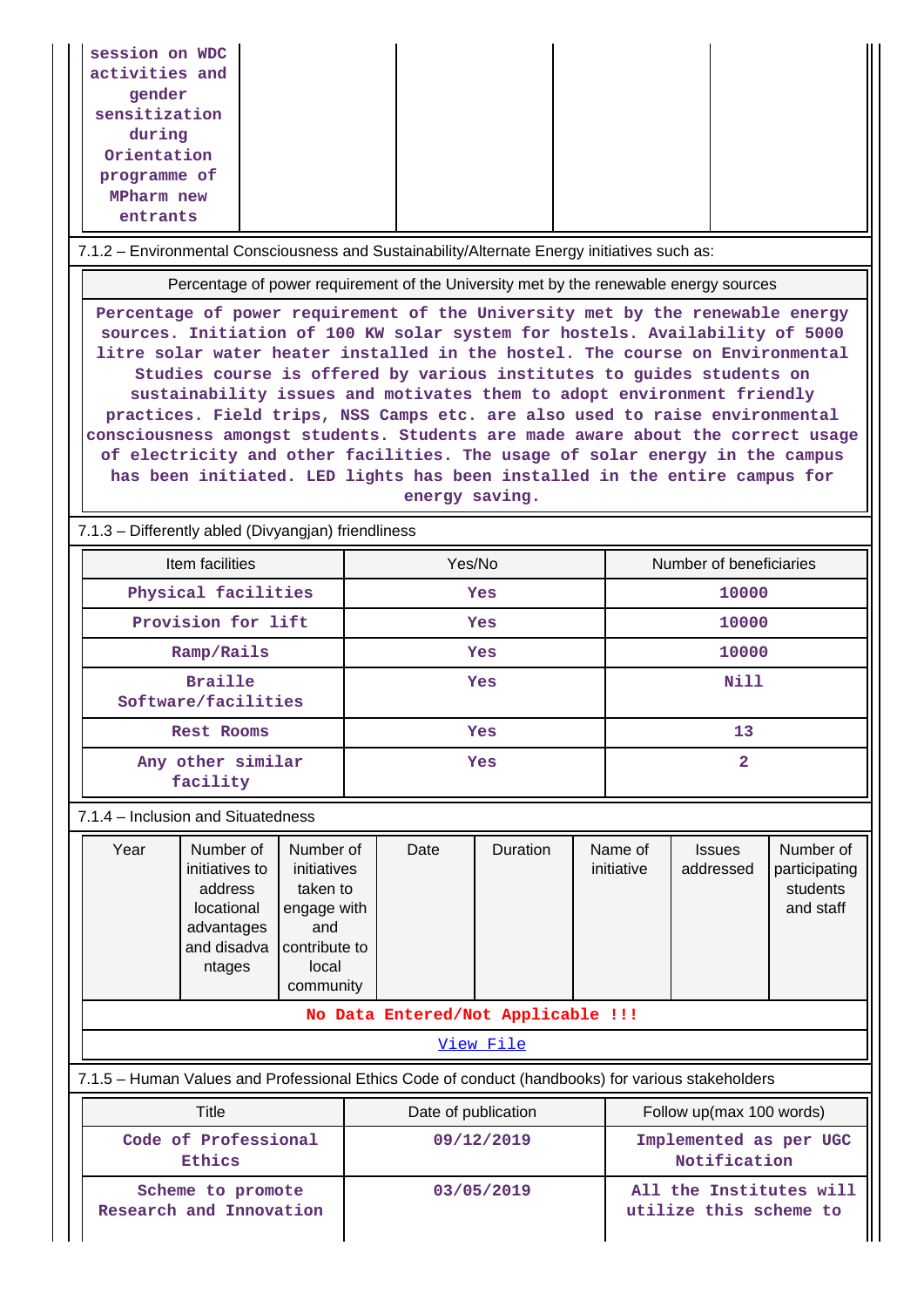| amongst students                                                              |            | strengthening the<br>research                                                                |
|-------------------------------------------------------------------------------|------------|----------------------------------------------------------------------------------------------|
| Policy for Promotion of<br>Academic Integrity and<br>Prevention of Plagiarism | 02/05/2019 | Followed the policy<br>during submission of<br>Research related<br>documents                 |
| Code of conduct for<br>students for maintaining<br>disciplines                | 13/10/2020 | Implemented procedure<br>to decide with<br>misconduct/indiscipline<br>by students rules 2020 |

| 7.1.6 – Activities conducted for promotion of universal Values and Ethics                                                                                                         |                      |             |                        |  |  |  |
|-----------------------------------------------------------------------------------------------------------------------------------------------------------------------------------|----------------------|-------------|------------------------|--|--|--|
| Activity                                                                                                                                                                          | <b>Duration From</b> | Duration To | Number of participants |  |  |  |
| Sweet<br>Distribution on the<br>Occasion of Diwali<br>Festival to the<br>Peons and Sweepers<br>of the University<br>by the Electronics<br>and Communication<br>Organisation (ECO) | 22/10/2020           | 22/10/2020  | 350                    |  |  |  |
| Lecture delivered<br>by Mr. Manoj Kumar<br>K, Scientist E,<br>Inflibnet,                                                                                                          | 23/10/2019           | 23/10/2019  | 90                     |  |  |  |

| Lecture delivered<br>by Mr. Manoj Kumar<br>$K$ , Scientist $E$ ,<br>Inflibnet,<br>Gandhinagar on<br>"ShodhShuddhi:<br>Plagiarism Issues<br>and Tools" | 23/10/2019 | 23/10/2019 | 90   |
|-------------------------------------------------------------------------------------------------------------------------------------------------------|------------|------------|------|
| Friendship Day -<br>Saral kids                                                                                                                        | 04/08/2019 | 04/08/2019 | 90   |
| Raksha Bandhan -<br>Saral Kids                                                                                                                        | 15/08/2019 | 15/08/2019 | 40   |
| Online Webinar<br>for awareness of<br>Prevention of Child<br>Sexual Offences Act<br>(POCSOA, 2012)                                                    | 21/04/2020 | 21/04/2020 | 68   |
| International<br>Yoga Day                                                                                                                             | 21/06/2020 | 21/06/2020 | 1024 |
|                                                                                                                                                       |            |            |      |

#### **No file uploaded.**

### 7.1.7 – Initiatives taken by the institution to make the campus eco-friendly (at least five)

 **1. Green campus by regular plantation and maintenance. 2. Consultation from the Landscape Architecture for maintenance of the green campus. 4. Recycling of sewage water and its use in maintenance of garden and plantation. 5. Green audit is carried out on regular basis to take the stake of green campus. 6. structured practices for handling solid, liquid, and biomedical waste and hazardous chemicals**

### **7.2 – Best Practices**

7.2.1 – Describe at least two institutional best practices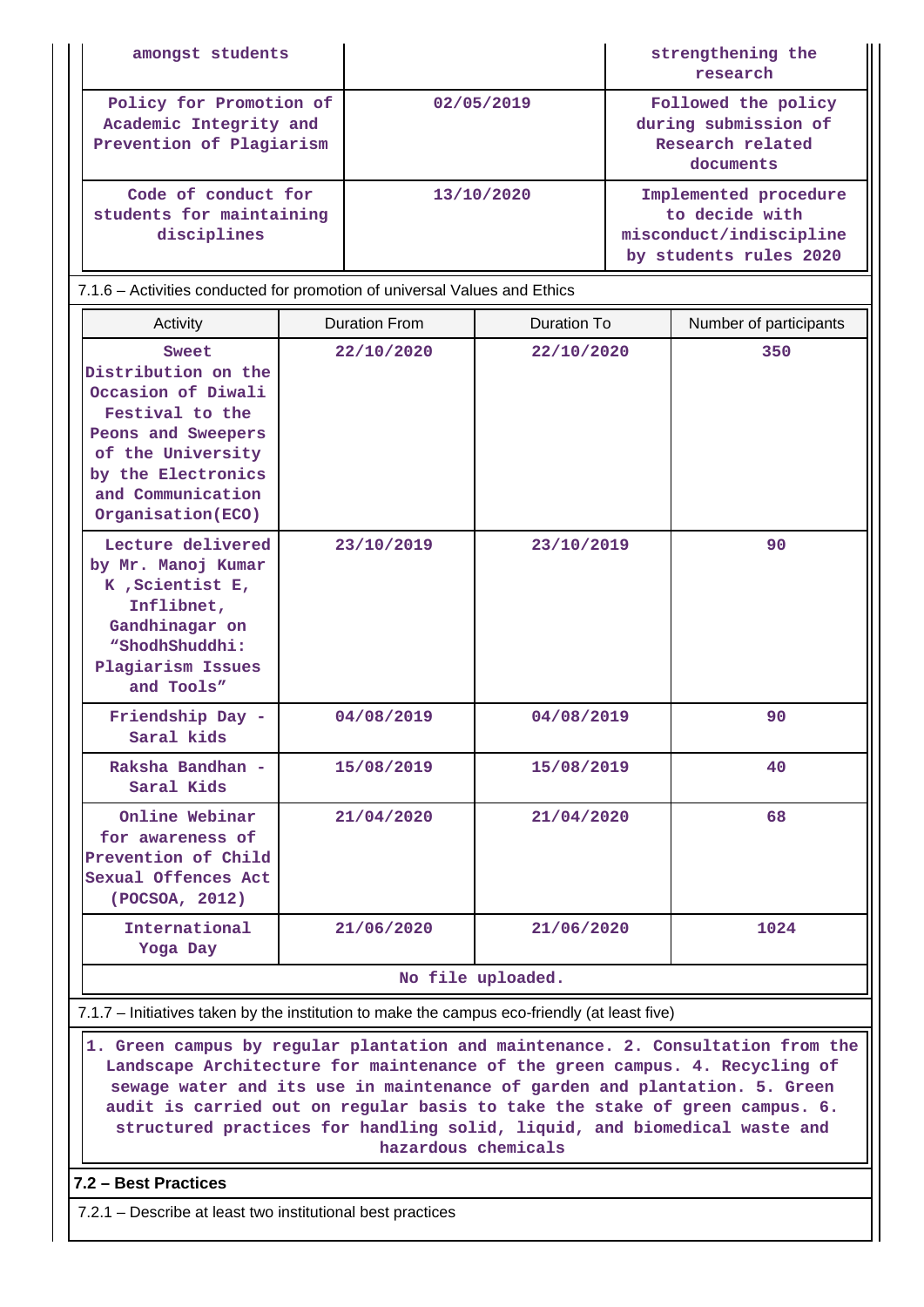**Best Practice 1: Title of the Practice: Faculty Development Objectives of the Practice: When faculty are motivated, energized, and capable, they can enhance the learning of the student and support his personal development. They are responsible for shaping the careers of the students. The underlying principles of faculty development are to motivate, energize and update faculty. The University shares with faculty about the changes in educational philosophy, new patterns of student behaviour, use of technology in the teaching-learning process, recent developments in subject knowledge, and emerging research horizons. The objectives of faculty development are to: • Bring out an awareness among the faculty about the global trends in higher education • Adapt to new technology in the teaching-learning process • Inculcate research skills and aptitude among faculty • Explicate student behaviour for improving the quality of teaching • Transform a teacher into a competent facilitator The Context: A well-groomed teacher can perform successfully and exceed the expectations of students. The learner centric philosophy of education and requirements of unexperienced faculty member who is yet to explore own teaching abilities often mismatch. The Practice: The very purpose of faculty development is to prepare the teacher to meet the institutional requirements – academic and administrative, to enhance their stature on professional fronts, to adhere to the standardized practices in the learning-teaching activities, and to achieve the societal good. The various steps of the practice are as under: Step 1: The training needs for faculty members were identified on the basis of the discussions and deliberations done through the Center for Quality Assurance and Academic Development (CQAAD) meetings at the university level with all Heads of the Institute and Internal Quality Assurance Cell (IQAC) at institute level. A survey is carried out to explore expectations from the faculty for classroom delivery. In addition, guidelines by regulatory authorities are also vetted. Step 2: Faculty development programmes (FDPs) are developed based on the understanding of requirements of different professional fields in addition to the identified areas for improvement. The FDPs are designed to meet the faculty needs at different times of the career span. The programmes carried out by University are: Induction training, Orientation programme in the initial phase of the teaching career, discipline-specific training on regular interval to update the trends in the discipline, and research orientation programme. Step 3: Programme schedule is designed based on the areas that require improvement. Step 4: After finalizing the programme schedule, different experts from across the country are invited. Step 5: During the training programme, the faculty are guided by experts in various areas. In induction training and orientation programmes, the faculty are mentored based on the classroom delivery and learning of general and discipline-specific skills. Step 6: All the programmes have a feedback mechanism to know whether they have met the expectations and delivered as per the defined programmed outcomes, wherein the participants describe course effectiveness achievement of learning outcomes, and feedback for the improvement. Step 7: Faculty are continuously evaluated. Further, at the end of the programme, they take the test of learning. Finally, they are assigned to a mentor wherein they have to complete the assigned work for which they are evaluated by the mentor. Evidence of Success: Faculty vitality is the main ingredient to enhance the professional education and competence of students. Enriching the faculty vitality in key domains of teaching, assessing, research, professionalism, and administration is well-known to significantly improve the educational environment and to increase the academic performance of learners. FDPs have been considered as a significant intervention for fostering the knowledge and professional skills of faculty. New Education Policy 2020 also emphasizes the role of faculty development in improving the quality of education. Prime Minister Shri ND Modi has rightly said: "Acche shikshak acchchi shiksha." The well-planned FDPs at Nirma University have been conducted since the very beginning. However, we have conducted them systematically in the last five year.. Faculty feedback indicates their enhanced level of confidence.**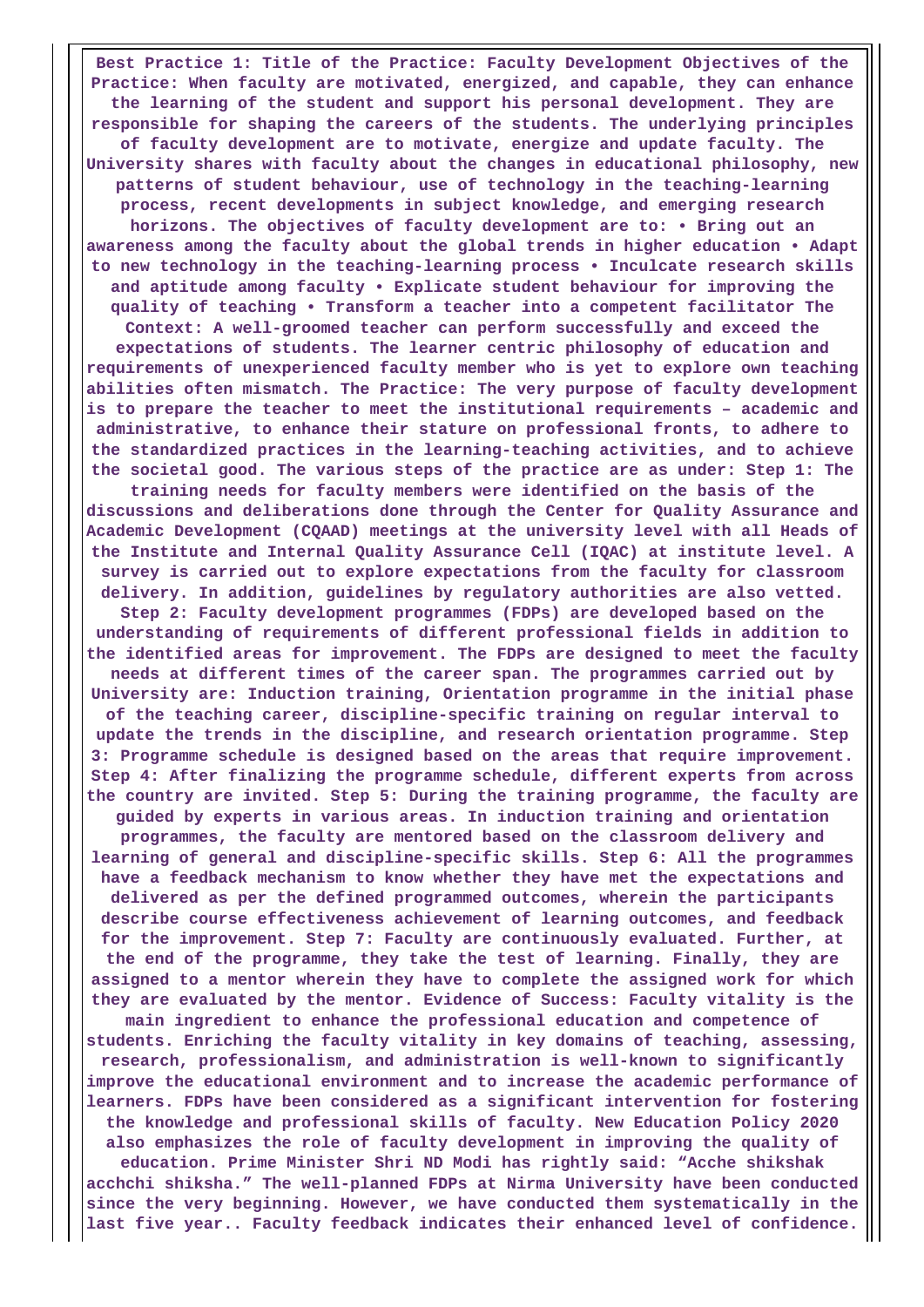**The training programmes have shown smooth floating of a novice teacher in his classroom handling, approach to guiding students, improved personal communication, and inclination to research. The same is reflected in students performance. In a unique case of paradigm shift in the mode of teaching from offline to online during the Covid-19 pandemic, Faculty Development Programmes were conducted to equip the faculty with all the desired skills that are required for increasing the effectiveness of online teaching. The result of this intervention was visible in the performance of faculty as well as students. Problems Encountered and Resources Required: Faculty development programmes are for the benefit of both the faculty and the institution. The content of training interventions varies on many aspects and the major constraint experienced is resource faculty availability. The faculty need to invest time in evolving various techniques for subject-specific delivery. Though the practice has a lot of merits, there are certain challenges in developing faculty: 1. To bring the faculty members at the same level through the training modules. 2. To have experienced and qualified trainers. 3. To assess the learning and to evaluate training programme effectiveness. Best Practice 2: Title of the Practice: Adopting Outcome Based Education for the effective teaching-learning process Objectives of the Practice: The objectives of the OBE are as follows: a. To define outcomes of learning accurately and precisely. b. To organize the curriculum, instruction, and assessment right from the beginning to make sure that the learning outcomes are achieved. c. To develop a culture of continuous improvement. Outcome based education (OBE) is a student-centric instructional model that focuses on measuring student performance through outcomes. At the University, we use Revised Bloom's Taxonomy for implementing the OBE. Its focus is on evaluation of outcomes of the programme by stating the knowledge, skill and behaviour a graduate is expected to attain upon completion of a programme. We adopted this approach way back in 2013 and now it has matured. At the Nirma University, the teachinglearning and assessment methods are learner-centric and all the outcomes are defined and are made tangible. Instruction is given and learning outcomes are measured. If there are any lacunas, corrective actions are taken thus, ensuring Continuous Quality Improvement (CQI). The Context Traditionally, higher education in India has been examination-oriented. The students were expected to pass examinations and get a degree. There was a poor link between education and employability. As a result, a large number of graduates had poor employability. Students would mug up information delivered in a course without acquiring skills to apply it in a real-life setting. Grades were more important than learning. Students thus focussed on grades, not learning. Outcome based education (OBE) questions the traditional model of education and puts the student at the heart of all educational activities. It emphasis on what students do in the classroom and what they would be able to do after undergoing a programme. The teacher is a facilitator who supports each student to achieve his learning outcomes. Consequently, all educational activities – curriculum, delivery, assessment, and co-curricular activities – have undergone a 180-degree change. In the OBE, the focus of education is on dealing with reallife problems and student support. The development of programme learning outcomes is the first step in outcome-based education. It decides curricular, co-curricular, and extra-curricular activities. It also decides the choice of the courses and the syllabus of each course. In the same vein, assessment activities are related to course learning outcomes, hence to programme learning outcomes. Another important feature of the OBE is continuous improvement through Assurance of Learning. The Practice: As a part of the OBE implementation, graduate attributes programme objectives and programme outcomes are determined for a programme. Further, every course in a programme has course learning outcomes. Each course helps achieve one or two programme learning outcomes. Rubrics for different assessment components are prepared in advance. They are shared with students to apprise them about the nature of assessment**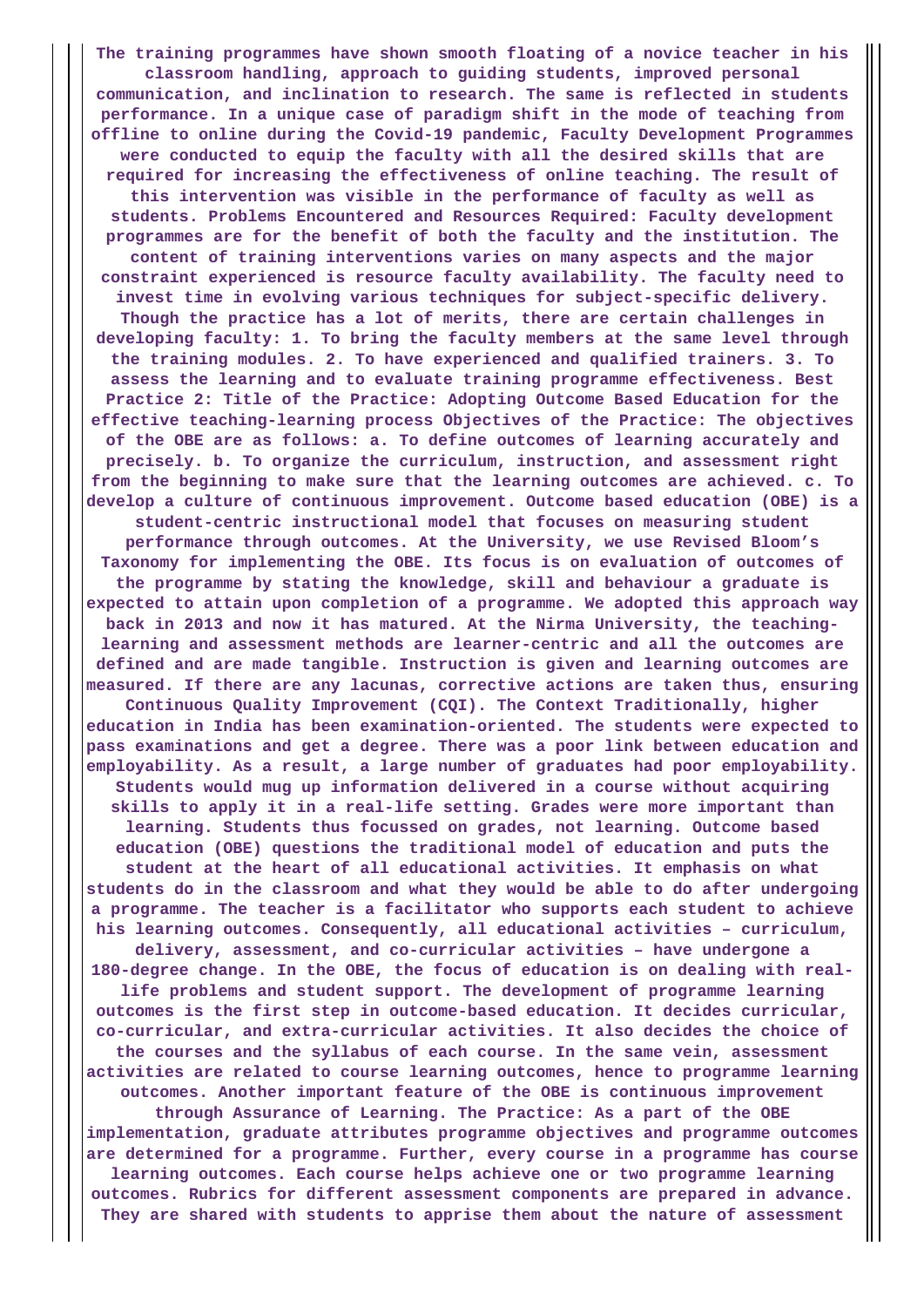**for a course.We use both direct and indirect methods of Assurance of Learning (AoL). Evidence of Success: As a part of the implementation of the OBE, programme design, delivery, and assessment have been changed. Any teachinglearning method is as effective as the faculty member using it. In other words, a teacher should not only focus on what to teach but also on how to teach it. All teachers are familiarised with the OBE approach. Various constituent institutes conduct short and long faculty development programmes, focusing on the different facets of the OBE. Nine programmes under Nirma University are accredited by the National Board of Accreditation (NBA) in the last 5 years that itself indicates success in the implementation of the OBE at the University. Problems Encountered and Resources Required: The problems faced by the University in the OBE implementation are as under: a. It is difficult to evaluate the attainment of soft skills in students. b. Student engagement for outcome-oriented learning in the classroom is a challenging task. c. Collecting the data for indirect assessment methods, like Student Exit Survey, Student Satisfaction Survey,**

 Upload details of two best practices successfully implemented by the institution as per NAAC format in your institution website, provide the link

#### **7.3 – Institutional Distinctiveness**

 7.3.1 – Provide the details of the performance of the institution in one area distinctive to its vision, priority and thrust in not more than 500 words

 **Student centricity is one of the core values of Nirma University. By student centricity, implies the overall development of a student. We acknowledge that classroom learning is essential, but not sufficient therefore, it must be complemented and supplemented by social, cultural and professional development of a student. Every activity, be it curricular, co-curricular, or extracurricular, is designed keeping the growth and development of students in mind. The development of both cognitive and personal growth of students is taken care of at the University. The University emphasizes on student engagement in all the activities - curricular, co-curricular, and extra-curricular. The value of student centricity at the Nirma University has the following components: • "Emphasise on the holistic development of the students through extra- and cocurricular activities • Pursue student-centric teaching-learning process • Focus on employability and entrepreneurship • Nurture lifelong learning skills • Use of ICT tools and Technology" Holistic development of the students through extra- and co-curricular activities: The mission of Nirma University is: Nirma University emphasises the all-round development of its students. It aims at producing not only good professionals, but also good and worthy citizens of a great country, aiding in its overall progress and development. It endeavours to treat every student as an individual, to recognise their potential, and to ensure that they receive the best preparation and training for achieving their career ambitions and life goals. Hence, the University focusses on various cocurricular and extra-curricular activities aimed at the holistic development of students and unlocking their potential. These activities are organized both at the institute and university levels. The University organizes Annual Sports Event, One Act Play competition, Photography competition, Patriotic song competition, Independence Day, Republic Day, Raas Garba event, etc. Similarly, each institute organizes its cultural festival, annual sports event, debate competition, Foundation Day, etc. Further, they organize several co-curricular activities like conclaves, workshops, special lectures, interaction with experts, etc. Furthermore, the students are encouraged to participate in various co-curricular and extra-curricular events organized by other institutions within the state and in other states. Facilities for co-curricular activities (Theatre, auditoriums, conference halls) and extra-curricular**